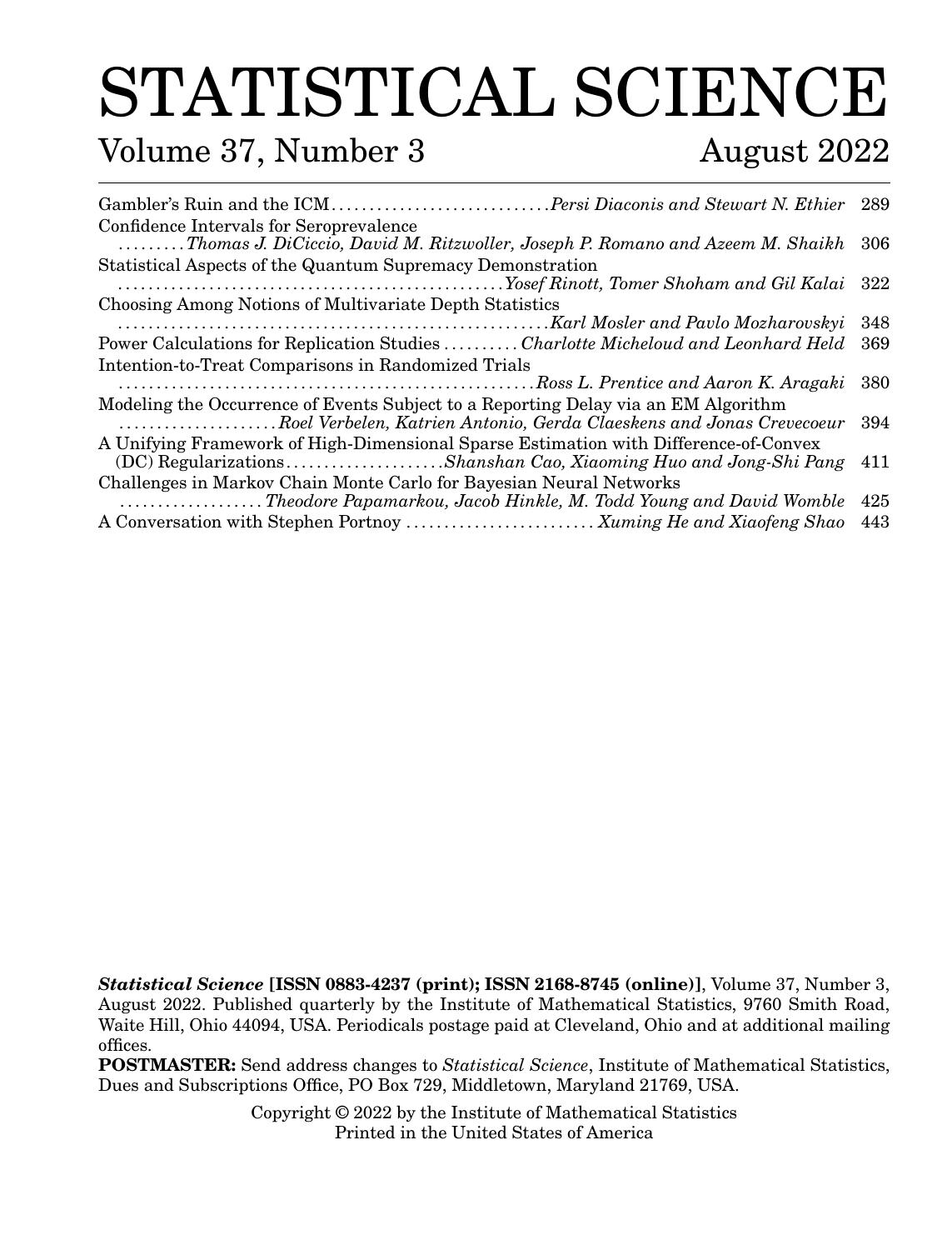**Statistical Science Volume 37, Number 3 (289–454) August 2022**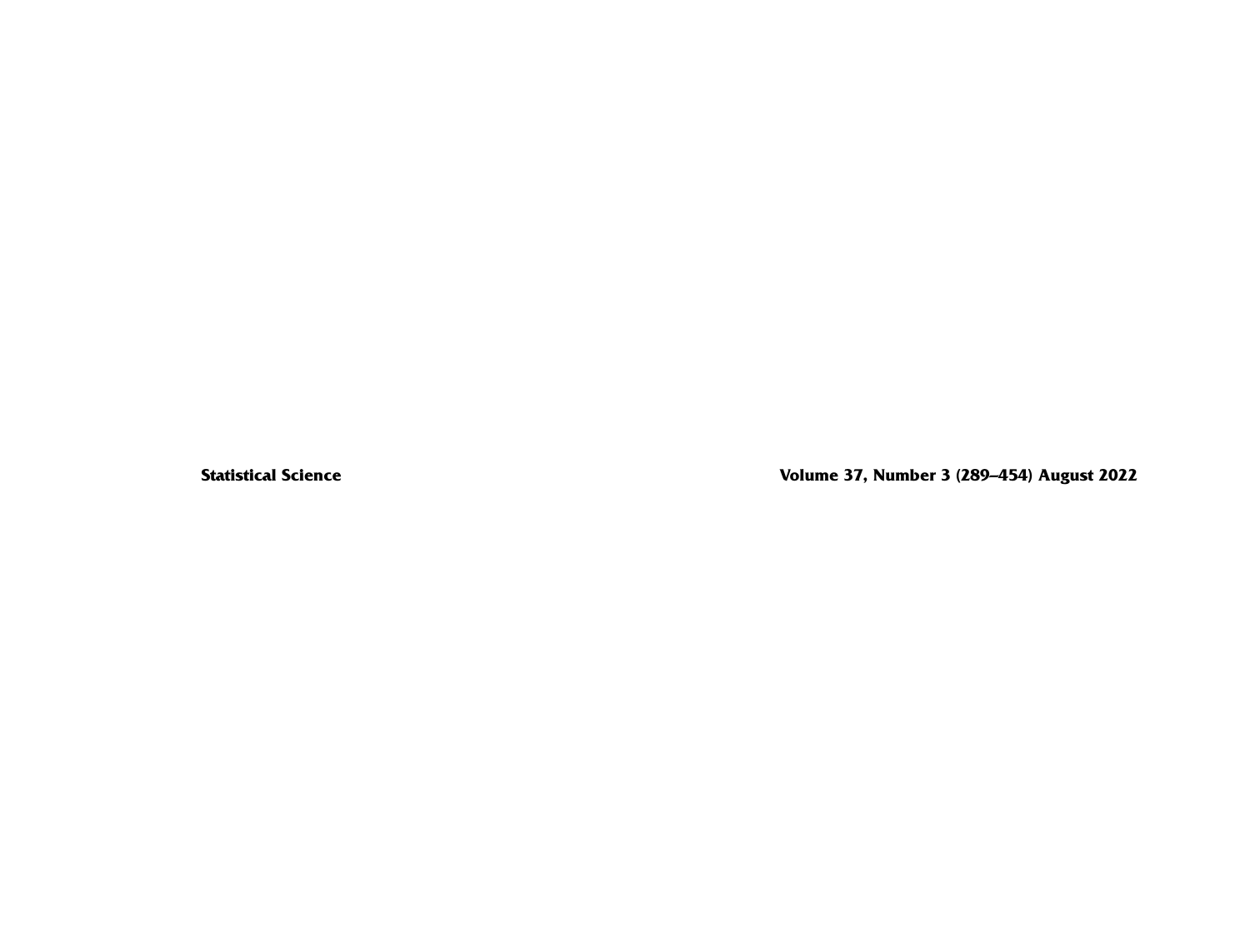### **Volume 37 Number 3 August 2022**

#### **Gambler's Ruin and the ICM** Persi Diaconis and Stewart N. Ethier

#### **Confidence Intervals for Seroprevalence** Thomas J. DiCiccio, David M. Ritzwoller, Joseph P. Romano and Azeem M. Shaikh

#### **Statistical Aspects of the Quantum Supremacy Demonstration** Yosef Rinott, Tomer Shoham and Gil Kalai

#### **Choosing Among Notions of Multivariate Depth Statistics** Karl Mosler and Pavlo Mozharovskyi

#### **Power Calculations for Replication Studies**

Charlotte Micheloud and Leonhard Held

#### **Intention-to-Treat Comparisons in Randomized Trials** Ross L. Prentice and Aaron K. Aragaki

#### **Modeling the Occurrence of Events Subject to a Reporting Delay via an EM Algorithm** Roel Verbelen, Katrien Antonio, Gerda Claeskens and Jonas Crevecoeur

#### **A Unifying Framework of High-Dimensional Sparse Estimation with Difference-of-Convex (DC) Regularizations**

Shanshan Cao, Xiaoming Huo and Jong-Shi Pang

#### **Challenges in Markov Chain Monte Carlo for Bayesian Neural Networks** Theodore Papamarkou, Jacob Hinkle, M. Todd Young and David Womble

#### **A Conversation with Stephen Portnoy**

Xuming He and Xiaofeng Shao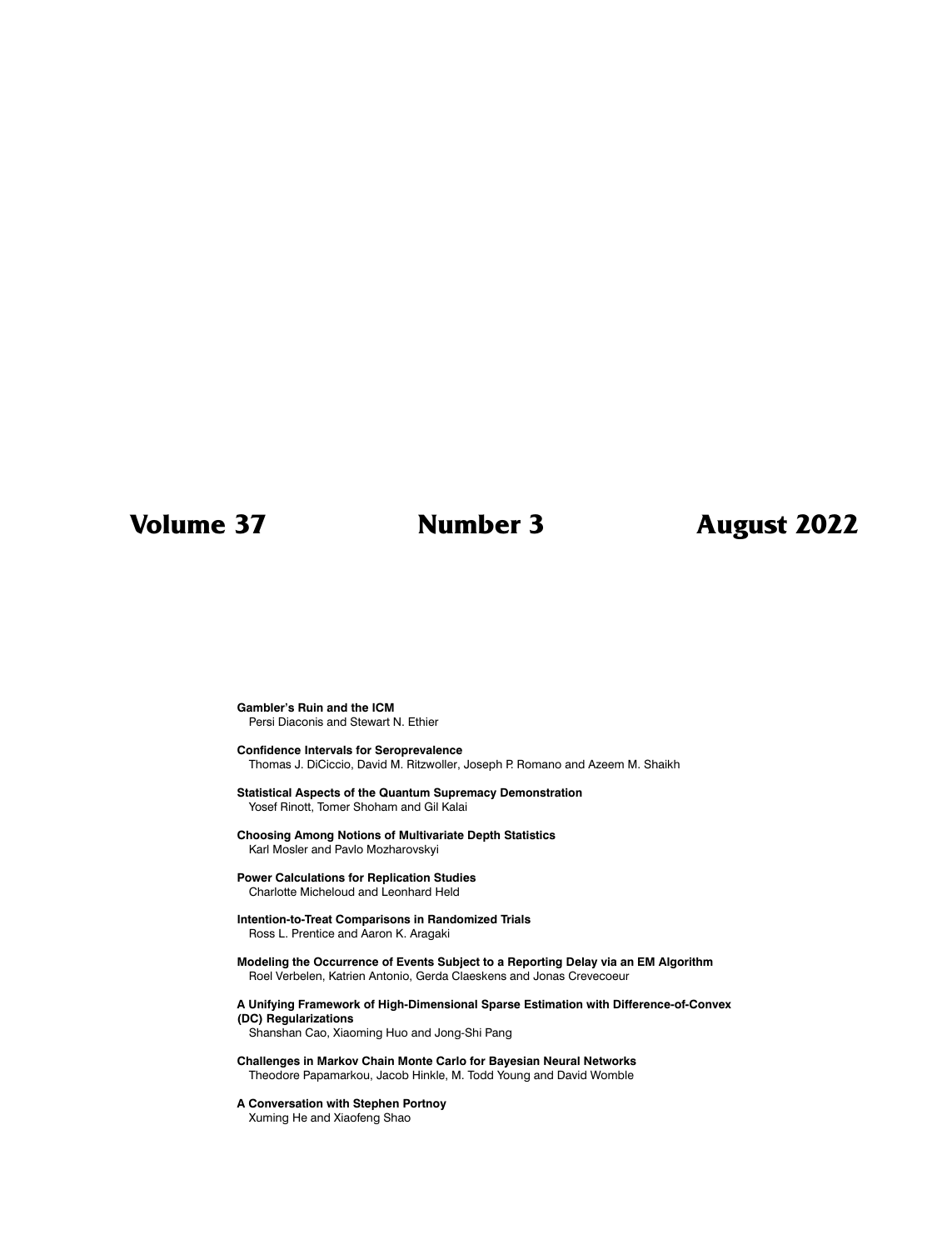#### **EDITOR**

Sonia Petrone *Università Bocconi*

#### **ASSOCIATE EDITORS**

Shankar Bhamidi *University of North Carolina* Jay Breidt *University of Chicago* Peter Bühlmann *ETH Zürich* Alicia Carriquiry *Iowa State University* John Chambers *Stanford University* Michael J. Daniels *University of Florida* Philip Dawid *University of Cambridge* Robin Evans *University of Oxford* Stefano Favaro *Università di Torino* Alan Gelfand *Duke University* Peter Green *University of Bristol and University of Technology Sydney*

Chris Holmes *University of Oxford* Susan Holmes *Stanford University* Tailen Hsing *University of Michigan* Michael I. Jordan *University of California, Berkeley* Nicole Lazar *Penn State University* Ian McKeague *Columbia University* Peter Müller *University of Texas* Luc Pronzato *Université Nice* Nancy Reid *University of Toronto* Jason Roy *Rutgers University* Chiara Sabatti *Stanford University*

Bodhisattva Sen *Columbia University* Glenn Shafer *Rutgers Business School–Newark and New Brunswick Royal Holloway College, University of London* Yuekai Sun *University of Michigan* Lorenzo Trippa *Harvard University* Jon Wellner *University of Washington* Bin Yu *University of California, Berkeley* Giacomo Zanella *Università Bocconi* Cun-Hui Zhang *Rutgers University*

#### **MANAGING EDITOR**

Robert Keener *University of Michigan*

**PRODUCTION EDITOR**

Patrick Kelly

#### **EDITORIAL COORDINATOR**

Kristina Mattson

#### **PAST EXECUTIVE EDITORS**

Morris H. DeGroot, 1986–1988 Morris Eaton, 2001 Carl N. Morris, 1989–1991 George Casella, 2002–2004 Robert E. Kass, 1992–1994 Edward I. George, 2005–2007 Paul Switzer, 1995–1997 David Madigan, 2008–2010 Leon J. Gleser, 1998–2000 Jon A. Wellner, 2011–2013<br>Richard Tweedie, 2001 Peter Green, 2014–2016

Peter Green, 2014–2016 Cun-Hui Zhang, 2017–2019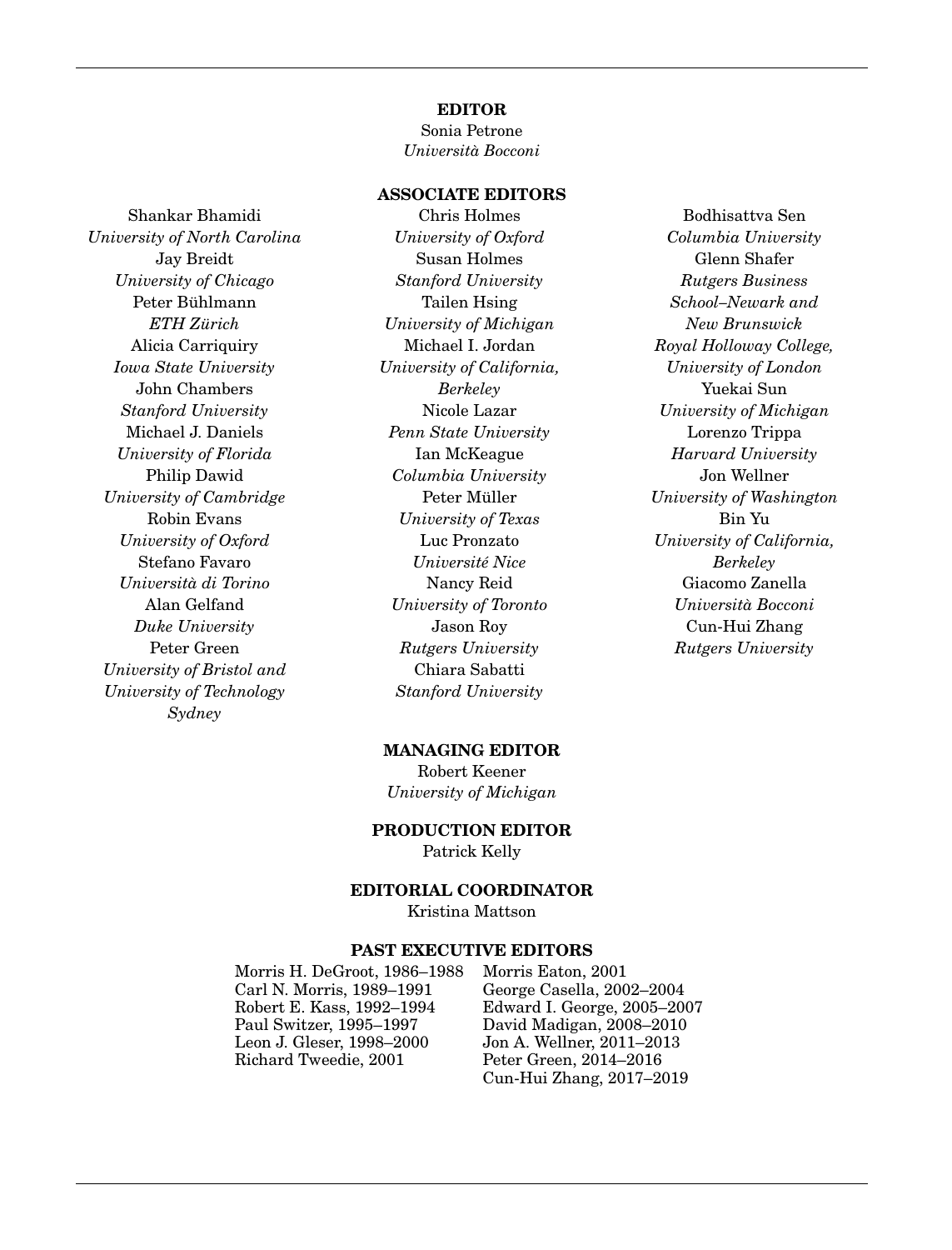### **Gambler's Ruin and the ICM**

**Persi Diaconis and Stewart N. Ethier**

"In the case where there are three players with limited fortunes, the various problems appear to be of quite a different order of difficulty than in the case of two players."

Louis Bachelier (1912)

*Abstract.* Consider gambler's ruin with three players, 1, 2, and 3, having initial capitals *A*, *B*, and *C* units. At each round a pair of players is chosen (uniformly at random) and a fair coin flip is made resulting in the transfer of one unit between these two players. Eventually, one of the players is eliminated and play continues with the remaining two. Let  $\sigma \in S_3$  be the elimination order (e.g.,  $\sigma = 132$  means player 1 is eliminated first and player 3 is eliminated second, leaving player 2 with  $A + B + C$  units).

We seek approximations (and exact formulas) for the elimination order probabilities  $P_{A,B,C}(\sigma)$ . Exact, as well as arbitrarily precise, computation of these probabilities is possible when  $N := A + B + C$  is not too large. Linear interpolation can then give reasonable approximations for large *N*. One frequently used approximation, the independent chip model (ICM), is shown to be inadequate. A regression adjustment is proposed, which seems to give good approximations to the elimination order probabilities.

*Key words and phrases:* Gambler's ruin problem, tower problem, linear interpolation, independent chip model (ICM), Plackett–Luce model, linear regression.

#### REFERENCES

- AGUILAR, J. (2016). How to negotiate final table deals like a pro. Upswing Poker. Available at [https://upswingpoker.com/](https://upswingpoker.com/final-table-deal-making-tournaments/) [final-table-deal-making-tournaments/](https://upswingpoker.com/final-table-deal-making-tournaments/).
- ALDOUS, D., LANOUE, D. and SALEZ, J. (2015). The compulsive gambler process. *Electron*. *J*. *Probab*. **20** no. 35, 18 pp. [MR3335826](http://www.ams.org/mathscinet-getitem?mr=3335826)<https://doi.org/10.1214/EJP.v20-3582>
- BACHELIER, L. (1912). *Calcul des Probabilités*, *Vol*. 1. Gauthier-Villars, Paris. [MR1191904](http://www.ams.org/mathscinet-getitem?mr=1191904)
- BRUSS, F. T., LOUCHARD, G. and TURNER, J. W. (2003). On the *N*-tower problem and related problems. *Adv*. *in Appl*. *Probab*. **35** 278–294. [MR1975514](http://www.ams.org/mathscinet-getitem?mr=1975514)<https://doi.org/10.1239/aap/1046366109>
- COVER, T. M. (1987). Gambler's ruin: A random walk on the simplex. In *Open Problems in Communication and Computation* (T. M. Cover and B. Gopinath, eds.) 155–155. Springer, New York.
- DAVID, G. (2015). Markov chain solution to the 3-tower problem. In *Information and Communication Technology* (I. Khalil, E. Neuhold, A. Tjoa, L. Xu and I. You, eds.). *ICT-EurAsia* 2015. *Lecture Notes in Computer Science* **9357** 121–128. Springer, Cham.
- DAVIS, T. A. (2006). *Direct Methods for Sparse Linear Systems*. *Fundamentals of Algorithms* **2**. SIAM, Philadelphia, PA. [MR2270673](http://www.ams.org/mathscinet-getitem?mr=2270673) <https://doi.org/10.1137/1.9780898718881>
- DENISOV, D. and WACHTEL, V. (2015). Random walks in cones. *Ann*. *Probab*. **43** 992–1044. [MR3342657](http://www.ams.org/mathscinet-getitem?mr=3342657) [https://doi.org/10.1214/](https://doi.org/10.1214/13-AOP867) [13-AOP867](https://doi.org/10.1214/13-AOP867)
- DIACONIS, P. (1988). *Group Representations in Probability and Statistics*. *Institute of Mathematical Statistics Lecture Notes— Monograph Series* **11**. IMS, Hayward, CA. [MR0964069](http://www.ams.org/mathscinet-getitem?mr=0964069)
- DIACONIS, P. and FREEDMAN, D. (1979). On rounding percentages. *J*. *Amer*. *Statist*. *Assoc*. **74** 359–364. [MR0548026](http://www.ams.org/mathscinet-getitem?mr=0548026)
- DIACONIS, P., HOUSTON-EDWARDS, K. and SALOFF-COSTE, L. (2021). Gambler's ruin estimates on finite inner uniform domains. *Ann*. *Appl*. *Probab*. **31** 865–895. [MR4254498](http://www.ams.org/mathscinet-getitem?mr=4254498) [https://doi.org/10.](https://doi.org/10.1214/20-aap1607) [1214/20-aap1607](https://doi.org/10.1214/20-aap1607)
- ENGEL, A. (1993). The computer solves the three tower problem. *Amer*. *Math*. *Monthly* **100** 62–64.
- ETHIER, S. N. (2010). *The Doctrine of Chances*: *Probabilistic Aspects of Gambling*. *Probability and Its Applications* (*New York*). Springer, Berlin. [MR2656351](http://www.ams.org/mathscinet-getitem?mr=2656351) [https://doi.org/10.1007/](https://doi.org/10.1007/978-3-540-78783-9) [978-3-540-78783-9](https://doi.org/10.1007/978-3-540-78783-9)
- FELLER, W. (1968). *An Introduction to Probability Theory and Its Applications*, *Vol*. *I*, 3rd ed. Wiley, New York. [MR0228020](http://www.ams.org/mathscinet-getitem?mr=0228020)
- FERGUSON, T. (1995). Gambler's ruin in three dimensions. Unpublished. Available at [https://www.math.ucla.edu/~tom/papers/](https://www.math.ucla.edu/~tom/papers/unpublished/gamblersruin.pdf) [unpublished/gamblersruin.pdf](https://www.math.ucla.edu/~tom/papers/unpublished/gamblersruin.pdf).

*Persi Diaconis is Professor, Departments of Mathematics and Statistics, Stanford University, Stanford, California 94305-4020, USA (e-mail: [diaconis@math.stanford.edu](mailto:diaconis@math.stanford.edu)). Stewart N. Ethier is Professor Emeritus, Department of Mathematics, University of Utah, Salt Lake City, Utah 84112, USA (e-mail: [ethier@math.utah.edu](mailto:ethier@math.utah.edu)).*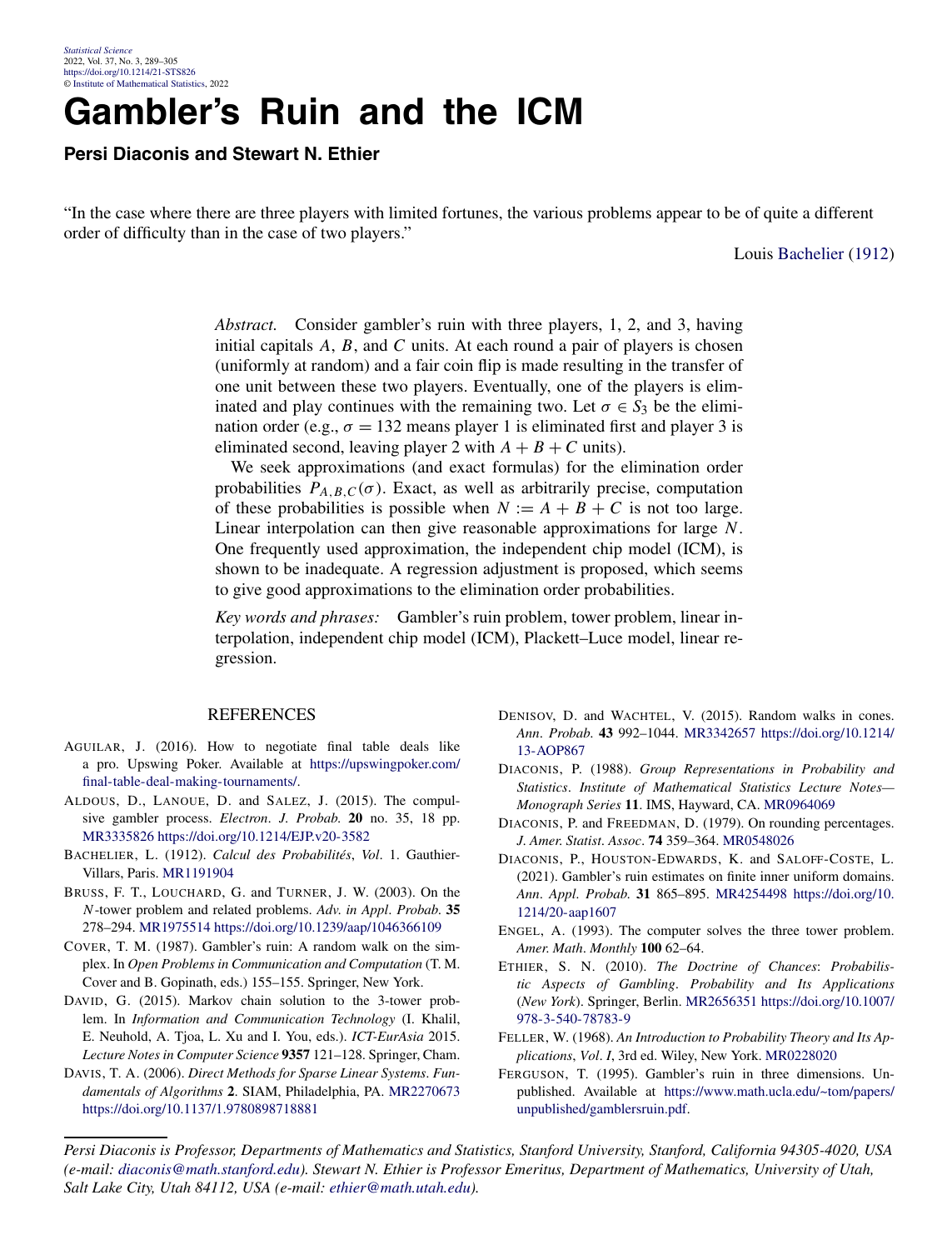- GANZFRIED, S. and SANDHOLM, T. (2008). Computing an approximate jam/fold equilibrium for 3-player no-limit Texas hold'em tournaments. In *AAMAS*08: 7*th International Conference on Autonomous Agents and Multi Agent Systems* (L. Padgham, D. Parkes, J. Müller and S. Parsons, eds.) 919–926. International Foundation for Autonomous Agents and Multiagent Systems, Richland, SC.
- GILBERT, G. T. (2009). The independent chip model and risk aversion. Preprint. Available at [arXiv:0911.3100.](http://arxiv.org/abs/arXiv:0911.3100)
- GILLILAND, D., LEVENTAL, S. and XIAO, Y. (2007). A note on absorption probabilities in one-dimensional random walk via complex-valued martingales. *Statist*. *Probab*. *Lett*. **77** 1098–1105. [MR2395066](http://www.ams.org/mathscinet-getitem?mr=2395066)<https://doi.org/10.1016/j.spl.2007.01.016>
- HAJEK, B. (1987). Gambler's ruin: A random walk on the simplex. In *Open Problems in Communication and Computation* (T. M. Cover and B. Gopinath, eds.) 204–207. Springer, New York.
- HARVILLE, D. A. (1973). Assigning probabilities to the outcomes of multi-entry competitions. *J*. *Amer*. *Statist*. *Assoc*. **68** 312–316.
- ICMIZER (2020). Poker ICM calculator for final table deals. Available at <https://www.icmpoker.com/icmcalculator/>.
- KEMENY, J. G. and SNELL, J. L. (1976). *Finite Markov Chains*. *Undergraduate Texts in Mathematics*. Springer, New York. [MR0410929](http://www.ams.org/mathscinet-getitem?mr=0410929)
- KIM, M. S. (2005). Gambler's ruin in many dimensions and optimal strategy in repeated multi-player games with application to poker. Masters thesis, UCLA.
- LUCE, R. D. (1959). *Individual Choice Behavior*: *A Theoretical Analysis*. Wiley, New York. [MR0108411](http://www.ams.org/mathscinet-getitem?mr=0108411)
- LUCE, R. D. (1977). The choice axiom after twenty years. *J*. *Math*. *Psych*. **15** 215–233. [MR0462675](http://www.ams.org/mathscinet-getitem?mr=0462675) [https://doi.org/10.1016/](https://doi.org/10.1016/0022-2496(77)90032-3) [0022-2496\(77\)90032-3](https://doi.org/10.1016/0022-2496(77)90032-3)
- MALMUTH, M. (1987). *Gambling Theory and Other Topics*. Two Plus Two Publishing, Henderson, NV.
- MALMUTH, M. (2004). *Gambling Theory and Other Topics*, 6th ed. Two Plus Two Publishing, Henderson, NV.
- MARFIL, R. I. D. and DAVID, G. (2020). On the placing probabilities for the Four-Tower problem using recursions based on multigraphs. *Matimyás Mat*. **43** 19–32. [MR4159463](http://www.ams.org/mathscinet-getitem?mr=4159463)
- PLACKETT, R. L. (1975). The analysis of permutations. *J*. *R*. *Stat*. *Soc*. *Ser*. *C*. *Appl*. *Stat*. **24** 193–202. [MR0391338](http://www.ams.org/mathscinet-getitem?mr=0391338) [https://doi.org/10.](https://doi.org/10.2307/2346567) [2307/2346567](https://doi.org/10.2307/2346567)
- RATZKIN, J. and TREIBERGS, A. (2009). A capture problem in Brownian motion and eigenvalues of spherical domains. *Trans*. *Amer*. *Math*. *Soc*. **361** 391–405. [MR2439411](http://www.ams.org/mathscinet-getitem?mr=2439411) [https://doi.org/10.](https://doi.org/10.1090/S0002-9947-08-04505-4) [1090/S0002-9947-08-04505-4](https://doi.org/10.1090/S0002-9947-08-04505-4)
- ROSS, S. M. (2009). A simple solution to a multiple player gambler's ruin problem. *Amer*. *Math*. *Monthly* **116** 77–81. [MR2478757](http://www.ams.org/mathscinet-getitem?mr=2478757) <https://doi.org/10.4169/193009709X469841>
- SONG, S. and SONG, J. (2013). A note on the history of the gambler's ruin problem. *Commun*. *Stat*. *Appl*. *Methods* **20** 1–12.
- STERN, H. S. (2008). Estimating the probabilities of the outcomes of a horse race (alternatives to the Harville formulas). In *Efficiency of Racetrack Betting Markets* (D. B. Hausch, V. S. Y. Lo and W. T. Ziemba, eds.) 225–235. World Scientific, Singapore.
- STIRZAKER, D. (1994). Tower problems and martingales. *Math*. *Sci*. **19** 52–59. [MR1294785](http://www.ams.org/mathscinet-getitem?mr=1294785)
- STIRZAKER, D. (2006). Three-handed gambler's ruin. *Adv*. *in Appl*. *Probab*. **38** 284–286. [MR2213975](http://www.ams.org/mathscinet-getitem?mr=2213975) [https://doi.org/10.1239/aap/](https://doi.org/10.1239/aap/1143936151) [1143936151](https://doi.org/10.1239/aap/1143936151)
- SWAN, Y. C. and BRUSS, F. T. (2006). A matrix-analytic approach to the *N*-player ruin problem. *J*. *Appl*. *Probab*. **43** 755–766. [MR2274798](http://www.ams.org/mathscinet-getitem?mr=2274798)<https://doi.org/10.1239/jap/1158784944>
- TURNER, H., VAN ETTEN, J., FIRTH, D. and KOSMIDIS, I. (2017). Introduction to PlackettLuce. Microsoft R Application Network. Available at [https://mran.microsoft.com/snapshot/](https://mran.microsoft.com/snapshot/2017-12-15/web/packages/PlackettLuce/vignettes/Overview.html) [2017-12-15/web/packages/PlackettLuce/vignettes/Overview.html](https://mran.microsoft.com/snapshot/2017-12-15/web/packages/PlackettLuce/vignettes/Overview.html).
- WSOP (2019a). Hossein Ensan wins the 2019 WSOP Main Event (\$10,000,000). Available at [https://www.wsop.com/](https://www.wsop.com/tournaments/updates/?aid=2&grid=1622&tid=17298&dayof=7661&rr=5&curpage=4) [tournaments/updates/?aid=2&grid=1622&tid=17298&dayof=](https://www.wsop.com/tournaments/updates/?aid=2&grid=1622&tid=17298&dayof=7661&rr=5&curpage=4) [7661&rr=5&curpage=4.](https://www.wsop.com/tournaments/updates/?aid=2&grid=1622&tid=17298&dayof=7661&rr=5&curpage=4)
- WSOP (2019b). John Gorsuch completes epic comeback to win 2019 WSOP Millionaire Maker for \$1,344,930. Available at [https://www.wsop.com/tournaments/updates/?aid=2&grid=](https://www.wsop.com/tournaments/updates/?aid=2&grid=1622&tid=17287&dayof=7470&rr=5) [1622&tid=17287&dayof=7470&rr=5](https://www.wsop.com/tournaments/updates/?aid=2&grid=1622&tid=17287&dayof=7470&rr=5).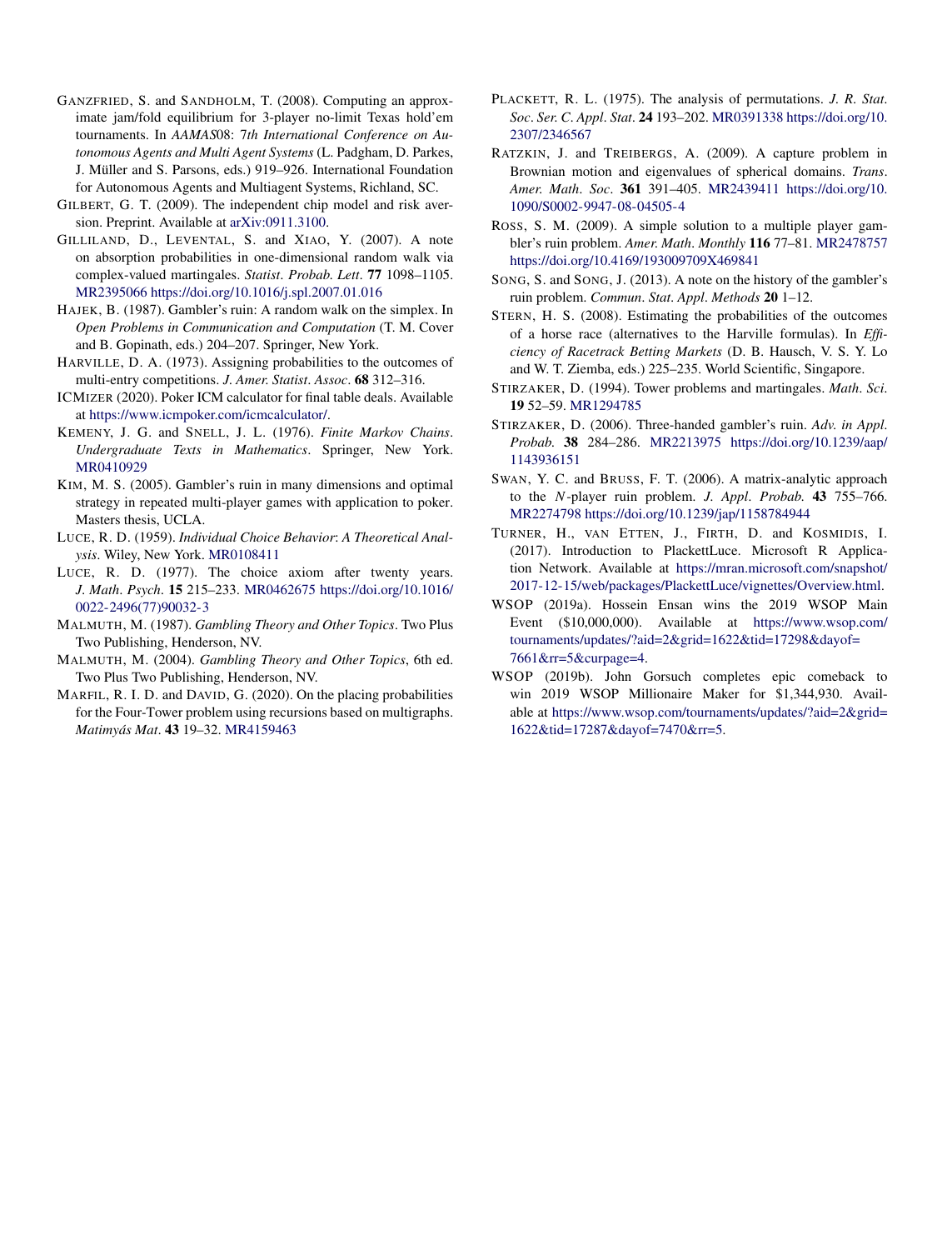### **Confidence Intervals for Seroprevalence**

**Thomas J. DiCiccio, David M. Ritzwoller, Joseph P. Romano and Azeem M. Shaikh**

*Abstract.* This paper concerns the construction of confidence intervals in standard seroprevalence surveys. In particular, we discuss methods for constructing confidence intervals for the proportion of individuals in a population infected with a disease using a sample of antibody test results and measurements of the test's false positive and false negative rates. We begin by documenting erratic behavior in the coverage probabilities of standard Wald and percentile bootstrap intervals when applied to this problem. We then consider two alternative sets of intervals constructed with test inversion. The first set of intervals are approximate, using either asymptotic or bootstrap approximation to the finite-sample distribution of a chosen test statistic. We consider several choices of test statistic, including maximum likelihood estimators and generalized likelihood ratio statistics. We show with simulation that, at empirically relevant parameter values and sample sizes, the coverage probabilities for these intervals are close to their nominal level and are approximately equi-tailed. The second set of intervals are shown to contain the true parameter value with probability at least equal to the nominal level, but can be conservative in finite samples.

*Key words and phrases:* Confidence intervals, novel coronavirus, serology testing, seroprevalence, test inversion.

#### **REFERENCES**

- AGRESTI, A. and MIN, Y. (2002). Unconditional small-sample confidence intervals for the odds ratio. *Biostatistics* **3** 379–386.
- AINSWORTH, M., ANDERSSON, M., AUCKLAND, K., BAIL-LIE, J. K., BARNES, E., BEER, S., BEVERIDGE, A., BIBI, S., BLACKWELL, L. et al. (2020). Performance characteristics of five immunoassays for SARS-CoV-2: A head-to-head benchmark comparison. *Lancet Infect*. *Dis*. **20** 1390–1400.
- ALTER, G. and SEDER, R. (2020). The power of antibody-based surveillance. *N*. *Engl*. *J*. *Med*. **383** 1782–1784. [https://doi.org/10.](https://doi.org/10.1056/NEJMe2028079) [1056/NEJMe2028079](https://doi.org/10.1056/NEJMe2028079)
- BARNDORFF-NIELSEN, O. E. (1986). Inference on full or partial parameters based on the standardized signed log likelihood ratio. *Biometrika* **73** 307–322. [MR0855891](http://www.ams.org/mathscinet-getitem?mr=0855891) [https://doi.org/10.2307/](https://doi.org/10.2307/2336207) [2336207](https://doi.org/10.2307/2336207)
- BENDAVID, E., MULANEY, B., SOOD, N., SHAH, S., LING, E., BROMLEY-DULFANO, R., LAI, C., WEISSBERG, Z., SAAVE-DRA, R. et al. (2020a). COVID-19 antibody seroprevalence in Santa Clara County, California. *MedRxiv* **April 11**.
- BENDAVID, E., MULANEY, B., SOOD, N., SHAH, S., LING, E., BROMLEY-DULFANO, R., LAI, C., WEISSBERG, Z., SAAVE-DRA, R. et al. (2020b). COVID-19 antibody seroprevalence in Santa Clara County, California. *MedRxiv* **April 27**.
- BENDAVID, E., MULANEY, B., SOOD, N., SHAH, S., BROMLEY-DULFANO, R., LAI, C., WEISSBERG, Z., SAAVEDRA-WALKER, R., TEDROW, J. et al. (2021). COVID-19 antibody seroprevalence in Santa Clara County, California. *Int*. *J*. *Epidemiol*. **50** 410–419. <https://doi.org/10.1093/ije/dyab010>
- BENNETT, S. T. and STEYVERS, M. (2020). Estimating COVID-19 antibody seroprevalence in Santa Clara County, California. A reanalysis of Bendavid et al. *MedRxiv*.
- BERGER, R. L. and BOOS, D. D. (1994). *P* values maximized over a confidence set for the nuisance parameter. *J*. *Amer*. *Statist*. *Assoc*. **89** 1012–1016. [MR1294746](http://www.ams.org/mathscinet-getitem?mr=1294746)
- BRAZZALE, A. R., DAVISON, A. C. and REID, N. (2007). *Applied Asymptotics*: *Case Studies in Small-Sample Statistics*. *Cambridge Series in Statistical and Probabilistic Mathematics* **23**. Cambridge Univ. Press, Cambridge. [MR2342742](http://www.ams.org/mathscinet-getitem?mr=2342742) [https://doi.org/10.](https://doi.org/10.1017/CBO9780511611131) [1017/CBO9780511611131](https://doi.org/10.1017/CBO9780511611131)
- BROWN, L. D., CAI, T. T. and DASGUPTA, A. (2001). Interval estimation for a binomial proportion. *Statist*. *Sci*. **16** 101–133. [MR1861069](http://www.ams.org/mathscinet-getitem?mr=1861069)<https://doi.org/10.1214/ss/1009213286>
- CAI, B., IOANNIDIS, J., BENDAVID, E. and TIAN, L. (2020). Exact inference for disease prevalence based on a test with unknown specificity and sensitivity. Preprint. Available at [arXiv:2011.14423](http://arxiv.org/abs/arXiv:2011.14423).
- CARPENTER, J. (1999). Test inversion bootstrap confidence intervals. *J*. *R*. *Stat*. *Soc*. *Ser*. *B*. *Stat*. *Methodol*. **61** 159–172. [MR1664041](http://www.ams.org/mathscinet-getitem?mr=1664041)

*Thomas J. DiCiccio is an Associate Professor in the Department of Social Statistics, School of Industrial and Labor Relations at Cornell University, Ithaca, New York 14853, USA (e-mail: [tjd9@cornell.edu\)](mailto:tjd9@cornell.edu). David M. Ritzwoller is a Ph.D student in Economics at the Stanford Graduate School of Business, Stanford, California 94305, USA (e-mail: [ritzwoll@stanford.edu](mailto:ritzwoll@stanford.edu)). Joseph P. Romano is a Professor in the Departments of Statistics and Economics at Stanford University, Stanford, California 94305, USA (e-mail: [romano@stanford.edu\)](mailto:romano@stanford.edu). Azeem M. Shaikh is the Ralph and Mary Otis Isham Professor in the Kenneth C. Griffin Department of Economics at the University of Chicago, Chicago, Illinois 60637, USA (e-mail: [amshaikh@uchicago.edu](mailto:amshaikh@uchicago.edu)).*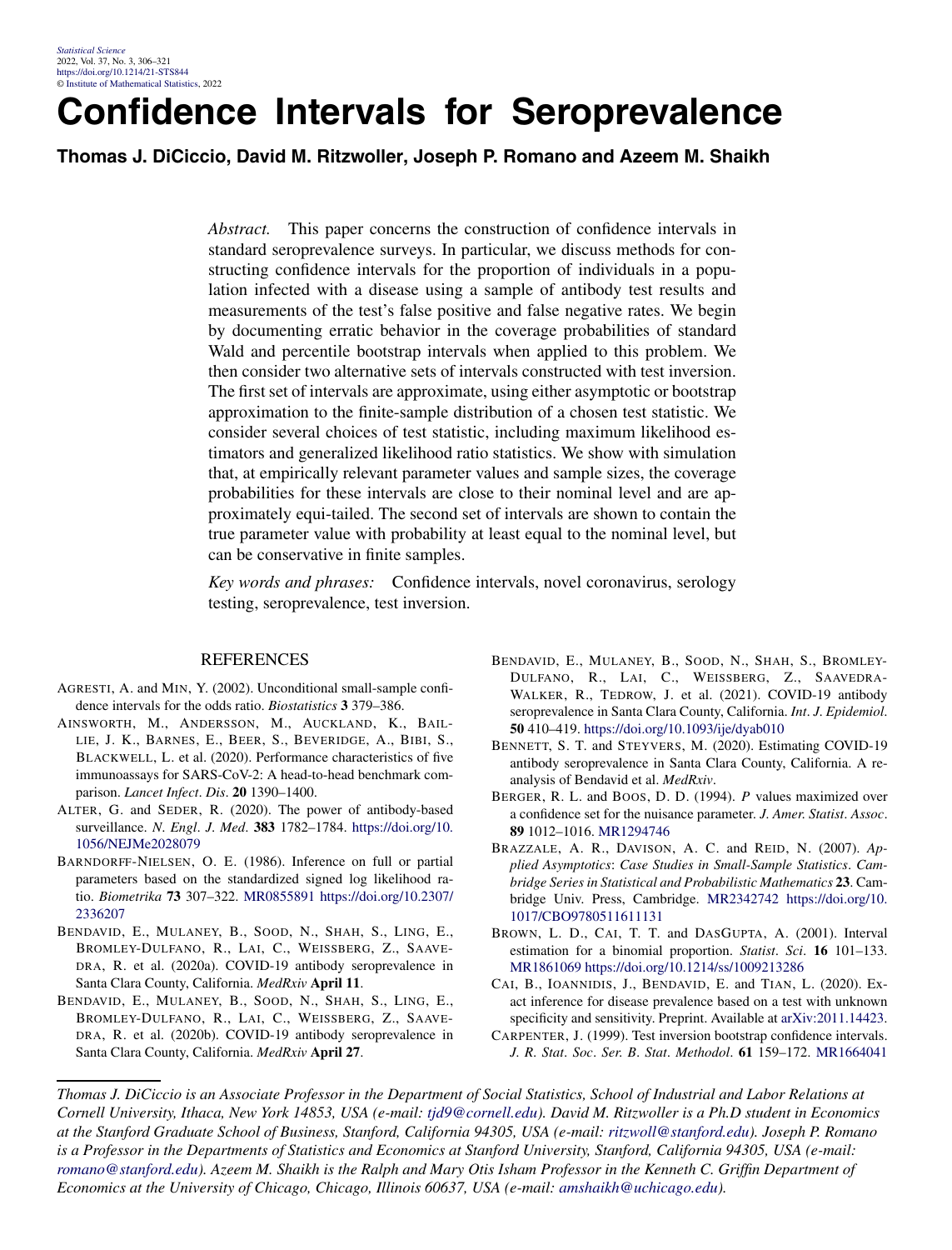<https://doi.org/10.1111/1467-9868.00169>

- CLOPPER, C. J. and PEARSON, E. S. (1934). The use of confidence or fiducial limits illustrated in the case of the binomial. *Biometrika* **26** 404–413.
- COX, D. R. and REID, N. (1987). Parameter orthogonality and approximate conditional inference. *J*. *Roy*. *Statist*. *Soc*. *Ser*. *B* **49** 1–39. [MR0893334](http://www.ams.org/mathscinet-getitem?mr=0893334)
- DATTA, G. S. and MUKERJEE, R. (2004). *Probability Matching Priors*: *Higher Order Asymptotics*. *Lecture Notes in Statistics* **178**. Springer, New York. [MR2053794](http://www.ams.org/mathscinet-getitem?mr=2053794) [https://doi.org/10.1007/](https://doi.org/10.1007/978-1-4612-2036-7) [978-1-4612-2036-7](https://doi.org/10.1007/978-1-4612-2036-7)
- DEEKS, J. J., DINNES, J., TAKWOINGI, Y., DAVEN-PORT, C., SPIJKER, R., TAYLOR-PHILLIPS, S., ADRI-ANO, A., BEESE, S., DRETZKE, J. et al. (2020). Antibody tests for identification of current and past infection with SARS-CoV-2. *Cochrane Database Syst*. *Rev*. **6** CD013652. <https://doi.org/10.1002/14651858.CD013652>
- DICICCIO, T. J., MARTIN, M. A. and STERN, S. E. (2001). Simple and accurate one-sided inference from signed roots of likelihood ratios. *Canad*. *J*. *Statist*. **29** 67–76. [MR1834487](http://www.ams.org/mathscinet-getitem?mr=1834487) [https://doi.org/10.](https://doi.org/10.2307/3316051) [2307/3316051](https://doi.org/10.2307/3316051)
- DICICCIO, T. J. and ROMANO, J. P. (1990). Nonparametric confidence limits by resampling methods and least favorable families. *Int*. *Stat*. *Rev*. **58** 59–76.
- DICICCIO, T. J. and ROMANO, J. P. (1995). On bootstrap procedures for second-order accurate confidence limits in parametric models. *Statist*. *Sinica* **5** 141–160. [MR1329292](http://www.ams.org/mathscinet-getitem?mr=1329292)
- EFRON, B. (1981). Nonparametric standard errors and confidence intervals. *Canad*. *J*. *Statist*. **9** 139–158. [MR0640014](http://www.ams.org/mathscinet-getitem?mr=0640014) <https://doi.org/10.2307/3314608>
- EFRON, B. (1987). Better bootstrap confidence intervals. *J*. *Amer*. *Statist*. *Assoc*. **82** 171–185. [MR0883345](http://www.ams.org/mathscinet-getitem?mr=0883345)
- EISEN, M. B. and TIBSHIRANI, R. (2020). How to identify flawed research before it becomes dangerous. *N*.*Y*. *Times* **21**.
- FAGERLAND, M. W., LYDERSEN, S. and LAAKE, P. (2015). Recommended confidence intervals for two independent binomial proportions. *Stat*. *Methods Med*. *Res*. **24** 224–254. [MR3336292](http://www.ams.org/mathscinet-getitem?mr=3336292) <https://doi.org/10.1177/0962280211415469>
- FAUCI, A. S., LANE, H. C. and REDFIELD, R. R. (2020). Covid-19—Navigating the uncharted. *N*. *Engl*. *J*. *Med*. **382** 1268–1269. <https://doi.org/10.1056/NEJMe2002387>
- FITHIAN, W. (2020a). Statistical comment on the revision of Bendavid et al. Available at [https://www.stat.berkeley.edu/~wfithian/](https://www.stat.berkeley.edu/~wfithian/overdispersionSimple.html) [overdispersionSimple.html.](https://www.stat.berkeley.edu/~wfithian/overdispersionSimple.html)
- FITHIAN, W. (2020b). "I am grateful to moderator @jonc101x and speaker @jsross119 for allowing me to make a brief statement at the very interesting Stanford BMIR seminar yesterday (43:00 mark). A lightly edited text version follows:". *Tweet* **@wfithian, 22 May, 10:02 A.M.**
- FRASER, D. A. S. and REID, N. (1988). On conditional inference for a real parameter: A differential approach on the sample space. *Biometrika* **75** 251–264. [MR0946050](http://www.ams.org/mathscinet-getitem?mr=0946050) [https://doi.org/10.](https://doi.org/10.1093/biomet/75.2.251) [1093/biomet/75.2.251](https://doi.org/10.1093/biomet/75.2.251)
- FRYDENBERG, M. and JENSEN, J. L. (1989). Is the "improved likelihood ratio statistic" really improved in the discrete case? *Biometrika* **76** 655–661. [MR1041410](http://www.ams.org/mathscinet-getitem?mr=1041410) [https://doi.org/10.1093/](https://doi.org/10.1093/biomet/76.4.655) [biomet/76.4.655](https://doi.org/10.1093/biomet/76.4.655)
- GELMAN, A. (2020). Concerns with that Stanford study of coronavirus prevalence. In *Statistical Modeling*, *Causal Inference*, *and Social Science Blog*.
- GELMAN, A. and CARPENTER, B. (2020). Bayesian analysis of tests with unknown specificity and sensitivity. *J*. *R*. *Stat*. *Soc*. *Ser*. *C*. *Appl*. *Stat*. **69** 1269–1283. [MR4166866](http://www.ams.org/mathscinet-getitem?mr=4166866)
- HALL, P. (1982). Improving the normal approximation when constructing one-sided confidence intervals for binomial or Poisson parameters. *Biometrika* **69** 647–652. [MR0695211](http://www.ams.org/mathscinet-getitem?mr=0695211) [https://doi.org/10.](https://doi.org/10.1093/biomet/69.3.647) [1093/biomet/69.3.647](https://doi.org/10.1093/biomet/69.3.647)
- HALL, P. (2013). *The Bootstrap and Edgeworth Expansion*. *Springer Series in Statistics*. Springer, New York. [MR1145237](http://www.ams.org/mathscinet-getitem?mr=1145237) <https://doi.org/10.1007/978-1-4612-4384-7>
- HUI, S. L. and WALTER, S. D. (1980). Estimating the error rates of diagnostic tests. *Biometrics* **36** 167–171.
- JENSEN, J. L. (1986). Similar tests and the standardized log likelihood ratio statistic. *Biometrika* **73** 567–572. [MR0897847](http://www.ams.org/mathscinet-getitem?mr=0897847) <https://doi.org/10.1093/biomet/73.3.567>
- JENSEN, J. L. (1992). The modified signed likelihood statistic and saddlepoint approximations. *Biometrika* **79** 693–703. [MR1209471](http://www.ams.org/mathscinet-getitem?mr=1209471) <https://doi.org/10.1093/biomet/79.4.693>
- JEWELL, N. P. (2004). *Statistics for Epidemiology*. CRC Press, Boca Raton, FL.
- KOLATA, G. (2020). Coronavirus infections may not be uncommon, tests suggest. *N*.*Y*. *Times*.
- KRAMMER, F. and SIMON, V. (2020). Serology assays to manage COVID-19. *Science* **368** 1060–1061. [https://doi.org/10.1126/](https://doi.org/10.1126/science.abc1227) [science.abc1227](https://doi.org/10.1126/science.abc1227)
- LAWLEY, D. N. (1956). A general method for approximating to the distribution of likelihood ratio criteria. *Biometrika* **43** 295–303. [MR0082237](http://www.ams.org/mathscinet-getitem?mr=0082237)<https://doi.org/10.1093/biomet/43.3-4.295>
- LEE, S. M. S. and YOUNG, G. A. (2005). Parametric bootstrapping with nuisance parameters. *Statist*. *Probab*. *Lett*. **71** 143–153. [MR2126770](http://www.ams.org/mathscinet-getitem?mr=2126770)<https://doi.org/10.1016/j.spl.2004.10.026>
- LEHMANN, E. L. and ROMANO, J. P. (2005). *Testing Statistical Hypotheses*, 3rd ed. *Springer Texts in Statistics*. Springer, New York. [MR2135927](http://www.ams.org/mathscinet-getitem?mr=2135927)
- MALLAPATY, S. (2020). Antibody tests suggest that coronavirus infections vastly exceed official counts. *Nature* (*London*).
- PEELING, R. W., WEDDERBURN, C. J., GARCIA, P. J., BOERAS, D., FONGWEN, N., NKENGASONG, J., SALL, A., TANURI, A. and HEYMANN, D. L. (2020). Serology testing in the COVID-19 pandemic response. *Lancet Infect*. *Dis*. **20** e245–e249. [https://doi.org/10.1016/S1473-3099\(20\)30517-X](https://doi.org/10.1016/S1473-3099(20)30517-X)
- ROGAN, W. J. and GLADEN, B. (1978). Estimating prevalence from the results of a screening test. *Am*. *J*. *Epidemiol*. **107** 71–76.
- ROMANO, J. P., SHAIKH, A. and WOLF, M. (2011). Consonance and the closure method in multiple testing. *Int*. *J*. *Biostat*. **7** Art. 12, 27 pp. [MR2775079](http://www.ams.org/mathscinet-getitem?mr=2775079)<https://doi.org/10.2202/1557-4679.1300>
- ROMANO, J. P., SHAIKH, A. M. and WOLF, M. (2014). A practical two-step method for testing moment inequalities. *Econometrica* **82** 1979–2002. [MR3268401](http://www.ams.org/mathscinet-getitem?mr=3268401)<https://doi.org/10.3982/ECTA11011>
- SEVERINI, T. A. (1999). On the relationship between Bayesian and non-Bayesian elimination of nuisance parameters. *Statist*. *Sinica* **9** 713–724. [MR1711651](http://www.ams.org/mathscinet-getitem?mr=1711651)
- SILVAPULLE, M. J. (1996). A test in the presence of nuisance parameters. *J*. *Amer*. *Statist*. *Assoc*. **91** 1690–1693. [MR1439111](http://www.ams.org/mathscinet-getitem?mr=1439111) <https://doi.org/10.2307/2291597>
- TOULIS, P. (2021). Estimation of Covid-19 prevalence from serology tests: A partial identification approach. *J*. *Econometrics* **220** 193– 213. [MR4185131](http://www.ams.org/mathscinet-getitem?mr=4185131)<https://doi.org/10.1016/j.jeconom.2020.10.005>
- WALTER, S. D. and IRWIG, L. M. (1988). Estimation of test error rates, disease prevalence and relative risk from misclassified data: A review. *J*. *Clin*. *Epidemiol*. **41** 923–937.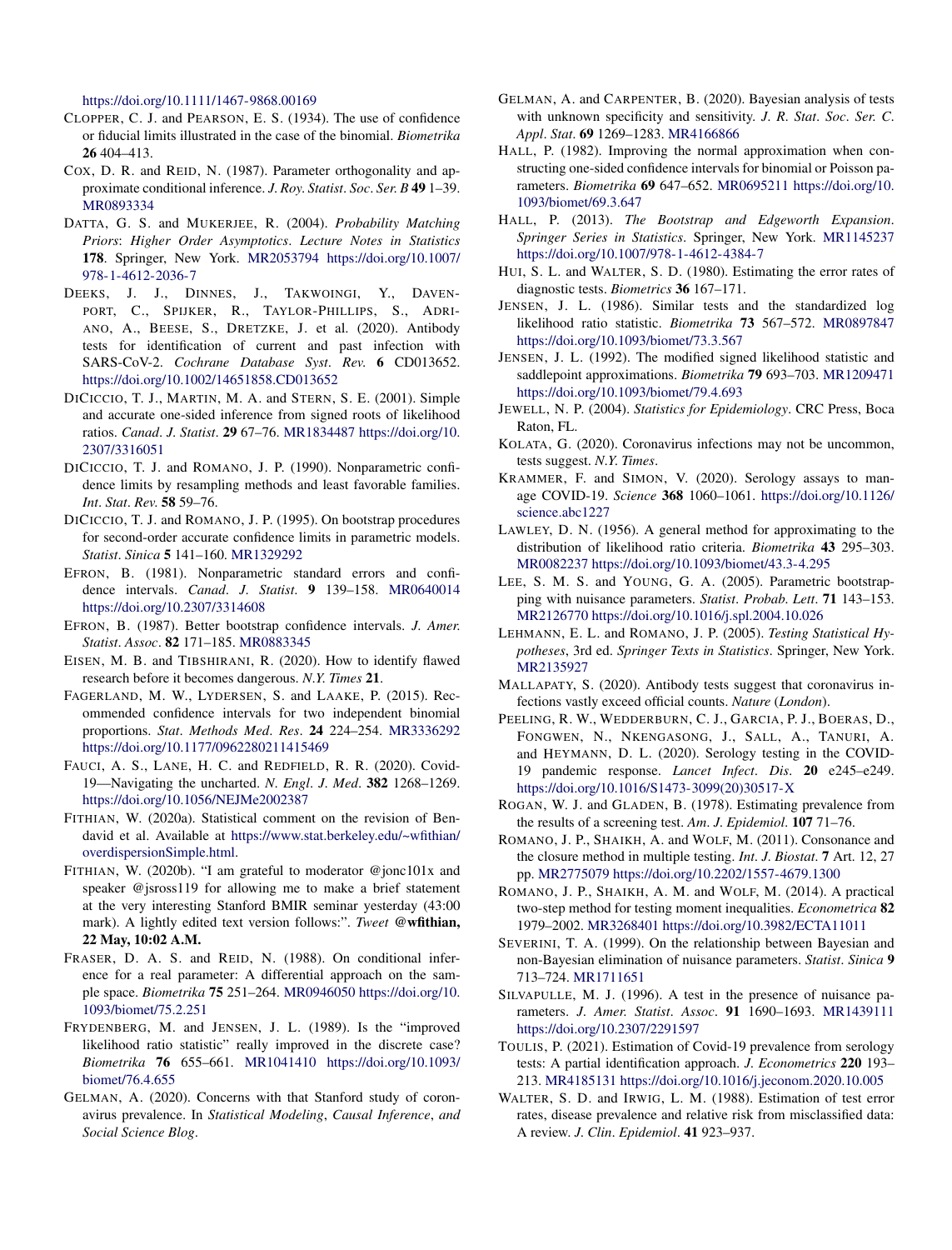### **Statistical Aspects of the Quantum Supremacy Demonstration**

**Yosef Rinott, Tomer Shoham and Gil Kalai**

*Abstract.* In quantum computing, a demonstration of *quantum supremacy* (or quantum advantage) consists of presenting a task, possibly of no practical value, whose computation is feasible on a quantum device, but cannot be performed by classical computers in any feasible amount of time. The notable claim of quantum supremacy presented by Google's team in 2019 consists of demonstrating the ability of a quantum circuit to generate, albeit with considerable noise, bitstrings from a distribution that is considered hard to simulate on classical computers. Very recently, in 2020, a quantum supremacy claim was presented by a group from the University of Science and Technology of China, using a different technology and generating a different distribution, but sharing some statistical principles with Google's demonstration.

Verifying that the generated data is indeed from the claimed distribution and assessing the circuit's noise level and its fidelity is a statistical undertaking. The objective of this paper is to explain the relations between quantum computing and some of the statistical aspects involved in demonstrating quantum supremacy in terms that are accessible to statisticians, computer scientists, and mathematicians. Starting with the statistical modeling and analysis in Google's demonstration, which we explain, we study various estimators of the fidelity, and different approaches to testing the distributions generated by the quantum computer. We propose different noise models, and discuss their implications. A preliminary study of the Google data, focusing mostly on circuits of 12 and 14 qubits is given in different parts of the paper.

*Key words and phrases:* Google's quantum computer, random distributions, estimation of sampling weights, size bias.

#### REFERENCES

- [1] AARONSON, S. and GUNN, S. (2020). On the classical hardness of spoofing linear cross-entropy benchmarking. *Theory Comput*. **16** 11. [MR4194611](http://www.ams.org/mathscinet-getitem?mr=4194611)<https://doi.org/10.4086/toc.2020.v016a011>
- [2] ARRATIA, R., GOLDSTEIN, L. and KOCHMAN, F. (2019). Size bias for one and all. *Probab*. *Surv*. **16** 1–61. [MR3896143](http://www.ams.org/mathscinet-getitem?mr=3896143) <https://doi.org/10.1214/13-ps221>
- [3] ARUTE et al. (2019). Quantum supremacy using a programmable superconducting processor. *Nature* **574** 505–510. <https://doi.org/10.5061/dryad.k6t1rj8>
- [4] CHAN, K. C. G. (2013). Survival analysis without survival data: Connecting length-biased and case-control data. *Biometrika* **100** 764–770. [MR3094451](http://www.ams.org/mathscinet-getitem?mr=3094451)<https://doi.org/10.1093/biomet/ast008>
- [5] COX, D. R. and HINKLEY, D. V. (1974). *Theoretical Statistics*. CRC Press, London. [MR0370837](http://www.ams.org/mathscinet-getitem?mr=0370837)
- [6] DEVITT, S. J., MUNRO, W. J. and NEMOTO, K. (2013). Quantum error correction for beginners. *Rep*. *Progr*. *Phys*. **76** 076001. <https://doi.org/10.1088/0034-4885/76/7/076001>
- [7] GREENE, W. H. (2003). *Econometric Analysis*, 5th ed. Prentice Hall, Hoboken, NJ.
- [8] HENSHER, D. A., ROSE, J. M. and GREENE, W. H. (2015). *Applied Choice Analysis*, 2nd ed. Cambridge Univ. Press, Cambridge.
- [9] HUANG, C. et al. (2020). Classical simulation of quantum supremacy circuits. Available at [arXiv:2005.06787](http://arxiv.org/abs/arXiv:2005.06787).
- [10] KALAI, G. (2020). The argument against quantum computers, the quantum laws of nature, and Google's supremacy claims. In *The Intercontinental Academia Laws*: *Rigidity and Dynamics* (M. J. Hannon and E. Z. Rabinovici, eds.). *Proceedings of the ICA Workshops* 2018 *&* 2019. World Scientific, Singapore. To appear.
- [11] KALAI, G. and KINDLER, G. (2014). Gaussian noise sen-

*Yosef Rinott is Professor, Federmann Center for the Study of Rationality and Department of Statistics, The Hebrew University of Jerusalem, Israel (e-mail: [yosef.rinott@mail.huji.ac.il\)](mailto:yosef.rinott@mail.huji.ac.il). Tomer Shoham is a graduate student, Federmann Center for the Study of Rationality and Department of Statistics, The Hebrew University of Jerusalem, Israel (e-mail: [tomer.shohamm@gmail.com\)](mailto:tomer.shohamm@gmail.com). Gil Kalai is Professor, Einstein Institute of Mathematics and Federmann Center for the Study of Rationality, The Hebrew University of Jerusalem, Israel and Efi Arazy School of Computer Science, IDC, Herzliya, Israel (e-mail: [gil.kalai@gmail.com\)](mailto:gil.kalai@gmail.com).*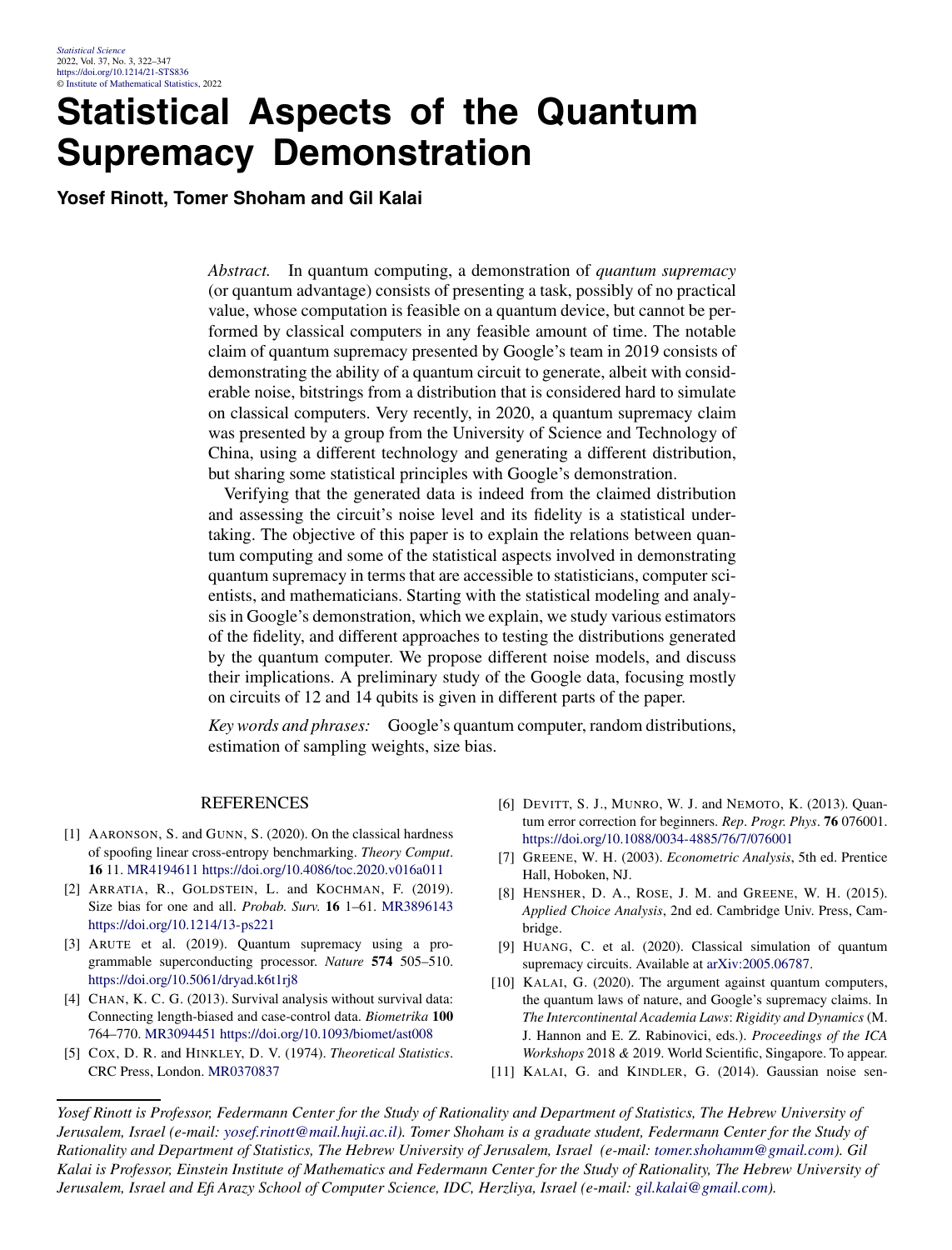sitivity and boson sampling. arXiv preprint. Available at [arXiv:1409.3093](http://arxiv.org/abs/arXiv:1409.3093).

- [12] KINGMAN, J. F. C., (1975). Random discrete distribution. *J*. *Roy*. *Statist*. *Soc*. *Ser*. *B* **37** 1–15. [MR0368264](http://www.ams.org/mathscinet-getitem?mr=0368264)
- [13] KOTZ, S., BALAKRISHNAN, N. and JOHNSON, N. L. (2000). *Continuous Multivariate Distributions*. *Volume* 1: *Models and Applications*. Wiley, New York.
- [14] LEHMANN, E. L. and CASELLA, G. (1998). *Theory of Point Estimation*, 2nd ed. *Springer Texts in Statistics*. Springer, New York. [MR1639875](http://www.ams.org/mathscinet-getitem?mr=1639875)
- [15] NATHAN, G. (2011). Superpopulation models in survey sampling. In *International Encyclopedia of Statistical Science* 1575– 1577. Springer, Berlin.
- [16] NIELSEN, M. A. and CHUANG, I. L. (2000). *Quantum Computation and Quantum Information*. Cambridge Univ. Press, Cambridge. [MR1796805](http://www.ams.org/mathscinet-getitem?mr=1796805)
- [17] PAN, F. and ZHANG, P. (2021). Simulating the Sycamore quantum supremacy circuits. Available at [arXiv:2103.03074.](http://arxiv.org/abs/arXiv:2103.03074)
- [18] PEDNAULT, E., GUNNELS, J. A., NANNICINI, G., HORESH, L. and WISNIEFF, R. (2019). Leveraging secondary stor-

age to simulate deep 54-qubit Sycamore circuits. Available at [arXiv:1910.09534.](http://arxiv.org/abs/arXiv:1910.09534)

- [19] PORTER, C. E. and THOMAS, R. G. (1956). Fluctuations of nuclear reaction widths. *Phys*. *Rev*. **104** 483–491.
- [20] RAUSAND, M. and HØYLAND, A. (2004). *System Reliability Theory*: *Models*, *Statistical Methods*, *and Applications*, 2nd ed. *Wiley Series in Probability and Statistics*. Wiley, Hoboken, NJ. [MR2016162](http://www.ams.org/mathscinet-getitem?mr=2016162)
- [21] SÄRNDAL, C.-E., SWENSSON, B. and WRETMAN, J. (1992). *Model Assisted Survey Sampling*. *Springer Series in Statistics*. Springer, New York. [MR1140409](http://www.ams.org/mathscinet-getitem?mr=1140409) [https://doi.org/10.1007/](https://doi.org/10.1007/978-1-4612-4378-6) [978-1-4612-4378-6](https://doi.org/10.1007/978-1-4612-4378-6)
- [22] WANG, Y. and SONG, X. (2020). Quantum science and quantum technology. *Statist*. *Sci*. **35** 51–74. [MR4071358](http://www.ams.org/mathscinet-getitem?mr=4071358) <https://doi.org/10.1214/19-STS745>
- [23] ZHONG, H.-S., WANG, H., DENG, Y.-H., CHEN, M.-C., PENG, L.-C., LUO, Y.-H., QIN, J., WU, D., DING, X. et al. (2020). Quantum computational advantage using photons. *Science* **370** 1460–1463. <https://doi.org/10.1126/science.abe8770>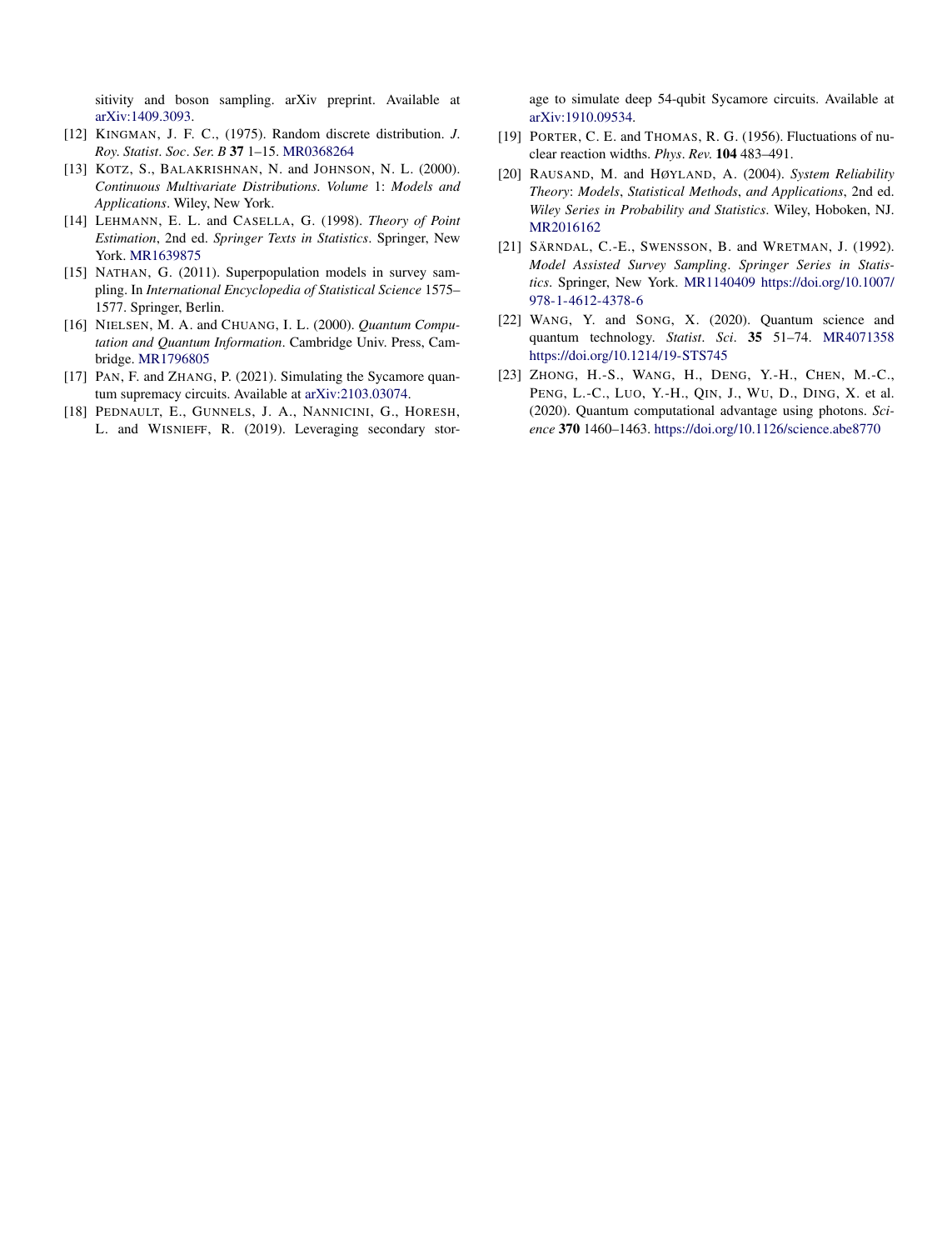## **Choosing Among Notions of Multivariate Depth Statistics**

**Karl Mosler and Pavlo Mozharovskyi**

*Abstract.* Classical multivariate statistics measures the outlyingness of a point by its Mahalanobis distance from the mean, which is based on the mean and the covariance matrix of the data. A multivariate depth function is a function which, given a point and a distribution in *d*-space, measures centrality by a number between 0 and 1, while satisfying certain postulates regarding invariance, monotonicity, convexity and continuity. Accordingly, numerous notions of multivariate depth have been proposed in the literature, some of which are also robust against extremely outlying data. The departure from classical Mahalanobis distance does not come without cost. There is a trade-off between invariance, robustness and computational feasibility. In the last few years, efficient exact algorithms as well as approximate ones have been constructed and made available in R-packages. Consequently, in practical applications the choice of a depth statistic is no more restricted to one or two notions due to computational limits; rather often more notions are feasible, among which the researcher has to decide. The article debates theoretical and practical aspects of this choice, including invariance and uniqueness, robustness and computational feasibility. Complexity and speed of exact algorithms are compared. The accuracy of approximate approaches like the random Tukey depth is discussed as well as the application to large and highdimensional data. Extensions to local and functional depths and connections to regression depth are shortly addressed.

*Key words and phrases:* Depth statistics, computational complexity, robustness, approximation, random Tukey depth.

#### REFERENCES

- AGOSTINELLI, C. and ROMANAZZI, M. (2011). Local depth. *J*. *Statist*. *Plann*. *Inference* **141** 817–830. [MR2732952](http://www.ams.org/mathscinet-getitem?mr=2732952) <https://doi.org/10.1016/j.jspi.2010.08.001>
- AZZALINI, A. and DALLA VALLE, A. (1996). The multivariate skew-normal distribution. *Biometrika* **83** 715–726. [MR1440039](http://www.ams.org/mathscinet-getitem?mr=1440039) <https://doi.org/10.1093/biomet/83.4.715>
- BARBER, C. B., DOBKIN, D. P. and HUHDANPAA, H. (1996). The quickhull algorithm for convex hulls. *ACM Trans*. *Math*. *Software* **22** 469–483. [MR1428265](http://www.ams.org/mathscinet-getitem?mr=1428265)<https://doi.org/10.1145/235815.235821>
- BARNETT, V. (1976). The ordering of multivariate data. *J*. *Roy*. *Statist*. *Soc*. *Ser*. *A* **139** 318–355. [MR0445726](http://www.ams.org/mathscinet-getitem?mr=0445726) [https://doi.org/10.2307/](https://doi.org/10.2307/2344839) [2344839](https://doi.org/10.2307/2344839)
- BAZOVKIN, P. and MOSLER, K. (2012). An exact algorithm for weighted-mean trimmed regions in any dimension. *J*. *Stat*. *Softw*. **47** 1–29.
- BOČEK, P. and ŠIMAN, M. (2016). Directional quantile regression in Octave (and MATLAB). *Kybernetika* (*Prague*) **52** 28–51. [MR3482609](http://www.ams.org/mathscinet-getitem?mr=3482609)<https://doi.org/10.14736/kyb-2016-1-0028>
- CASCOS, I. and LÓPEZ-DÍAZ, M. (2016). On the uniform consistency of the zonoid depth. *J*. *Multivariate Anal*. **143** 394–397. [MR3431440](http://www.ams.org/mathscinet-getitem?mr=3431440)<https://doi.org/10.1016/j.jmva.2015.09.020>
- CASCOS, I. and MOLCHANOV, I. (2007). Multivariate risks and depth-trimmed regions. *Finance Stoch*. **11** 373–397. [MR2322918](http://www.ams.org/mathscinet-getitem?mr=2322918) <https://doi.org/10.1007/s00780-007-0043-7>
- CHAKRABORTY, B. (2003). On multivariate quantile regression. *J*. *Statist*. *Plann*. *Inference* **110** 109–132. [MR1944636](http://www.ams.org/mathscinet-getitem?mr=1944636) [https://doi.org/10.1016/S0378-3758\(01\)00277-4](https://doi.org/10.1016/S0378-3758(01)00277-4)
- CHEN, Y., DANG, X., PENG, H. and BART, H. L. (2009). Outlier detection with the kernelized spatial depth function. *IEEE Trans*. *Pattern Anal*. *Mach*. *Intell*. **31** 288–305.
- CHERNOZHUKOV, V., GALICHON, A., HALLIN, M. and HENRY, M. (2017). Monge–Kantorovich depth, quantiles, ranks and signs. *Ann*. *Statist*. **45** 223–256. [MR3611491](http://www.ams.org/mathscinet-getitem?mr=3611491) [https://doi.org/10.1214/](https://doi.org/10.1214/16-AOS1450) [16-AOS1450](https://doi.org/10.1214/16-AOS1450)
- CHOLAQUIDIS, A., FRAIMAN, R., GAMBOA, F. and MORENO, L. (2020). Weighted lens depth: Some applications to supervised classification. Available at [arXiv:2011.11140.](http://arxiv.org/abs/arXiv:2011.11140)

*Karl Mosler is Professor, Institute of Econometrics and Statistics, University of Cologne, Universitätsstrasse 24, 50923 Cologne, Germany (e-mail: [mosler@statistik.uni-koeln.de](mailto:mosler@statistik.uni-koeln.de)). Pavlo Mozharovskyi is Associate Professor, LTCI, Telecom Paris, Institut Polytechnique de Paris, 19 Place Marguerite Perey, 91120 Palaiseau, France (e-mail: [pavlo.mozharovskyi@telecom-paris.fr](mailto:pavlo.mozharovskyi@telecom-paris.fr)).*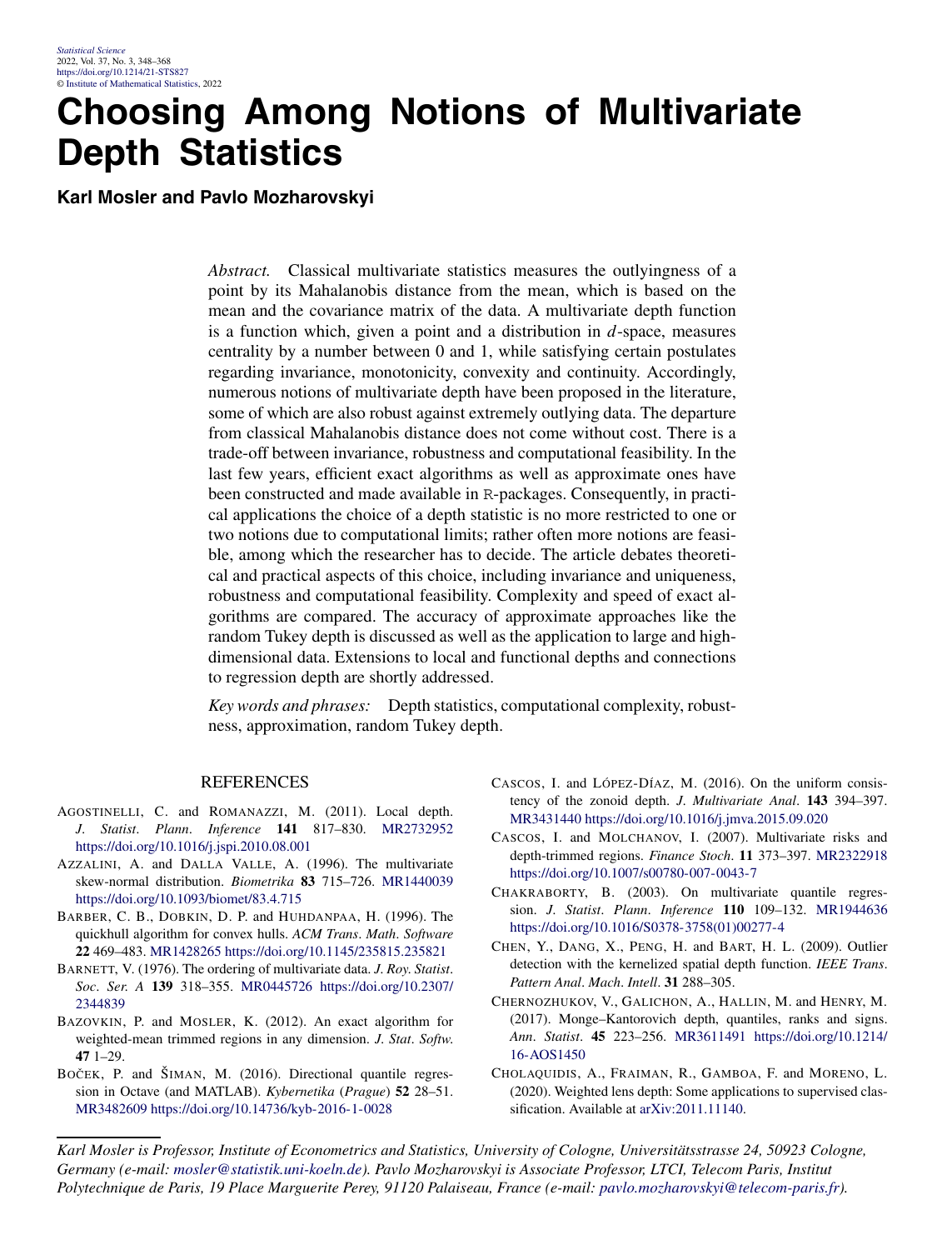- CHOWDHURY, J. and CHAUDHURI, P. (2019). Nonparametric depth and quantile regression for functional data. *Bernoulli* **25** 395–423. [MR3892324](http://www.ams.org/mathscinet-getitem?mr=3892324)<https://doi.org/10.3150/17-bej991>
- CUESTA-ALBERTOS, J. A. and NIETO-REYES, A. (2008). The random Tukey depth. *Comput*. *Statist*. *Data Anal*. **52** 4979–4988. [MR2526207](http://www.ams.org/mathscinet-getitem?mr=2526207)<https://doi.org/10.1016/j.csda.2008.04.021>
- DONOHO, D. L. and GASKO, M. (1992). Breakdown properties of location estimates based on halfspace depth and projected outlyingness. *Ann*. *Statist*. **20** 1803–1827. [MR1193313](http://www.ams.org/mathscinet-getitem?mr=1193313) [https://doi.org/10.](https://doi.org/10.1214/aos/1176348890) [1214/aos/1176348890](https://doi.org/10.1214/aos/1176348890)
- DÜMBGEN, L. (1992). Limit theorems for the simplicial depth. *Statist*. *Probab*. *Lett*. **14** 119–128. [MR1173409](http://www.ams.org/mathscinet-getitem?mr=1173409) [https://doi.org/10.1016/](https://doi.org/10.1016/0167-7152(92)90075-G) [0167-7152\(92\)90075-G](https://doi.org/10.1016/0167-7152(92)90075-G)
- DUTTA, S., GHOSH, A. K. and CHAUDHURI, P. (2011). Some intriguing properties of Tukey's half-space depth. *Bernoulli* **17** 1420– 1434. [MR2854779](http://www.ams.org/mathscinet-getitem?mr=2854779)<https://doi.org/10.3150/10-BEJ322>
- DUTTA, S., SARKAR, S. and GHOSH, A. K. (2016). Multi-scale classification using localized spatial depth. *J*. *Mach*. *Learn*. *Res*. **17** Paper No. 218, 30. [MR3595152](http://www.ams.org/mathscinet-getitem?mr=3595152)
- DYCKERHOFF, R. (2002). Datentiefe: Begriff, Berechnung, Tests. Mimeo, Fakultät für Wirtschafts- und Sozialwissenschaften, Univ. zu Köln.
- DYCKERHOFF, R. (2004). Data depths satisfying the projection property. *Allg*. *Stat*. *Arch*. **88** 163–190. [MR2074729](http://www.ams.org/mathscinet-getitem?mr=2074729) [https://doi.org/10.](https://doi.org/10.1007/s101820400167) [1007/s101820400167](https://doi.org/10.1007/s101820400167)
- DYCKERHOFF, R., KOSHEVOY, G. and MOSLER, K. (1996). Zonoid data depth: Theory and computation. In *COMPSTAT* 1996. *Proceedings in Computational Statistics* (A. Pratt, ed.) 235–240. Physica-Verlag, Heidelberg.
- DYCKERHOFF, R., LEY, C. and PAINDAVEINE, D. (2015). Depthbased runs tests for bivariate central symmetry. *Ann*. *Inst*. *Statist*. *Math*. **67** 917–941. [MR3390173](http://www.ams.org/mathscinet-getitem?mr=3390173) [https://doi.org/10.1007/](https://doi.org/10.1007/s10463-014-0480-y) [s10463-014-0480-y](https://doi.org/10.1007/s10463-014-0480-y)
- DYCKERHOFF, R. and MOSLER, K. (2011). Weighted-mean trimming of multivariate data. *J*. *Multivariate Anal*. **102** 405–421. [MR2755006](http://www.ams.org/mathscinet-getitem?mr=2755006)<https://doi.org/10.1016/j.jmva.2010.10.002>
- DYCKERHOFF, R. and MOZHAROVSKYI, P. (2016). Exact computation of the halfspace depth. *Comput*. *Statist*. *Data Anal*. **98** 19–30. [MR3458519](http://www.ams.org/mathscinet-getitem?mr=3458519)<https://doi.org/10.1016/j.csda.2015.12.011>
- EDDY, W. F. (1981). Graphics for the multivariate two-sample problem: Comment. *J*. *Amer*. *Statist*. *Assoc*. **76** 287–289.
- EDELSBRUNNER, H. (1987). *Algorithms in Combinatorial Geometry*. *EATCS Monographs on Theoretical Computer Science* **10**. Springer, Berlin. [MR0904271](http://www.ams.org/mathscinet-getitem?mr=0904271) [https://doi.org/10.1007/](https://doi.org/10.1007/978-3-642-61568-9) [978-3-642-61568-9](https://doi.org/10.1007/978-3-642-61568-9)
- ELMORE, R. T., HETTMANSPERGER, T. P. and XUAN, F. (2006). Spherical data depth and a multivariate median. In *Data Depth*: *Robust Multivariate Analysis*, *Computational Geometry and Applications* (R. Y. Lui, R. Serfling and D. L. Souvaine, eds.). *DIMACS Ser*. *Discrete Math*. *Theoret*. *Comput*. *Sci*. **72** 87–101. Amer. Math. Soc., Providence, RI. [MR2343115](http://www.ams.org/mathscinet-getitem?mr=2343115) [https://doi.org/10.1090/dimacs/](https://doi.org/10.1090/dimacs/072/07) [072/07](https://doi.org/10.1090/dimacs/072/07)
- FEBRERO-BANDE, M. and OVIEDO DE LA FUENTE, M. (2012). Statistical computing in functional data analysis: The R package fda.usc. *J*. *Stat*. *Softw*. **51** 1–28.
- FISCHER, D., MOSLER, K., MÖTTÖNEN, J., NORDHAUSEN, K., POKOTYLO, O. and VOGEL, D. (2020). Computing the Oja median in R: The package OjaNP. *J*. *Stat*. *Softw*. **92** 1–36.
- GENEST, M., MASSE, J.-C. and PLANTE, J.-F. (2019). depth: Nonparametric Depth Functions for Multivariate Analysis. R package version 2.1-1.1.
- GIJBELS, I. and NAGY, S. (2017). On a general definition of depth for functional data. *Statist*. *Sci*. **32** 630–639. [MR3730526](http://www.ams.org/mathscinet-getitem?mr=3730526) <https://doi.org/10.1214/17-STS625>
- HABEL, K., GRASMAN, R., GRAMACY, R. B., MOZHAROVSKYI, P. and STERRATT, D. C. (2019). geometry: Mesh Generation and Surface Tessellation. R package version 0.4.5.
- HALLIN, M., PAINDAVEINE, D. and ŠIMAN, M. (2010). Multivariate quantiles and multiple-output regression quantiles: From *L*1 optimization to halfspace depth. *Ann*. *Statist*. **38** 635–669. [MR2604670](http://www.ams.org/mathscinet-getitem?mr=2604670) <https://doi.org/10.1214/09-AOS723>
- HALLIN, M., LU, Z., PAINDAVEINE, D. and ŠIMAN, M. (2015). Local bilinear multiple-output quantile/depth regression. *Bernoulli* **21** 1435–1466. [MR3352050](http://www.ams.org/mathscinet-getitem?mr=3352050)<https://doi.org/10.3150/14-BEJ610>
- HALLIN, M., DEL BARRIO, E., CUESTA-ALBERTOS, J. and MA-TRÁN, C. (2021). Distribution and quantile functions, ranks and signs in dimension *d*: A measure transportation approach. *Ann*. *Statist*. **49** 1139–1165. [MR4255122](http://www.ams.org/mathscinet-getitem?mr=4255122) [https://doi.org/10.1214/](https://doi.org/10.1214/20-aos1996) [20-aos1996](https://doi.org/10.1214/20-aos1996)
- HLUBINKA, D., KOTÍK, L. and VENCÁLEK, O. (2010). Weighted halfspace depth. *Kybernetika* (*Prague*) **46** 125–148. [MR2666899](http://www.ams.org/mathscinet-getitem?mr=2666899)
- HOBERG, R. (2000). Cluster analysis based on data depth. In *Data Analysis*, *Classification*, *and Related Methods* (H. A. L. Kiers, J. P. Rasson, P. J. F. Groenen and M. Schader, eds.). *Studies in Classification*, *Data Analysis*, *and Knowledge Organization* 17–22. Springer, Berlin.
- HU, Y., WANG, Y., WU, Y., LI, Q. and HOU, C. (2011). Generalized Mahalanobis depth in the reproducing kernel Hilbert space. *Statist*. *Papers* **52** 511–522. [MR2821054](http://www.ams.org/mathscinet-getitem?mr=2821054) [https://doi.org/10.1007/](https://doi.org/10.1007/s00362-009-0265-1) [s00362-009-0265-1](https://doi.org/10.1007/s00362-009-0265-1)
- HUBERT, M., ROUSSEEUW, P. J. and SEGAERT, P. (2015). Multivariate functional outlier detection. *Stat*. *Methods Appl*. **24** 177–202. [MR3376852](http://www.ams.org/mathscinet-getitem?mr=3376852)<https://doi.org/10.1007/s10260-015-0297-8>
- KENT, J. T., ER, F. and CONSTABLE, P. D. L. (2015). Algorithms for the spatial median. In *Modern Nonparametric*, *Robust and Multivariate Methods* (K. Nordhausen and S. Taskinen, eds.) 205–224. Springer, Cham. [MR3444328](http://www.ams.org/mathscinet-getitem?mr=3444328)
- KLEINDESSNER, M. and VON LUXBURG, U. (2017). Lens depth function and *k*-relative neighborhood graph: Versatile tools for ordinal data analysis. *J*. *Mach*. *Learn*. *Res*. **18** Paper No. 58, 52. [MR3687601](http://www.ams.org/mathscinet-getitem?mr=3687601)
- KOSHEVOY, G. (1997). Integrable *L*-statistics, depths and ranks. Unpublished mimeo.
- KOSHEVOY, G. A. (2002). The Tukey depth characterizes the atomic measure. *J*. *Multivariate Anal*. **83** 360–364. [MR1945958](http://www.ams.org/mathscinet-getitem?mr=1945958) <https://doi.org/10.1006/jmva.2001.2052>
- KOSHEVOY, G. A. (2003). Lift-zonoid and multivariate depths. In *Developments in Robust Statistics* (*Vorau*, 2001) (R. Dutter, P. Filzmoser, U. Gather and P. J. Rousseeuw, eds.) 194–202. Physica, Heidelberg. [MR1977477](http://www.ams.org/mathscinet-getitem?mr=1977477)
- KOSHEVOY, G. and MOSLER, K. (1997). Zonoid trimming for multivariate distributions. *Ann*. *Statist*. **25** 1998–2017. [MR1474078](http://www.ams.org/mathscinet-getitem?mr=1474078) <https://doi.org/10.1214/aos/1069362382>
- KOSIOROWSKI, D. and ZAWADZKI, Z. (2019). DepthProc: An R package for robust exploration of multidimensional economic phenomena. Available at [arXiv:1408.4542](http://arxiv.org/abs/arXiv:1408.4542).
- KUELBS, J. and ZINN, J. (2013). Concerns with functional depth. *ALEA Lat*. *Am*. *J*. *Probab*. *Math*. *Stat*. **10** 831–855. [MR3125749](http://www.ams.org/mathscinet-getitem?mr=3125749)
- KUSTOSZ, C. P., MÜLLER, C. H. and WENDLER, M. (2016). Simplified simplicial depth for regression and autoregressive growth processes. *J*. *Statist*. *Plann*. *Inference* **173** 125–146. [MR3465017](http://www.ams.org/mathscinet-getitem?mr=3465017) <https://doi.org/10.1016/j.jspi.2016.01.005>
- LANGE, T., MOSLER, K. and MOZHAROVSKYI, P. (2014a). Fast nonparametric classification based on data depth. *Statist*. *Papers* **55** 49– 69. [MR3152767](http://www.ams.org/mathscinet-getitem?mr=3152767)<https://doi.org/10.1007/s00362-012-0488-4>
- LANGE, T., MOSLER, K. and MOZHAROVSKYI, P. (2014b). DD*α*classification of asymmetric and fat-tailed data. In *Data Analysis*, *Machine Learning and Knowledge Discovery* (M. Spiliopoulou, L. Schmidt-Thieme and R. Janning, eds.) 71–78. Springer, Cham.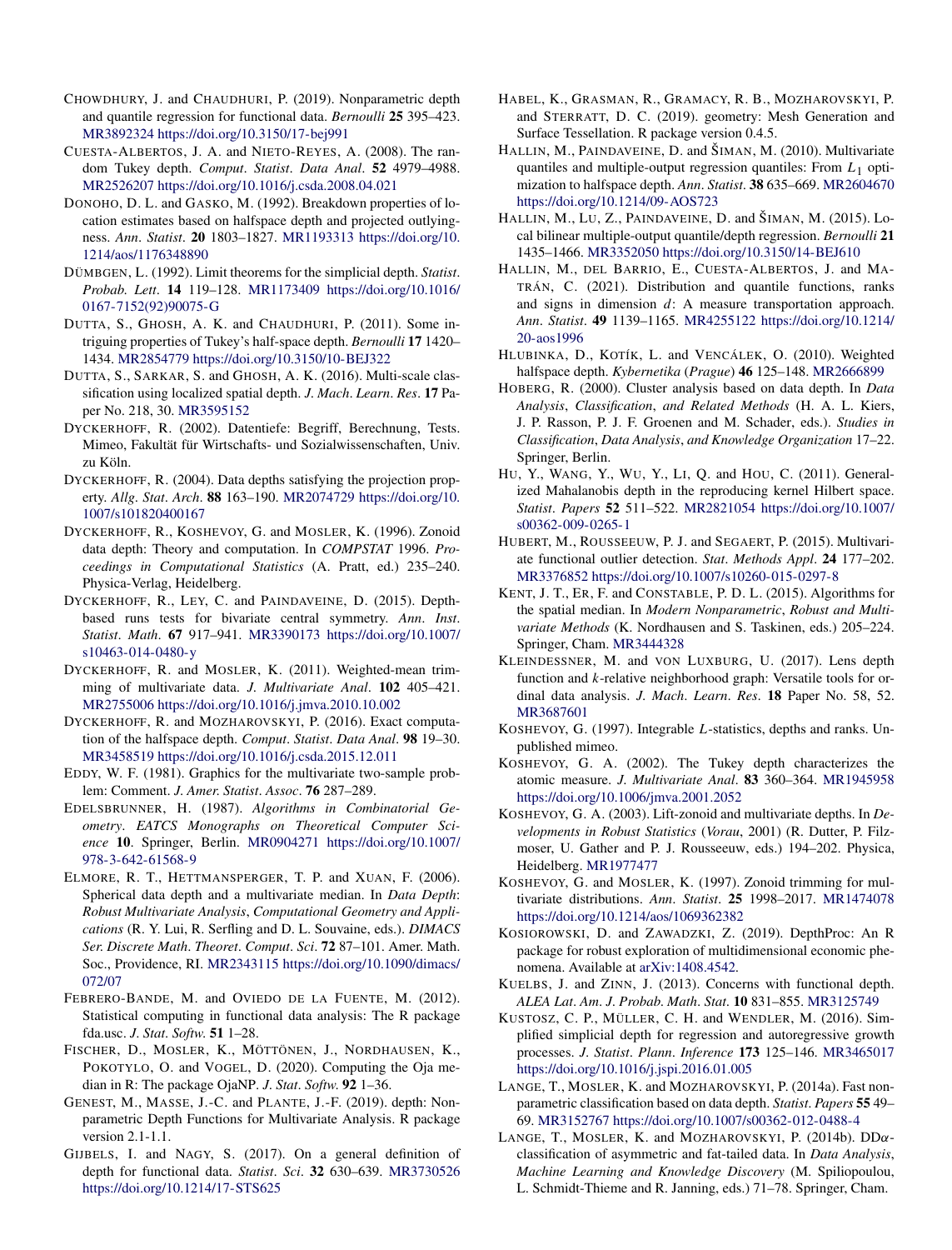- LIU, R. Y. (1990). On a notion of data depth based on random simplices. *Ann*. *Statist*. **18** 405–414. [MR1041400](http://www.ams.org/mathscinet-getitem?mr=1041400) [https://doi.org/10.](https://doi.org/10.1214/aos/1176347507) [1214/aos/1176347507](https://doi.org/10.1214/aos/1176347507)
- LIU, R. Y. (1992). Data depth and multivariate rank tests. In *L*1*- Statistical Analysis and Related Methods* (*Neuchâtel*, 1992) 279– 294. North-Holland, Amsterdam. [MR1214839](http://www.ams.org/mathscinet-getitem?mr=1214839)
- LIU, Z. and MODARRES, R. (2011). Lens data depth and median. *J*. *Nonparametr*. *Stat*. **23** 1063–1074. [MR2854255](http://www.ams.org/mathscinet-getitem?mr=2854255) <https://doi.org/10.1080/10485252.2011.584621>
- LIU, X., MOSLER, K. and MOZHAROVSKYI, P. (2019). Fast computation of Tukey trimmed regions and median in dimension *p >* 2. *J*. *Comput*. *Graph*. *Statist*. **28** 682–697. [MR4007750](http://www.ams.org/mathscinet-getitem?mr=4007750) <https://doi.org/10.1080/10618600.2018.1546595>
- LIU, R. Y., PARELIUS, J. M. and SINGH, K. (1999). Multivariate analysis by data depth: Descriptive statistics, graphics and inference. *Ann*. *Statist*. **27** 783–858. With discussion and a rejoinder by Liu and Singh. [MR1724033](http://www.ams.org/mathscinet-getitem?mr=1724033) [https://doi.org/10.1214/aos/](https://doi.org/10.1214/aos/1018031260) [1018031260](https://doi.org/10.1214/aos/1018031260)
- LIU, X. and ZUO, Y. (2014). Computing projection depth and its associated estimators. *Stat*. *Comput*. **24** 51–63. [MR3147697](http://www.ams.org/mathscinet-getitem?mr=3147697) <https://doi.org/10.1007/s11222-012-9352-6>
- LIU, X. and ZUO, Y. (2015). CompPD: A MATLAB package for computing projection depth. *J*. *Stat*. *Softw*. **65** 1–21.
- LOPUHAÄ, H. P. and ROUSSEEUW, P. J. (1991). Breakdown points of affine equivariant estimators of multivariate location and covariance matrices. *Ann*. *Statist*. **19** 229–248. [MR1091847](http://www.ams.org/mathscinet-getitem?mr=1091847) <https://doi.org/10.1214/aos/1176347978>
- MAHALANOBIS, P. C. (1936). On the generalized distance in statistics. *Proc*. *Natl*. *Inst*. *Sci*. *India* **2** 49–55.
- MAHALANOBISH, O. and KARMAKAR, S. (2015). depth.plot: Multivariate Analogy of Quantiles. R package version 0.1.
- MILASEVIC, P. and DUCHARME, G. R. (1987). Uniqueness of the spatial median. *Ann*. *Statist*. **15** 1332–1333. [MR0902264](http://www.ams.org/mathscinet-getitem?mr=0902264) <https://doi.org/10.1214/aos/1176350511>
- MIZERA, I. (2002). On depth and deep points: A calculus. *Ann*. *Statist*. **30** 1681–1736. [MR1969447](http://www.ams.org/mathscinet-getitem?mr=1969447) [https://doi.org/10.1214/aos/](https://doi.org/10.1214/aos/1043351254) [1043351254](https://doi.org/10.1214/aos/1043351254)
- MIZERA, I. and MÜLLER, C. H. (2004). Location-scale depth. *J*. *Amer*. *Statist*. *Assoc*. **99** 949–989. [MR2109488](http://www.ams.org/mathscinet-getitem?mr=2109488) [https://doi.org/10.](https://doi.org/10.1198/016214504000001312) [1198/016214504000001312](https://doi.org/10.1198/016214504000001312)
- MIZERA, I. and VOLAUF, M. (2002). Continuity of halfspace depth contours and maximum depth estimators: Diagnostics of depthrelated methods. *J*. *Multivariate Anal*. **83** 365–388. [MR1945959](http://www.ams.org/mathscinet-getitem?mr=1945959) <https://doi.org/10.1006/jmva.2001.2053>
- MOSLER, K. (2002). *Multivariate Dispersion*, *Central Regions and Depth*. *Lecture Notes in Statistics* **165**. Springer, Berlin. The lift zonoid approach. [MR1913862](http://www.ams.org/mathscinet-getitem?mr=1913862) [https://doi.org/10.1007/](https://doi.org/10.1007/978-1-4613-0045-8) [978-1-4613-0045-8](https://doi.org/10.1007/978-1-4613-0045-8)
- MOSLER, K. and BAZOVKIN, P. (2014). Stochastic linear programming with a distortion risk constraint. *OR Spectrum* **36** 949–969. [MR3258501](http://www.ams.org/mathscinet-getitem?mr=3258501)<https://doi.org/10.1007/s00291-014-0372-9>
- MOSLER, K., LANGE, T. and BAZOVKIN, P. (2009). Computing zonoid trimmed regions of dimension *d >* 2. *Comput*. *Statist*. *Data Anal*. **53** 2500–2510. [MR2665902](http://www.ams.org/mathscinet-getitem?mr=2665902) [https://doi.org/10.1016/j.csda.](https://doi.org/10.1016/j.csda.2009.01.017) [2009.01.017](https://doi.org/10.1016/j.csda.2009.01.017)
- MOSLER, K. and POLYAKOVA, Y. (2018). General notions of depth for functional data. Available at [arXiv:1208.1981](http://arxiv.org/abs/arXiv:1208.1981).
- MOZHAROVSKYI, P., MOSLER, K. and LANGE, T. (2015). Classifying real-world data with the *DDα*-procedure. *Adv*. *Data Anal*. *Classif*. **9** 287–314. [MR3392037](http://www.ams.org/mathscinet-getitem?mr=3392037) [https://doi.org/10.1007/](https://doi.org/10.1007/s11634-014-0180-8) [s11634-014-0180-8](https://doi.org/10.1007/s11634-014-0180-8)
- NAGY, S. (2017). Monotonicity properties of spatial depth. *Statist*. *Probab*. *Lett*. **129** 373–378. [MR3688558](http://www.ams.org/mathscinet-getitem?mr=3688558) [https://doi.org/10.1016/j.](https://doi.org/10.1016/j.spl.2017.06.025) [spl.2017.06.025](https://doi.org/10.1016/j.spl.2017.06.025)
- NAGY, S. (2020). The halfspace depth characterization problem. In *Nonparametric Statistics* (M. La Rocca, B. Liseo and L. Salmaso, eds.). *Springer Proc*. *Math*. *Stat*. **339** 379–389. Springer, Cham. [MR4178663](http://www.ams.org/mathscinet-getitem?mr=4178663) [https://doi.org/10.1007/978-3-030-57306-5\\_34](https://doi.org/10.1007/978-3-030-57306-5_34)
- NAGY, S., DYCKERHOFF, R. and MOZHAROVSKYI, P. (2020). Uniform convergence rates for the approximated halfspace and projection depth. *Electron*. *J*. *Stat*. **14** 3939–3975. [MR4165498](http://www.ams.org/mathscinet-getitem?mr=4165498) <https://doi.org/10.1214/20-EJS1759>
- NAGY, S., SCHÜTT, C. and WERNER, E. M. (2019). Halfspace depth and floating body. *Stat*. *Surv*. **13** 52–118. [MR3973130](http://www.ams.org/mathscinet-getitem?mr=3973130) <https://doi.org/10.1214/19-ss123>
- NAGY, S., GIJBELS, I., OMELKA, M. and HLUBINKA, D. (2016). Integrated depth for functional data: Statistical properties and consistency. *ESAIM Probab*. *Stat*. **20** 95–130. [MR3528619](http://www.ams.org/mathscinet-getitem?mr=3528619) <https://doi.org/10.1051/ps/2016005>
- NIETO-REYES, A. and BATTEY, H. (2016). A topologically valid definition of depth for functional data. *Statist*. *Sci*. **31** 61–79. Correction to this article: *Statistical Science* **32** (2017) p. 640. [MR3458593](http://www.ams.org/mathscinet-getitem?mr=3458593)<https://doi.org/10.1214/15-STS532>
- NIINIMAA, A. and OJA, H. (1995). On the influence functions of certain bivariate medians. *J*. *Roy*. *Statist*. *Soc*. *Ser*. *B* **57** 565–574. [MR1341324](http://www.ams.org/mathscinet-getitem?mr=1341324)
- NIINIMAA, A., OJA, H. and TABLEMAN, M. (1990). The finitesample breakdown point of the Oja bivariate median and of the corresponding half-samples version. *Statist*. *Probab*. *Lett*. **10** 325–328. [MR1069910](http://www.ams.org/mathscinet-getitem?mr=1069910) [https://doi.org/10.1016/0167-7152\(90\)90050-H](https://doi.org/10.1016/0167-7152(90)90050-H)
- NORDHAUSEN, K. and TYLER, D. E. (2015). A cautionary note on robust covariance plug-in methods. *Biometrika* **102** 573–588. [MR3394276](http://www.ams.org/mathscinet-getitem?mr=3394276)<https://doi.org/10.1093/biomet/asv022>
- OJA, H. (1983). Descriptive statistics for multivariate distributions. *Statist*. *Probab*. *Lett*. **1** 327–332. [MR0721446](http://www.ams.org/mathscinet-getitem?mr=0721446) [https://doi.org/10.](https://doi.org/10.1016/0167-7152(83)90054-8) [1016/0167-7152\(83\)90054-8](https://doi.org/10.1016/0167-7152(83)90054-8)
- OSTRESH, L. M. JR. (1978). On the convergence of a class of iterative methods for solving the Weber location problem. *Oper*. *Res*. **26** 597–609. [MR0496728](http://www.ams.org/mathscinet-getitem?mr=0496728)<https://doi.org/10.1287/opre.26.4.597>
- PAINDAVEINE, D. and ŠIMAN, M. (2012a). Computing multipleoutput regression quantile regions. *Comput*. *Statist*. *Data Anal*. **56** 840–853. [MR2888729](http://www.ams.org/mathscinet-getitem?mr=2888729)<https://doi.org/10.1016/j.csda.2010.11.014>
- PAINDAVEINE, D. and ŠIMAN, M. (2012b). Computing multipleoutput regression quantile regions from projection quantiles. *Comput*. *Statist*. **27** 29–49. [MR2877809](http://www.ams.org/mathscinet-getitem?mr=2877809) [https://doi.org/10.1007/](https://doi.org/10.1007/s00180-011-0231-y) [s00180-011-0231-y](https://doi.org/10.1007/s00180-011-0231-y)
- PAINDAVEINE, D. and VAN BEVER, G. (2013). From depth to local depth: A focus on centrality. *J*. *Amer*. *Statist*. *Assoc*. **108** 1105– 1119. [MR3174687](http://www.ams.org/mathscinet-getitem?mr=3174687)<https://doi.org/10.1080/01621459.2013.813390>
- PAINDAVEINE, D. and VAN BEVER, G. (2018). Halfspace depths for scatter, concentration and shape matrices. *Ann*. *Statist*. **46** 3276– 3307. [MR3852652](http://www.ams.org/mathscinet-getitem?mr=3852652)<https://doi.org/10.1214/17-AOS1658>
- POKOTYLO, O., MOZHAROVSKYI, P. and DYCKERHOFF, R. (2019). Depth and depth-based classification with R-package ddalpha. *J*. *Stat*. *Softw*. **91** 1–46.
- POKOTYLO, O., MOZHAROVSKYI, P., DYCKERHOFF, R. and NAGY, S. (2020). ddalpha: Depth-Based Classification and Calculation of Data Depth. R package version 1.3.11.
- ROMANAZZI, M. (2001). Influence function of halfspace depth. *J*. *Multivariate Anal*. **77** 138–161. [MR1838717](http://www.ams.org/mathscinet-getitem?mr=1838717) [https://doi.org/10.](https://doi.org/10.1006/jmva.2000.1929) [1006/jmva.2000.1929](https://doi.org/10.1006/jmva.2000.1929)
- ROUSSEEUW, P. J. and HUBERT, M. (1999). Depth in an arrangement of hyperplanes. *Discrete Comput*. *Geom*. **22** 167–176. [MR1698539](http://www.ams.org/mathscinet-getitem?mr=1698539) <https://doi.org/10.1007/PL00009452>
- ROUSSEEUW, P. J. and LEROY, A. M. (1987). *Robust Regression and Outlier Detection*. *Wiley Series in Probability and Mathematical Statistics*: *Applied Probability and Statistics*. Wiley, New York. [MR0914792](http://www.ams.org/mathscinet-getitem?mr=0914792)<https://doi.org/10.1002/0471725382>
- ROUSSEEUW, P. J. and RUTS, I. (1998). Constructing the bivariate Tukey median. *Statist*. *Sinica* **8** 827–839. [MR1651511](http://www.ams.org/mathscinet-getitem?mr=1651511)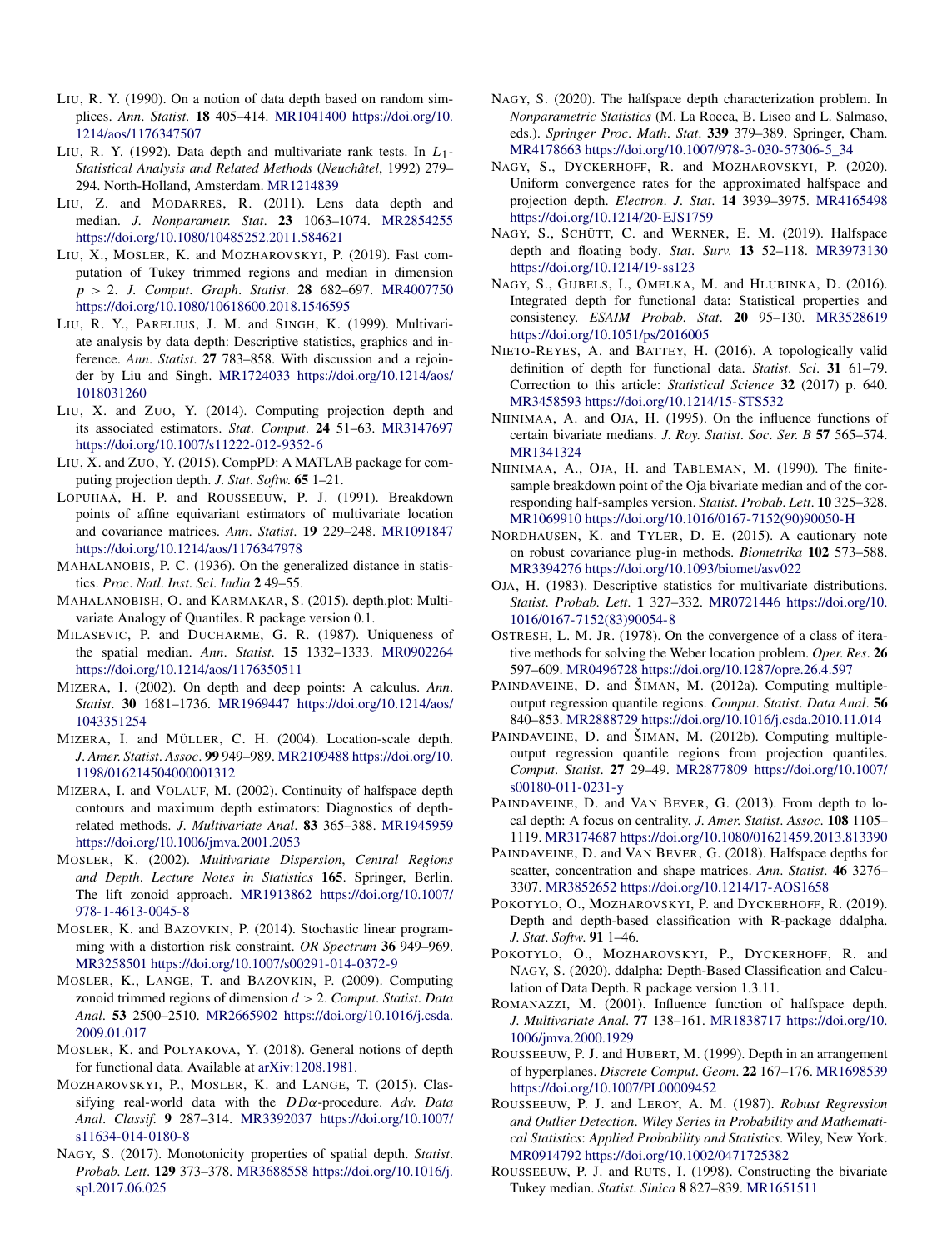- ROUSSEEUW, P. J., RUTS, I. and TUKEY, J. W. (1999). The bagplot: A bivariate boxplot. *Amer*. *Statist*. **53** 382–387.
- ROUSSEEUW, P. J. and STRUYF, A. (1998). Computing location depth and regression depth in higher dimensions. *Stat*. *Comput*. **8** 193– 203.
- RUTS, I. and ROUSSEEUW, P. J. (1996). Computing depth contours of bivariate point clouds. *Comput*. *Statist*. *Data Anal*. **23** 153–168.
- SEGAERT, P., HUBERT, M., ROUSSEEUW, P. and RAYMAEKERS, J. (2020). mrfDepth: Depth Measures in Multivariate, Regression and Functional Settings. R package version 1.0.13.
- SERFLING, R. (2002). A depth function and a scale curve based on spatial quantiles. In *Statistical Data Analysis Based on the L*1*- Norm and Related Methods* (*Neuchâtel*, 2002). *Stat*. *Ind*. *Technol*. 25–38. Birkhäuser, Basel. [MR2001302](http://www.ams.org/mathscinet-getitem?mr=2001302)
- SERFLING, R. (2010). Equivariance and invariance properties of multivariate quantile and related functions, and the role of standardisation. *J*. *Nonparametr*. *Stat*. **22** 915–936. [MR2738875](http://www.ams.org/mathscinet-getitem?mr=2738875) <https://doi.org/10.1080/10485250903431710>
- ŠIMAN, M. and BOČEK, P. (2019). modQR: Multiple-Output Directional Quantile Regression. R package version 0.1.2.
- TUKEY, J. W. (1975). Mathematics and the picturing of data. In *Proceedings of the International Congress of Mathematicians* (*Vancouver*, *B*. *C*., 1974), *Vol*. 2 523–531. [MR0426989](http://www.ams.org/mathscinet-getitem?mr=0426989)
- YANG, M. and MODARRES, R. (2018). *β*-skeleton depth functions and medians. *Comm*. *Statist*. *Theory Methods* **47** 5127–5143. [MR3833887](http://www.ams.org/mathscinet-getitem?mr=3833887)<https://doi.org/10.1080/03610926.2017.1386320>
- ZAWADZKI, Z., KOSIOROWSKI, D., SLOMCZYNSKI, K., BO-CIAN, M. and WEGRZYNKIEWICZ, A. (2020). DepthProc: Statistical Depth Functions for Multivariate Analysis. R package version 2.1.3.
- ZUO, Y. (2003). Projection-based depth functions and associated medians. *Ann*. *Statist*. **31** 1460–1490. [MR2012822](http://www.ams.org/mathscinet-getitem?mr=2012822) [https://doi.org/10.](https://doi.org/10.1214/aos/1065705115) [1214/aos/1065705115](https://doi.org/10.1214/aos/1065705115)
- ZUO, Y. (2004). Robustness of weighted  $L^p$ -depth and  $L^p$ -median. *Allg*. *Stat*. *Arch*. **88** 215–234. [MR2074731](http://www.ams.org/mathscinet-getitem?mr=2074731) [https://doi.org/10.1007/](https://doi.org/10.1007/s101820400169) [s101820400169](https://doi.org/10.1007/s101820400169)
- ZUO, Y. (2006). Multidimensional trimming based on projection depth. *Ann*. *Statist*. **34** 2211–2251. [MR2291498](http://www.ams.org/mathscinet-getitem?mr=2291498) [https://doi.org/10.](https://doi.org/10.1214/009053606000000713) [1214/009053606000000713](https://doi.org/10.1214/009053606000000713)
- ZUO, Y. (2013). Multidimensional medians and uniqueness. *Comput*. *Statist*. *Data Anal*. **66** 82–88. [MR3064025](http://www.ams.org/mathscinet-getitem?mr=3064025) [https://doi.org/10.1016/](https://doi.org/10.1016/j.csda.2013.03.020) [j.csda.2013.03.020](https://doi.org/10.1016/j.csda.2013.03.020)
- ZUO, Y. (2019). A new approach for the computation of halfspace depth in high dimensions. *Comm*. *Statist*. *Simulation Comput*. **48** 900–921. [MR3938062](http://www.ams.org/mathscinet-getitem?mr=3938062) [https://doi.org/10.1080/03610918.2017.](https://doi.org/10.1080/03610918.2017.1402040) [1402040](https://doi.org/10.1080/03610918.2017.1402040)
- ZUO, Y. (2021). On general notions of depth for regression. *Statist*. *Sci*. **36** 142–157. [MR4194208](http://www.ams.org/mathscinet-getitem?mr=4194208)<https://doi.org/10.1214/20-STS767>
- ZUO, Y. and SERFLING, R. (2000). General notions of statistical depth function. *Ann*. *Statist*. **28** 461–482. [MR1790005](http://www.ams.org/mathscinet-getitem?mr=1790005) [https://doi.org/10.](https://doi.org/10.1214/aos/1016218226) [1214/aos/1016218226](https://doi.org/10.1214/aos/1016218226)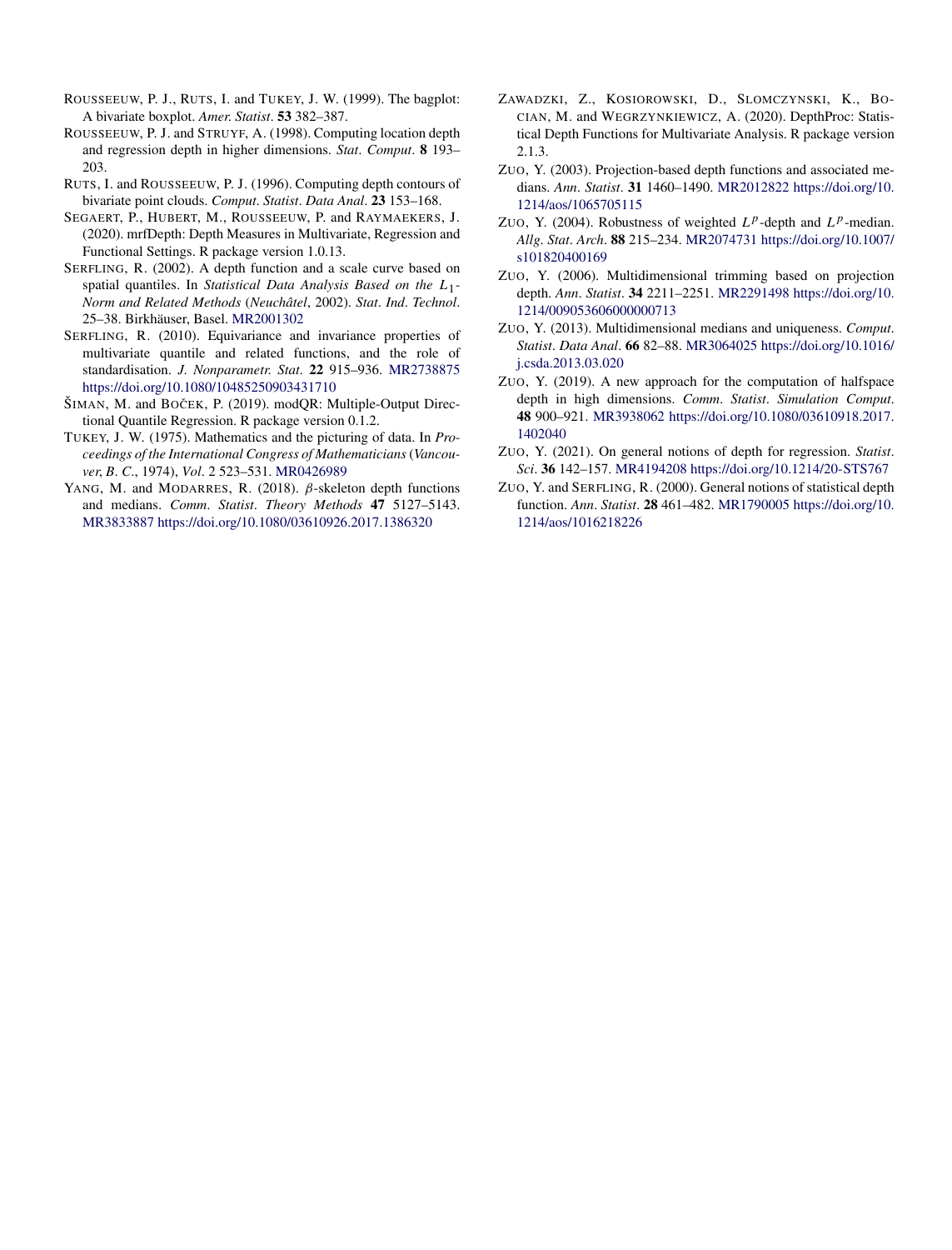## **Power Calculations for Replication Studies**

**Charlotte Micheloud and Leonhard Held**

*Abstract.* The reproducibility crisis has led to an increasing number of replication studies being conducted. Sample sizes for replication studies are often calculated using conditional power based on the effect estimate from the original study. However, this approach is not well suited as it ignores the uncertainty of the original result. Bayesian methods are used in clinical trials to incorporate prior information into power calculations. We propose to adapt this methodology to the replication framework and promote the use of predictive instead of conditional power in the design of replication studies. Moreover, we describe how extensions of the methodology to sequential clinical trials can be tailored to replication studies. Conditional and predictive power calculated at an interim analysis are compared and we argue that predictive power is a useful tool to decide whether to stop a replication study prematurely. A recent project on the replicability of social sciences is used to illustrate the properties of the different methods.

*Key words and phrases:* Replication studies, conditional power, predictive power, sequential design, interim analysis, futility stopping.

#### REFERENCES

- ACKERMAN, J. M., NOCERA, C. C. and BARGH, J. A. (2010). Incidental haptic sensations influence social judgments and decisions. *Science* **328** 1712–1715. <https://doi.org/10.1126/science.1189993>
- ANDERSON, S. F. and MAXWELL, S. E. (2017). Addressing the "replication crisis": Using original studies to design replication studies with appropriate statistical power. *Multivar*. *Behav*. *Res*. **52** 305–324. <https://doi.org/10.1080/00273171.2017.1289361>
- BAUER, P. and KÖNIG, F. (2006). The reassessment of trial perspectives from interim data–a critical view. *Stat*. *Med*. **25** 23–36. <https://doi.org/10.1002/sim.2180>
- BEGLEY, C. G. and IOANNIDIS, J. P. A. (2015). Reproducibility in science. *Circ*. *Res*. **116** 116–126. [https://doi.org/10.1161/](https://doi.org/10.1161/CIRCRESAHA.114.303819) [CIRCRESAHA.114.303819](https://doi.org/10.1161/CIRCRESAHA.114.303819)
- BUTTON, K. S., IOANNIDIS, J. P., MOKRYSZ, C., NOSEK, B. A., FLINT, J., ROBINSON, E. S. and MUNAFÒ, M. R. (2013). Power failure: Why small sample size undermines the reliability of neuroscience. *Nat*. *Rev*. *Neurosci*. **14** 365. [https://doi.org/10.1038/](https://doi.org/10.1038/nrn3475) [nrn3475](https://doi.org/10.1038/nrn3475)
- CAMERER, C. F., DREBER, A., FORSELL, E., HO, T.-H., HUBER, J., JOHANNESSON, M., KIRCHLER, M., ALMENBERG, J., ALT-MEJD, A. et al. (2016). Evaluating replicability of laboratory experiments in economics. *Science* **351** 1433–1436. [https://doi.org/10.](https://doi.org/10.1126/science.aaf0918) [1126/science.aaf0918](https://doi.org/10.1126/science.aaf0918)
- CAMERER, C. F., DREBER, A., HOLZMEISTER, F., HO, T.-H., HUBER, J., JOHANNESSON, M., KIRCHLER, M., NAVE, G., NOSEK, B. A. et al. (2018). Evaluating the replicability of social science experiments in Nature and Science between 2010

and 2015. *Nat*. *Hum*. *Behav*. **2** 637–644. [https://doi.org/10.1038/](https://doi.org/10.1038/s41562-018-0399-z) [s41562-018-0399-z](https://doi.org/10.1038/s41562-018-0399-z)

- DALLOW, N. and FINA, P. (2011). The perils with the misuse of predictive power. *Pharm*. *Stat*. **10** 311–317. [https://doi.org/10.1002/](https://doi.org/10.1002/pst.467) [pst.467](https://doi.org/10.1002/pst.467)
- DEMETS, D. L. (2006). Futility approaches to interim monitoring by data monitoring committees. *Clin*. *Trials* **3** 522–529. <https://doi.org/10.1177/1740774506073115>
- DUNCAN, K., SADANAND, A. and DAVACHI, L. (2012). Memory's penumbra: Episodic memory decisions induce lingering mnemonic biases. *Science* **337** 485–487. [https://doi.org/10.1126/](https://doi.org/10.1126/science.1221936) [science.1221936](https://doi.org/10.1126/science.1221936)
- FDA (1998). Providing clinical evidence of effectiveness for human drug and biological products. Available at [www.fda.gov/regulatory](http://www.fda.gov/regulatory-information/search-fda-guidance-documents/providing-clinical-evidence-effectiveness-human-drug-and-biological-products)[information/search-fda-guidance-documents/providing-clinical](http://www.fda.gov/regulatory-information/search-fda-guidance-documents/providing-clinical-evidence-effectiveness-human-drug-and-biological-products)[evidence-effectiveness-human-drug-and-biological-products.](http://www.fda.gov/regulatory-information/search-fda-guidance-documents/providing-clinical-evidence-effectiveness-human-drug-and-biological-products)
- FISHER, L. D. (1999). One large, well-designed, multicenter study as an alternative to the usual FDA paradigm. *Drug Inf*. *J*. **33** 265–271. <https://doi.org/10.1177/009286159903300130>
- GIBSON, E. W. (2020). The role of *p*-values in judging the strength of evidence and realistic replication expectations. *Stat*. *Biopharm*. *Res*. **13** 6–18. <https://doi.org/10.1080/19466315.2020.1724560>
- GOODMAN, S. N. (1992). A comment on replication, *P* -values and evidence. *Stat*. *Med*. **11** 875–879. [https://doi.org/10.1002/sim.](https://doi.org/10.1002/sim.4780110705) [4780110705](https://doi.org/10.1002/sim.4780110705)
- GROUIN, J.-M., COSTE, M., BUNOUF, P. and LECOUTRE, B. (2007). Bayesian sample size determination in non-sequential clinical trials: Statistical aspects and some regulatory considerations. *Stat*. *Med*. **26** 4914–4924. <https://doi.org/10.1002/sim.2958>

*Charlotte Micheloud is Ph.D. student, Department of Biostatistics, Institute of Epidemiology, Biostatistics and Prevention, University of Zurich, Hirschengraben 84, 8001 Zurich, Switzerland (e-mail: [charlotte.micheloud@uzh.ch](mailto:charlotte.micheloud@uzh.ch)). Leonhard Held is Professor, Department of Biostatistics, Institute of Epidemiology, Biostatistics and Prevention, University of Zurich, Hirschengraben 84, 8001 Zurich, Switzerland (e-mail: [leonhard.held@uzh.ch](mailto:leonhard.held@uzh.ch)).*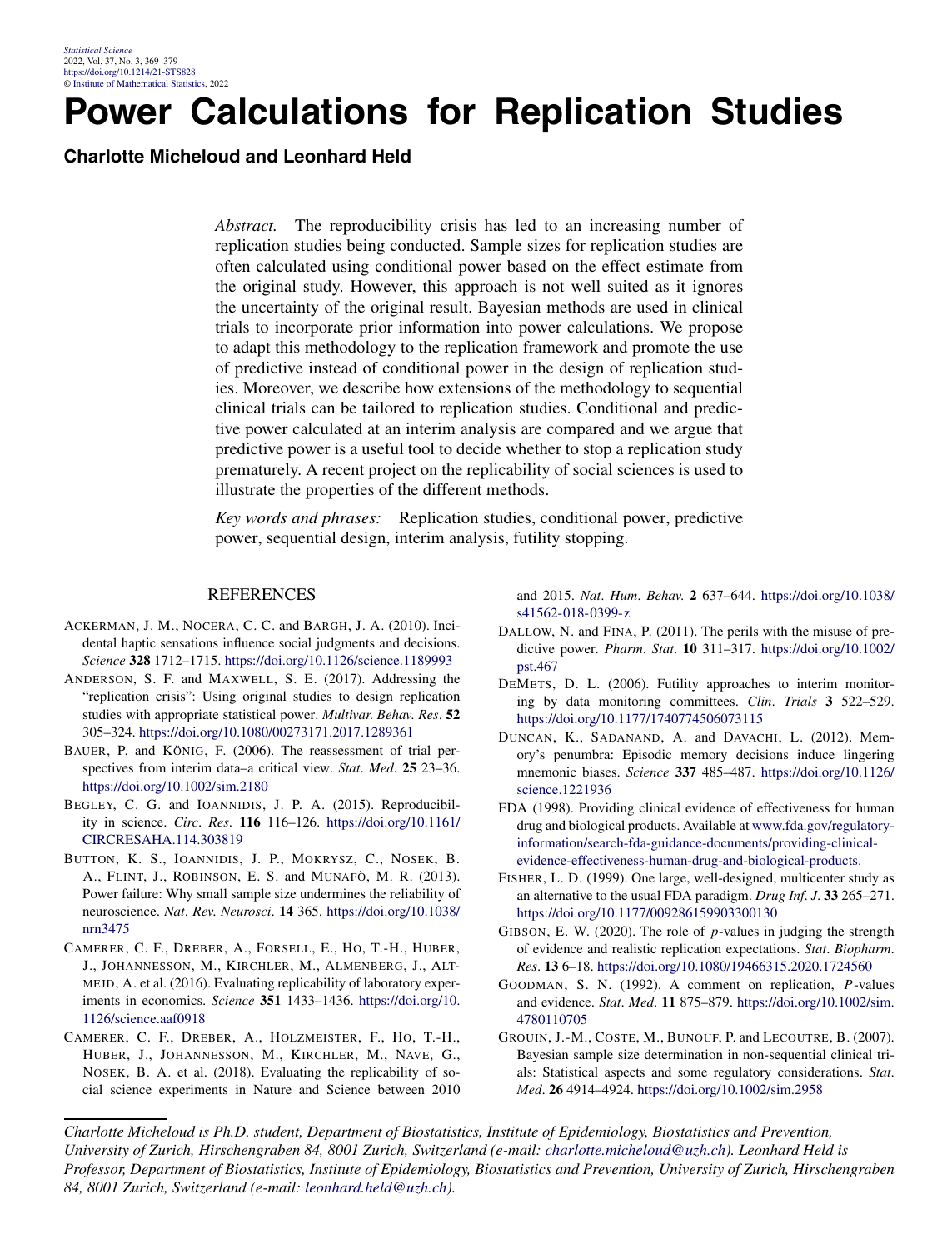- HALPERIN, M., LAN, K. K. G., WARE, J. H., JOHNSON, N. J. and DEMETS, D. L. (1982). An aid to data monitoring in long-term clinical trials. *Control*. *Clin*. *Trials* **3** 311–323. [https://doi.org/10.](https://doi.org/10.1016/0197-2456(82)90022-8) [1016/0197-2456\(82\)90022-8](https://doi.org/10.1016/0197-2456(82)90022-8)
- HELD, L. (2020). A new standard for the analysis and design of replication studies (with discussion). *J*. *R*. *Stat*. *Soc*., *A* **183** 431–469. <https://doi.org/10.1111/rssa.12493>
- HERSON, J. (1979). Predictive probability early termination plans for phase II clinical trials. *Biometrics* **35** 775–783.
- ICH E9 EXPERT WORKING GROUP (1999). Statistical principles for clinical trials: ICH harmonised tripartite guideline. *Stat*. *Med*. **18** 1905–1942.
- IOANNIDIS, J. P. (2008). Why most discovered true associations are inflated. *Epidemiology* **19** 640–648. [https://doi.org/10.1097/EDE.](https://doi.org/10.1097/EDE.0b013e31818131e7) [0b013e31818131e7](https://doi.org/10.1097/EDE.0b013e31818131e7)
- JENNISON, C. and TURNBULL, B. W. (1999). *Group Sequential Methods with Applications to Clinical Trials*. CRC Press/CRC, Boca Raton. <https://doi.org/10.1201/9780367805326>
- JIANG, W. and YU, W. (2016). Power estimation and sample size determination for replication studies of genome-wide association studies. *BMC Genomics* **17** 19–32. [https://doi.org/10.1186/](https://doi.org/10.1186/s12864-017-3482-3) [s12864-017-3482-3](https://doi.org/10.1186/s12864-017-3482-3)
- KIESER, M. and FRIEDE, T. (2003). Simple procedures for blinded sample size adjustment that do not affect the type I error rate. *Stat*. *Med*. **22** 3571–3581. <https://doi.org/10.1002/sim.1585>
- KUNZMANN, K., GRAYLING, M. J., LEE, K. M., ROBERTSON, D. S., RUFIBACH, K. and WASON, J. M. S. (2020). Conditional power and friends: The why and how of (un)planned, unblinded sample size recalculations in confirmatory trials. Technical Report. Available at [https://arxiv.org/abs/2010.06567.](https://arxiv.org/abs/2010.06567)
- LACHIN, J. M. (2005). A review of methods for futility stopping based on conditional power. *Stat*. *Med*. **24** 2747–2764. [https://doi.org/10.](https://doi.org/10.1002/sim.2151) [1002/sim.2151](https://doi.org/10.1002/sim.2151)
- LAKENS, D. (2014). Performing high-powered studies efficiently with sequential analyses. *Eur*. *J*. *Soc*. *Psychol*. **44** 701–710. <https://doi.org/10.1002/ejsp.2023>
- LY, A., ETZ, A., MARSMAN, M. and WAGENMAKERS, E.- J. (2018). Replication Bayes factors from evidence updating. *Behav*. *Res*. *Methods* **51** 2498–2508. [https://doi.org/10.3758/](https://doi.org/10.3758/s13428-018-1092-x) [s13428-018-1092-x](https://doi.org/10.3758/s13428-018-1092-x)
- MATTHEWS, J. N. (2006). *Introduction to Randomized Controlled Clinical Trials*. CRC Press/CRC, Boca Raton. [https://doi.org/10.](https://doi.org/10.1201/9781420011302) [1201/9781420011302](https://doi.org/10.1201/9781420011302)
- MICHELOUD, C. and HELD, L. (2022a). Supplement A to "Power Calculations for Replication Studies." [https://doi.org/10.1214/](https://doi.org/10.1214/21-STS828SUPP) [21-STS828SUPP](https://doi.org/10.1214/21-STS828SUPP)
- MICHELOUD, C. and HELD, L. (2022b). Supplement B to "Power Calculations for Replication Studies." [https://doi.org/10.1214/](https://doi.org/10.1214/21-STS828SUPP) [21-STS828SUPP](https://doi.org/10.1214/21-STS828SUPP)
- O'HAGAN, A. and STEVENS, J. W. (2001). Bayesian assessment of sample size for clinical trials of cost-effectiveness. *Med*. *Decis*. *Mak*. **21** 219–230. <https://doi.org/10.1177/0272989X0102100307>
- O'HAGAN, A., STEVENS, J. W. and CAMPBELL, M. J. (2005). Assurance in clinical trial design. *Pharm*. *Stat*. **4** 187–201. <https://doi.org/10.1002/pst.175>
- OPEN SCIENCE COLLABORATION (2015). Estimating the reproducibility of psychological science. *Science* **349** aac4716. <https://doi.org/10.1126/science.aac4716>
- PATIL, P., PENG, R. D. and LEEK, J. T. (2016). What should researchers expect when they replicate studies? A statistical view of replicability in psychological science. *Perspect*. *Psychol*. *Sci*. **11** 539–544. <https://doi.org/10.1177/1745691616646366>
- PAWEL, S. and HELD, L. (2020). Probabilistic forecasting of replication studies. *PLoS ONE* **15** e0231416. [https://doi.org/10.1371/](https://doi.org/10.1371/journal.pone.0231416) [journal.pone.0231416](https://doi.org/10.1371/journal.pone.0231416)
- RAMIREZ, G. and BEILOCK, S. L. (2011). Writing about testing worries boosts exam performance in the classroom. *Science* **331** 211– 213. <https://doi.org/10.1126/science.1199427>
- RUFIBACH, K., BURGER, H. U. and ABT, M. (2016). Bayesian predictive power: Choice of prior and some recommendations for its use as probability of success in drug development. *Pharm*. *Stat*. **15** 438–446. <https://doi.org/10.1002/pst.1764>
- SHAH, A. K., MULLAINATHAN, S. and SHAFIR, E. (2012). Some consequences of having too little. *Science* **338** 682–685. <https://doi.org/10.1126/science.1222426>
- SNAPINN, S., CHEN, M.-G., JIANG, Q. and KOUTSOUKOS, T. (2006). Assessment of futility in clinical trials. *Pharm*. *Stat*. **5** 273– 281. <https://doi.org/10.1002/pst.216>
- SPIEGELHALTER, D. J., ABRAMS, K. R. and MYLES, J. P. (2004). *Bayesian Approaches to Clinical Trials and Health-Care Evaluation*. Wiley, New York. <https://doi.org/10.1002/0470092602>
- SPIEGELHALTER, D. J. and FREEDMAN, L. S. (1986). A predictive approach to selecting the size of a clinical trial, based on subjective clinical opinion. *Stat*. *Med*. **5** 1–13. [https://doi.org/10.1002/](https://doi.org/10.1002/sim.4780050103) [sim.4780050103](https://doi.org/10.1002/sim.4780050103)
- SPIEGELHALTER, D. J., FREEDMAN, L. S. and BLACKBURN, P. R. (1986). Monitoring clinical trials: Conditional or predictive power? *Control*. *Clin*. *Trials* **7** 8–17. [https://doi.org/10.1016/](https://doi.org/10.1016/0197-2456(86)90003-6) [0197-2456\(86\)90003-6](https://doi.org/10.1016/0197-2456(86)90003-6)
- WANG, Y., FU, H., KULKARNI, P. and KAISER, C. (2013). Evaluating and utilizing probability of study success in clinical development. *Clin*. *Trials* **10** 407–413. [https://doi.org/10.1177/](https://doi.org/10.1177/1740774513478229) [1740774513478229](https://doi.org/10.1177/1740774513478229)
- WASSMER, G. and BRANNATH, W. (2016). *Group Sequential and Confirmatory Adaptive Designs in Clinical Trials*. Springer, Berlin. <https://doi.org/10.1007/978-3-319-32562-0>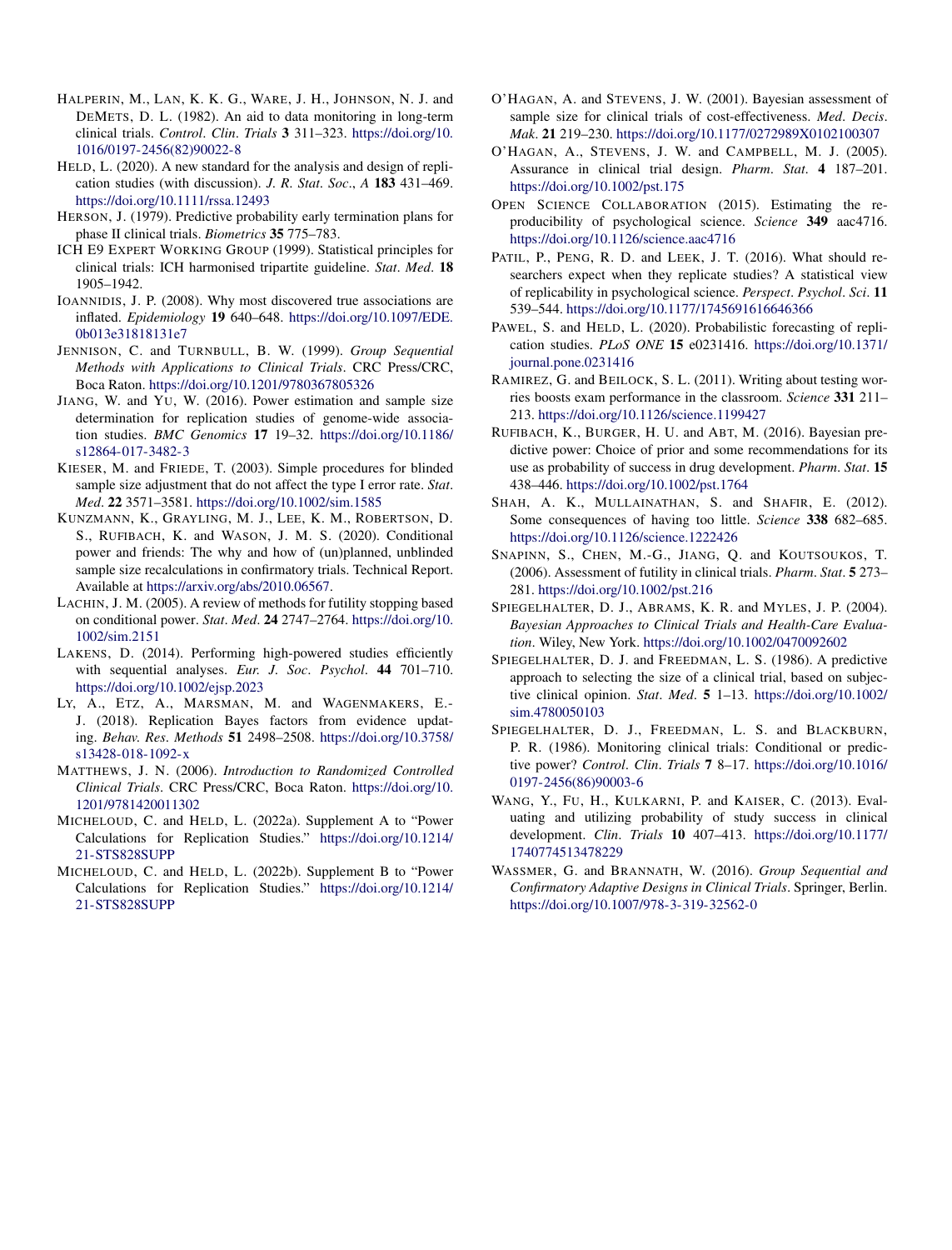### **Intention-to-Treat Comparisons in Randomized Trials**

**Ross L. Prentice and Aaron K. Aragaki**

*Abstract.* Intention-to-treat (ITT) comparisons have a central place in reporting on randomized controlled trials, though there are typically additional analyses of interest such as those making adjustments for nonadherence. In our ITT reporting of results from the Women's Health Initiative (WHI) randomized trials, we have relied primarily on highly flexible hazard ratio (Cox) regression methods. However, these methods, especially the proportional hazards special case, have been criticized for being difficult to interpret and frequently oversimplified, and for not being consistent with modern causality theories using potential outcomes. Here we address these topics and extend our use of hazard rate methods for ITT comparisons in the WHI trials.

*Key words and phrases:* Causality, Cox model, failure time data, regression, restricted mean survival time.

#### **REFERENCES**

- AALEN, O., BORGAN, Ø. and GJESSING, H. (2010). *Survival and Event History Analysis*: *A Process Point of View*. Springer, New York.
- AALEN, O. O., COOK, R. J. and RØYSLAND, K. (2015). Does Cox analysis of a randomized survival study yield a causal treatment effect? *Lifetime Data Anal*. **21** 579–593. [MR3397507](http://www.ams.org/mathscinet-getitem?mr=3397507) <https://doi.org/10.1007/s10985-015-9335-y>
- ANDERSEN, P. K. and GILL, R. D. (1982). Cox's regression model for counting processes: A large sample study. *Ann*. *Statist*. **10** 1100–1120. [MR0673646](http://www.ams.org/mathscinet-getitem?mr=0673646)
- ANDERSEN, P. K., BORGAN, Ø., GILL, R. D. and KEID-ING, N. (1993). *Statistical Models Based on Counting Processes*. *Springer Series in Statistics*. Springer, New York. [MR1198884](http://www.ams.org/mathscinet-getitem?mr=1198884) <https://doi.org/10.1007/978-1-4612-4348-9>
- ANDERSON, G., LIMACHER, M., ASSAF, A., BASSFORD, T., BERESFORD, S., BLACK, H., BONDS, D., BRUNNER, R., BRZYSKI, R. et al. (2004). Effects of conjugated equine estrogen in postmenopausal women with hysterectomy: The Women's Health Initiative randomized controlled trial. *JAMA* **291** 1701–1712.
- BEGUN, J. M., HALL, W. J., HUANG, W.-M. and WELLNER, J. A. (1983). Information and asymptotic efficiency in parametric– nonparametric models. *Ann*. *Statist*. **11** 432–452. [MR0696057](http://www.ams.org/mathscinet-getitem?mr=0696057) <https://doi.org/10.1214/aos/1176346151>
- CHLEBOWSKI, R. T., KULLER, L. H., PRENTICE, R. L., STEFAN-ICK, M. L., MANSON, J. E., GASS, M., ARAGAKI, A. K., OCK-ENE, J. K., LANE, D. S. et al. (2009). Breast cancer after use of estrogen plus progestin in postmenopausal women. *N*. *Engl*. *J*. *Med*. **360** 573–587.
- CHLEBOWSKI, R. T., ANDERSON, G. L., ARAGAKI, A. K., MANSON, J. E., STEFANICK, M. L., PAN, K., BARRING-TON, W., KULLER, L. H., SIMON, M. S. et al. (2020). Asso-

ciation of menopausal hormone therapy with breast cancer incidence and mortality during long-term follow-up of the women's health initiative randomized clinical trials. *JAMA* **324** 369–380. <https://doi.org/10.1001/jama.2020.9482>

- COOK, R. J. and LAWLESS, J. F. (2018). *Multistate Models for the Analysis of Life History Data*. *Monographs on Statistics and Applied Probability* **158**. CRC Press, Boca Raton, FL. [MR3838371](http://www.ams.org/mathscinet-getitem?mr=3838371) <https://doi.org/10.1201/9781315119731>
- COX, D. R. (1972). Regression models and life-tables(with discussion). *J*. *Roy*. *Statist*. *Soc*. *Ser*. *B* **34** 187–220. [MR0341758](http://www.ams.org/mathscinet-getitem?mr=0341758)
- COX, D. R. (1975). Partial likelihood. *Biometrika* **62** 269–276. [MR0400509](http://www.ams.org/mathscinet-getitem?mr=0400509)<https://doi.org/10.1093/biomet/62.2.269>
- COX, D. R. (1992). Causality: Some statistical aspects. *J*. *Roy*. *Statist*. *Soc*. *Ser*. *A* **155** 291–301. [MR1157712](http://www.ams.org/mathscinet-getitem?mr=1157712) [https://doi.org/10.2307/](https://doi.org/10.2307/2982962) [2982962](https://doi.org/10.2307/2982962)
- FEIGL, P. and ZELEN, M. (1965). Estimation of exponential survival probabilities with concomitant information. *Biometrics* 826–838.
- FINE, J. P., JIANG, H. and CHAPPELL, R. (2001). On semi-competing risks data. *Biometrika* **88** 907–919. [MR1872209](http://www.ams.org/mathscinet-getitem?mr=1872209) [https://doi.org/10.](https://doi.org/10.1093/biomet/88.4.907) [1093/biomet/88.4.907](https://doi.org/10.1093/biomet/88.4.907)
- GILL, R. D., VAN DER LAAN, M. J. and WELLNER, J. A. (1995). Inefficient estimators of the bivariate survival function for three models. *Ann*. *Inst*. *Henri Poincaré Probab*. *Stat*. **31** 545–597. [MR1338452](http://www.ams.org/mathscinet-getitem?mr=1338452)
- HERNÁN, M. A. (2010). The hazards of hazard ratios. *Epidemiology* **21** 13–15.
- HERNÁN, M. A. and ROBINS, J. M. (2020). *Causal Inference*: *What If*. CRC Press/CRC, Boca Raton, FL.
- HSIA, J., LANGER, R., MANSON, J., KULLER, L., JOHNSON, K., HENDRIX, S., PETTINGER, M., HECKBERT, S., GREEP, N. et al. (2006). Women's health initiative investigators. Conjugated equine estrogens and coronary heart disease: The Women's Health Initiative. *Arch*. *Intern*. *Med*. **166** 357–365.

*Ross L. Prentice is PhD, Public Health Sciences Division, Fred Hutchinson Cancer Research Center, Seattle, Washington 98109, USA and Department of Biostatistics, University of Washington, Seattle, Washington 98195, USA (e-mail: [rprentic@whi.org](mailto:rprentic@whi.org)). Aaron K. Aragaki is MS, Public Health Sciences Division, Fred Hutchinson Cancer Research Center, Seattle, Washington, 98109, USA.*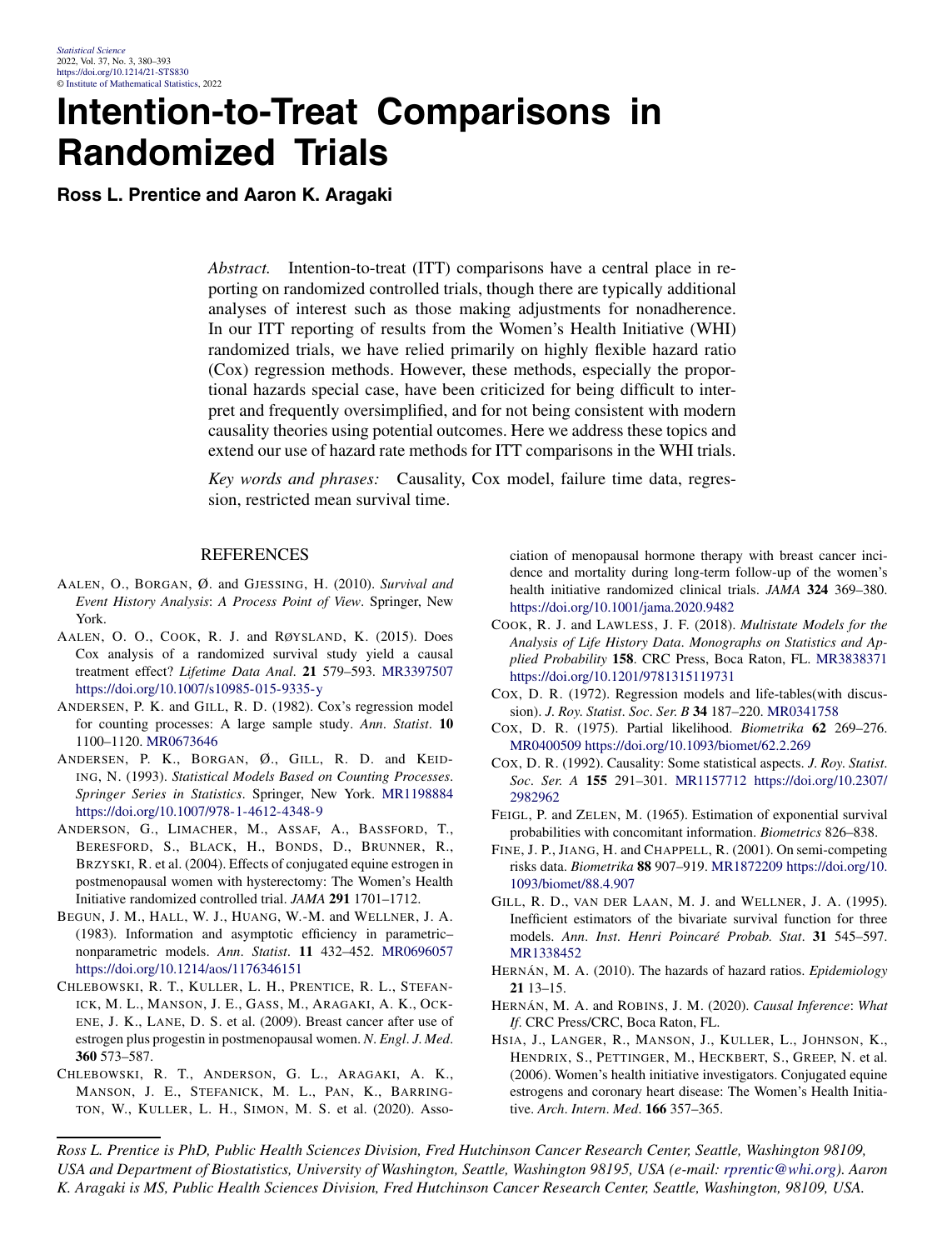- KALBFLEISCH, J. D. and PRENTICE, R. L. (1981). Estimation of the average hazard ratio. *Biometrika* **68** 105–112. [MR0614947](http://www.ams.org/mathscinet-getitem?mr=0614947) <https://doi.org/10.1093/biomet/68.1.105>
- KALBFLEISCH, J. D. and PRENTICE, R. L. (2002). *The Statistical Analysis of Failure Time Data*, 2nd ed. *Wiley Series in Probability and Statistics*. Wiley Interscience, Hoboken, NJ. [MR1924807](http://www.ams.org/mathscinet-getitem?mr=1924807) <https://doi.org/10.1002/9781118032985>
- LAGAKOS, S. W. and SCHOENFELD, D. A. (1984). Properties of proportional-hazards score tests under misspecified regression models. *Biometrics* **40** 1037–1048. [MR0786178](http://www.ams.org/mathscinet-getitem?mr=0786178) [https://doi.org/10.](https://doi.org/10.2307/2531154) [2307/2531154](https://doi.org/10.2307/2531154)
- MANSON, J. E., HSIA, J., JOHNSON, K. C., ROSSOUW, J. E., AS-SAF, A. R., LASSER, N. L., TREVISAN, M., BLACK, H. R., HECKBERT, S. R. et al. (2003). Estrogen plus progestin and the risk of coronary heart disease. *N*. *Engl*. *J*. *Med*. **349** 523–534.
- MANSON, J. E., CHLEBOWSKI, R. T., STEFANICK, M. L., ARA-GAKI, A. K., ROSSOUW, J. E., PRENTICE, R. L., ANDERSON, G., HOWARD, B. V., THOMSON, C. A. et al. (2013). Menopausal hormone therapy and health outcomes during the e intervention and extended poststopping phases of the Women's Health Initiative randomized trials. *J*. *Am*. *Med*. *Assoc*. **310** 1353–1368.
- MANSON, J. E., ARAGAKI, A. K., BASSUK, S. S., CHLE-BOWSKI, R. T., ANDERSON, G. L., ROSSOUW, J. E., HOWARD, B. V., THOMSON, C. A., STEFANICK, M. L. et al. (2019). Menopausal estrogen-alone therapy and health outcomes in women with and without bilateral oophorectomy: A randomized trial. *Ann*. *Intern*. *Med*. **171** 406–414. [https://doi.org/10.7326/](https://doi.org/10.7326/M19-0274) [M19-0274](https://doi.org/10.7326/M19-0274)
- MANTEL, N. and HAENZEL, W. (1959). Statistical analysis of data from retrospective studies. *J*. *Natl*. *Cancer Inst*. **22** 718–748.
- MARTINUSSEN, T., VANSTEELANDT, S. and ANDERSEN, P. K. (2020). Subtleties in the interpretation of hazard contrasts. *Lifetime Data Anal*. **26** 833–855. [MR4148449](http://www.ams.org/mathscinet-getitem?mr=4148449) [https://doi.org/10.1007/](https://doi.org/10.1007/s10985-020-09501-5) [s10985-020-09501-5](https://doi.org/10.1007/s10985-020-09501-5)
- MURPHY, S. A. and SEN, P. K. (1991). Time-dependent coefficients in a Cox-type regression model. *Stochastic Process*. *Appl*. **39** 153– 180. [MR1135092](http://www.ams.org/mathscinet-getitem?mr=1135092) [https://doi.org/10.1016/0304-4149\(91\)90039-F](https://doi.org/10.1016/0304-4149(91)90039-F)
- O'QUIGLEY, J. (2008). *Proportional Hazards Regression*. *Statistics for Biology and Health*. Springer, New York. [MR2400249](http://www.ams.org/mathscinet-getitem?mr=2400249) <https://doi.org/10.1007/978-0-387-68639-4>
- PRENTICE, R. L. and ZHAO, S. (2019). *The Statistical Analysis of Multivariate Failure Time Data*: *A Marginal Modeling Approach*. *Monographs on Statistics and Applied Probability* **163**. CRC Press, Boca Raton, FL. [MR3966434](http://www.ams.org/mathscinet-getitem?mr=3966434) [https://doi.org/10.1201/](https://doi.org/10.1201/9780429162367) [9780429162367](https://doi.org/10.1201/9780429162367)
- PRENTICE, R. L. and ZHAO, S. (2020). Regression models and multivariate life tables. *J*. *Amer*. *Statist*. *Assoc*. [https://doi.org/10.1080/](https://doi.org/10.1080/01621459.2020.1713792) [01621459.2020.1713792](https://doi.org/10.1080/01621459.2020.1713792)
- PRENTICE, R. L., LANGER, R., STEFANICK, M. L., HOWARD, B. V., PETTINGER, M., ANDERSON, G., BARAD, D., CURB, J. D., KOTCHEN, J. et al. (2005). Combined postmenopausal hormone therapy and cardiovascular disease: Toward resolving the discrepancy between observational studies and the women's health initiative clinical trial. *Am*. *J*. *Epidemiol*. **162** 404–414.
- PRENTICE, R. L., LANGER, R. D., STEFANICK, M. L., HOWARD, B. V., PETTINGER, M., ANDERSON, G. L., BARAD, D., CURB, J. D., KOTCHEN, J. et al. (2006). Combined analysis of women's health initiative observational and clinical trial data on postmenopausal hormone treatment and cardiovascular disease. *Am*. *J*. *Epidemiol*. **163** 589–599.
- PRENTICE, R. L., MANSON, J. E., LANGER, R. D., ANDER-SON, G. L., PETTINGER, M., JACKSON, R. D., JOHNSON, K. C., KULLER, L. H., LANE, D. S. et al. (2009). Benefits and risks

of postmenopausal hormone therapy when it is initiated soon after menopause. *Am*. *J*. *Epidemiol*. **170** 12–23. [https://doi.org/10.1093/](https://doi.org/10.1093/aje/kwp115) [aje/kwp115](https://doi.org/10.1093/aje/kwp115)

- PRENTICE, R. L., ARAGAKI, A. K., CHLEBOWSKI, R. T., ROSSOUW, J. E., ANDERSON, G. L., STEFANICK, M. L., WACTAWSKI-WENDE, J., KULLER, L. H., WALLACE, R. et al. (2020). Randomized trial evaluation of the benefits and risks of menopausal hormone therapy among women 50–59 years of age. *Am*. *J*. *Epidemiol*. **190** 365–375.
- PRENTICE, R. L., ARAGAKI, A. K., CHLEBOWSKI, R. T., ZHAO, S., ANDERSON, G. L., ROSSOUW, J. E., WALLACE, R., BA-NACK, H., SHADYAB, A. H. et al. (2020b). Dual outcome intention-to-treat analyses in the women's health initiative randomized controlled hormone therapy trials. *Am*. *J*. *Epidemiol*. **189** 972– 981.
- PRENTICE, R. L and ARAGAKI, A. K (2022). Supplement to "Intention-To-Treat Comparisons in Randomized Trials." <https://doi.org/10.1214/21-STS830SUPP>
- RAVDIN, P. M., CRONIN, K. A., HOWLADER, N., BERG, C. D., CHLEBOWSKI, R. T., FEUER, E. J., EDWARDS, B. K. and BERRY, D. A. (2007). The decrease in breast-cancer incidence in 2003 in the United States. *N*. *Engl*. *J*. *Med*. **356** 1670–1674.
- ROBINS, J. (1986). A new approach to causal inference in mortality studies with a sustained exposure period-application to control of the healthy worker survivor effect. *Math*. *Model*. **7** 1393–1512. (Errata in Computers and Mathematics with Applications 1987; 14:917–921).
- ROBINS, J. M. (1994). Correcting for non-compliance in randomized trials using structural nested mean models. *Comm*. *Statist*. *Theory Methods* **23** 2379–2412. [MR1293185](http://www.ams.org/mathscinet-getitem?mr=1293185) [https://doi.org/10.1080/](https://doi.org/10.1080/03610929408831393) [03610929408831393](https://doi.org/10.1080/03610929408831393)
- ROSSOUW, J., ANDERSON, G., PRENTICE, R., LACROIX, A., KOOPERBERG, C., STEFANICK, M., JACKSON, R., BERES-FORD, S., HOWARD, B. et al. (2002). Risks and benefits of estrogen plus progestin in healthy postmenopausal women: Principal results from the Women's Health Initiative randomized controlled trial. *J*. *Am*. *Med*. *Assoc*. **288** 321–333.
- ROTH, J. A., ETZIONI, R., WATERS, T. M., PETTINGER, M., ROSSOUW, J. E., ANDERSON, G. L., CHLEBOWSKI, R. T., MAN-SON, J. E., HLATKY, M. et al. (2014). Economic return from the Women's Health Initiative estrogen plus progestin clinical trial: A modeling study. *Ann*. *Intern*. *Med*. **160** 594–602. [https://doi.org/10.](https://doi.org/10.7326/M13-2348) [7326/M13-2348](https://doi.org/10.7326/M13-2348)
- RUBIN, D. B. (1974). Estimating causal effects of treatments in randomized and nonrandomized studies. *J*. *Educ*. *Psychol*. **66** 688.
- RUBIN, D. B. (1978). Bayesian inference for causal effects: The role of randomization. *Ann*. *Statist*. **6** 34–58. [MR0472152](http://www.ams.org/mathscinet-getitem?mr=0472152)
- SCHEMPER, M., WAKOUNIG, S. and HEINZE, G. (2009). The estimation of average hazard ratios by weighted Cox regression. *Stat*. *Med*. **28** 2473–2489. [MR2751535](http://www.ams.org/mathscinet-getitem?mr=2751535) [https://doi.org/10.1002/](https://doi.org/10.1002/sim.3623) [sim.3623](https://doi.org/10.1002/sim.3623)
- SPIEKERMAN, C. F. and LIN, D. Y. (1998). Marginal regression models for multivariate failure time data. *J*. *Amer*. *Statist*. *Assoc*. **93** 1164–1175. [MR1649210](http://www.ams.org/mathscinet-getitem?mr=1649210)<https://doi.org/10.2307/2669859>
- STRUTHERS, C. A. and KALBFLEISCH, J. D. (1986). Misspecified proportional hazard models. *Biometrika* **73** 363–369. [MR0855896](http://www.ams.org/mathscinet-getitem?mr=0855896) <https://doi.org/10.1093/biomet/73.2.363>
- UNO, H., WITTES, J., FU, H., SOLOMON, S. D., CLAGGETT, B., TIAN, L., CAI, T., PFEFFER, M. A., EVANS, S. R. et al. (2015). Alternatives to hazard ratios for comparing the efficacy or safety of therapies in noninferiority studies. *Ann*. *Intern*. *Med*. **163** 127–134.
- WEI, L. J., LIN, D. Y. and WEISSFELD, L. (1989). Regression analysis of multivariate incomplete failure time data by modeling marginal distributions. *J*. *Amer*. *Statist*. *Assoc*. **84** 1065–1073. [MR1134494](http://www.ams.org/mathscinet-getitem?mr=1134494)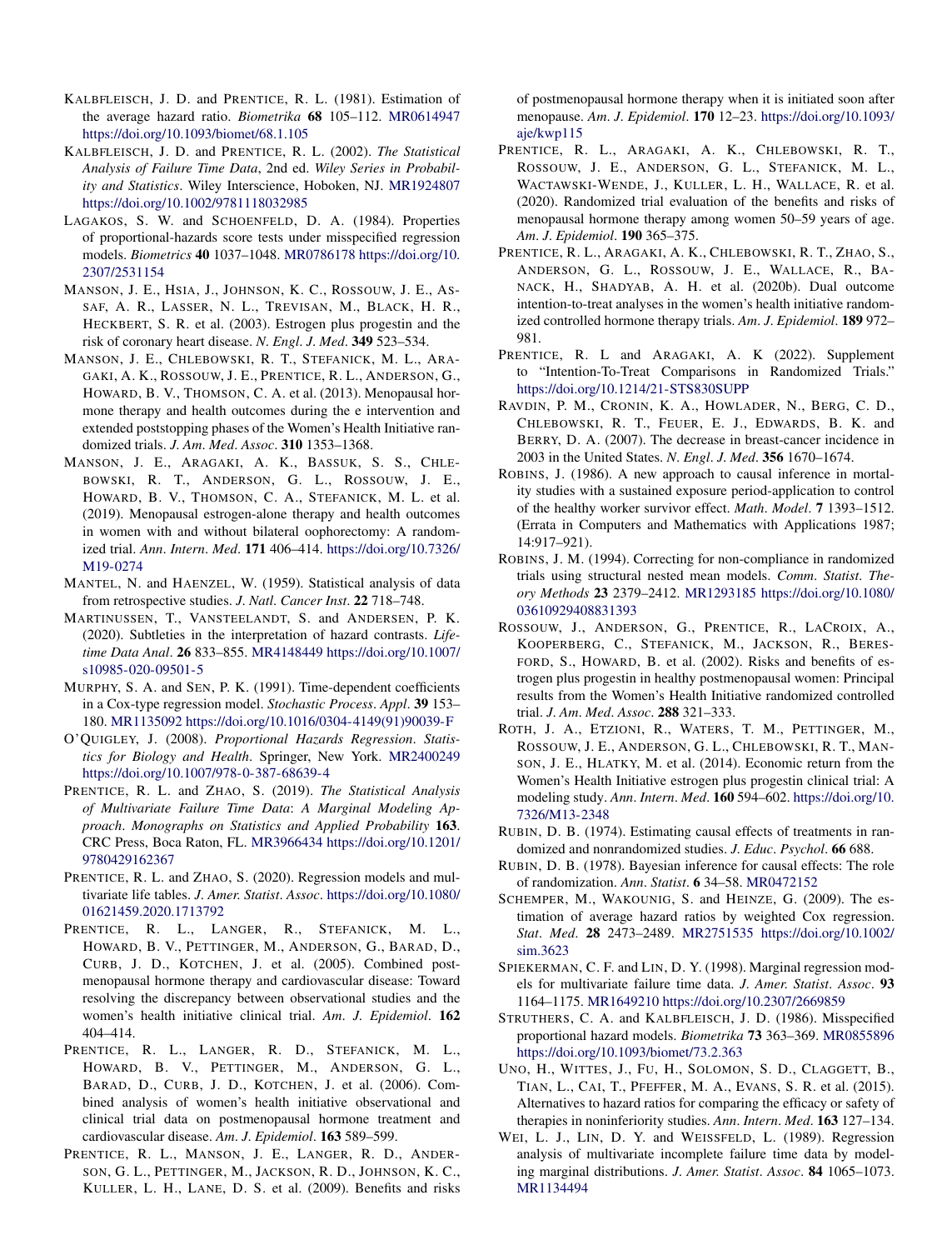ZHAO, L., CLAGGETT, B., TIAN, L., UNO, H., PFEFFER, M. A., SOLOMON, S. D., TRIPPA, L. and WEI, L. J. (2016). On the restricted mean survival time curve in survival analysis. *Biometrics* **72** 215–221. [MR3500590](http://www.ams.org/mathscinet-getitem?mr=3500590)<https://doi.org/10.1111/biom.12384>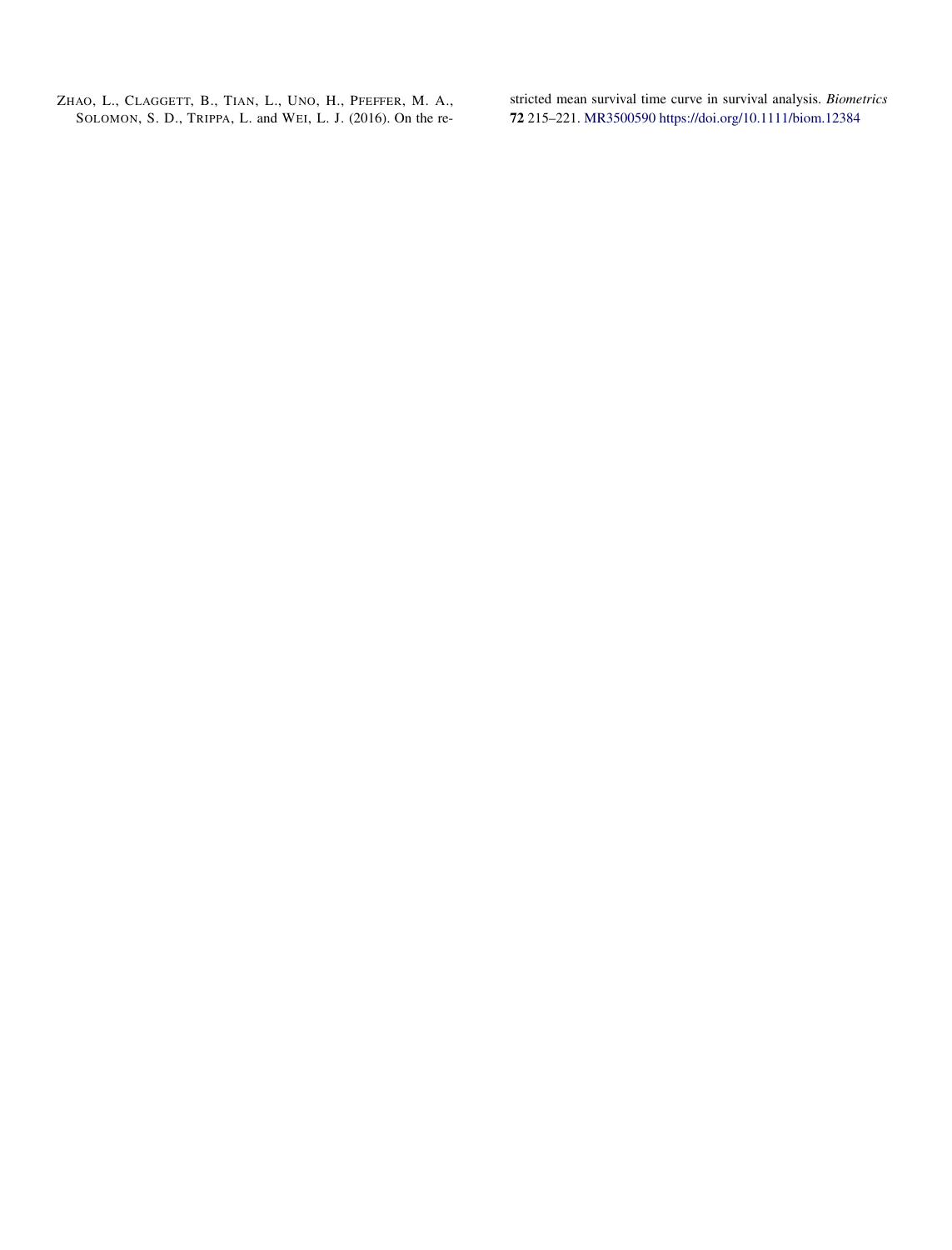### **Modeling the Occurrence of Events Subject to a Reporting Delay via an EM Algorithm**

**Roel Verbelen, Katrien Antonio, Gerda Claeskens and Jonas Crevecoeur**

*Abstract.* A delay between the occurrence and the reporting of events often has practical implications such as for the amount of capital to hold for insurance companies, or for taking preventive actions in case of infectious diseases. The accurate estimation of the number of incurred but not (yet) reported events forms an essential part of properly dealing with this phenomenon. We review the current practice for analysing such data and we present a flexible regression framework to jointly estimate the occurrence and reporting of events. By linking this setting to an incomplete data problem, estimation is performed via an expectation-maximization algorithm. The resulting method is elegant, easy to understand and implement, and provides refined insights in the nowcasts. The proposed methodology is applied to a European general liability portfolio in insurance.

*Key words and phrases:* EM algorithm, nowcasting, Poisson regression model, reporting delay.

#### REFERENCES

- AKAIKE, H. (1973). Information theory and an extension of the maximum likelihood principle. In *Second International Symposium on Information Theory* (*Tsahkadsor*, 1971) (B. Petrov and F. Csáki, eds.) 267–281. [MR0483125](http://www.ams.org/mathscinet-getitem?mr=0483125)
- ANTONIO, K. and PLAT, R. (2014). Micro-level stochastic loss reserving for general insurance. *Scand*. *Actuar*. *J*. **7** 649–669. [MR3231366](http://www.ams.org/mathscinet-getitem?mr=3231366)<https://doi.org/10.1080/03461238.2012.755938>
- AVANZI, B., WONG, B. and YANG, X. (2016). A micro-level claim count model with overdispersion and reporting delays. *Insurance Math*. *Econom*. **71** 1–14. [MR3578869](http://www.ams.org/mathscinet-getitem?mr=3578869) [https://doi.org/10.1016/j.](https://doi.org/10.1016/j.insmatheco.2016.07.002) [insmatheco.2016.07.002](https://doi.org/10.1016/j.insmatheco.2016.07.002)
- BACCHETTI, P., SEGAL, M. R. and JEWELL, N. P. (1993). Backcalculation of HIV infection rates. *Statist*. *Sci*. **8** 82–101.
- BADESCU, A. L., LIN, X. S. and TANG, D. (2016). A marked Cox model for the number of IBNR claims: Theory. *Insurance Math*. *Econom*. **69** 29–37. [MR3515874](http://www.ams.org/mathscinet-getitem?mr=3515874) [https://doi.org/10.1016/j.](https://doi.org/10.1016/j.insmatheco.2016.03.016) [insmatheco.2016.03.016](https://doi.org/10.1016/j.insmatheco.2016.03.016)
- BADESCU, A. L., CHEN, T., LIN, X. S. and TANG, D. (2019). A marked Cox model for the number of IBNR claims: Estimation and application. *Astin Bull*. **49** 709–739. [MR4010091](http://www.ams.org/mathscinet-getitem?mr=4010091) <https://doi.org/10.1017/asb.2019.15>
- BARRETO-SOUZA, W. and SIMAS, A. B. (2017). Improving estimation for beta regression models via EM-algorithm and related di-

agnostic tools. *J*. *Stat*. *Comput*. *Simul*. **87** 2847–2867. [MR3679426](http://www.ams.org/mathscinet-getitem?mr=3679426) <https://doi.org/10.1080/00949655.2017.1350679>

- BASTOS, L. S., ECONOMOU, T., GOMES, M. F. C., VIL-LELA, D. A. M., COELHO, F. C., CRUZ, O. G., STONER, O., BAILEY, T. and CODEÇO, C. T. (2019). A modelling approach for correcting reporting delays in disease surveillance data. *Stat*. *Med*. **38** 4363–4377. [MR4002436](http://www.ams.org/mathscinet-getitem?mr=4002436)<https://doi.org/10.1002/sim.8303>
- BATES, D. and MAECHLER, M. (2015). MatrixModels: Modelling with Sparse And Dense Matrices. R package version 0.4-1.
- BECKER, N. G. and CUI, J.-S. (1997). Estimating a delay distribution from incomplete data, with application to reporting lags for AIDS cases. *Stat*. *Med*. **16** 2339–2347.
- BELLOCCO, R. and MARSCHNER, I. C. (2000). Joint analysis of HIV and AIDS surveillance data in back-calculation. *Stat*. *Med*. **19** 297– 311.
- BROOKMEYER, R. and GAIL, M. H. (1988). A method for obtaining short-term projections and lower bounds on the size of the AIDS epidemic. *J*. *Amer*. *Statist*. *Assoc*. **83** 301–308.
- CAVANAUGH, J. E. and SHUMWAY, R. H. (1998). An Akaike information criterion for model selection in the presence of incomplete data. *J*. *Statist*. *Plann*. *Inference* **67** 45–65. [MR1624662](http://www.ams.org/mathscinet-getitem?mr=1624662) [https://doi.org/10.1016/S0378-3758\(97\)00115-8](https://doi.org/10.1016/S0378-3758(97)00115-8)
- CLAESKENS, G. and CONSENTINO, F. (2008). Variable selection with incomplete covariate data. *Biometrics* **64** 1062–1069. [MR2522253](http://www.ams.org/mathscinet-getitem?mr=2522253)

*Roel Verbelen is Post-doctoral Researcher, Faculty of Economics and Business, KU Leuven, Belgium, LStat, Leuven Statistics Research Centre, KU Leuven, Belgium, LRisk, Leuven Research Center on Insurance and Financial Risk Analysis, KU Leuven, Belgium (e-mail: [roel.verbelen@kuleuven.be](mailto:roel.verbelen@kuleuven.be)). Katrien Antonio is Professor, Faculty of Economics and Business, KU Leuven, Belgium, Faculty of Economics and Business, University of Amsterdam, The Netherlands, LStat, Leuven Statistics Research Centre, KU Leuven, Belgium, LRisk, Leuven Research Center on Insurance and Financial Risk Analysis, KU Leuven, Belgium (e-mail: [katrien.antonio@kuleuven.be\)](mailto:katrien.antonio@kuleuven.be). Gerda Claeskens is Professor, Faculty of Economics and Business, KU Leuven, Belgium, LStat, Leuven Statistics Research Centre, KU Leuven, Belgium (e-mail: [gerda.claeskens@kuleuven.be\)](mailto:gerda.claeskens@kuleuven.be). Jonas Crevecoeur is Post-doctoral Researcher, Faculty of Economics and Business, KU Leuven, Belgium, LRisk, Leuven Research Center on Insurance and Financial Risk Analysis, KU Leuven, Belgium (e-mail: [jonas.crevecoeur@kuleuven.be](mailto:jonas.crevecoeur@kuleuven.be)).*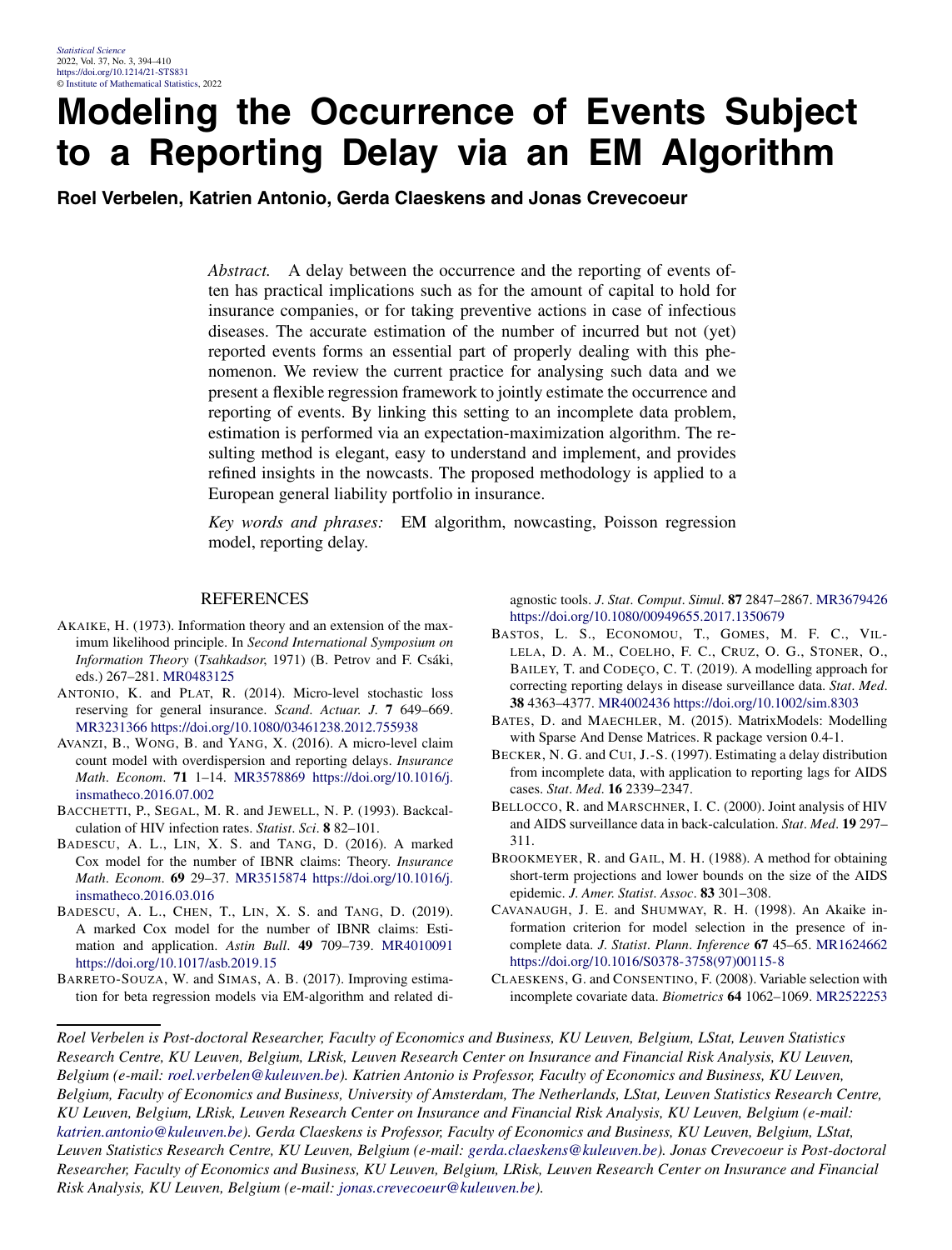<https://doi.org/10.1111/j.1541-0420.2008.01003.x>

- CLAESKENS, G. and HJORT, N. L. (2008). *Model Selection and Model Averaging*. *Cambridge Series in Statistical and Probabilistic Mathematics* **27**. Cambridge Univ. Press, Cambridge. [MR2431297](http://www.ams.org/mathscinet-getitem?mr=2431297) <https://doi.org/10.1017/CBO9780511790485>
- COX, D. R. (1972). Regression models and life-tables. *J*. *Roy*. *Statist*. *Soc*. *Ser*. *B* **34** 187–220. [MR0341758](http://www.ams.org/mathscinet-getitem?mr=0341758)
- CREVECOEUR, J., ANTONIO, K. and VERBELEN, R. (2019). Modeling the number of hidden events subject to observation delay. *European J*. *Oper*. *Res*. **277** 930–944. [MR3958543](http://www.ams.org/mathscinet-getitem?mr=3958543) [https://doi.org/10.](https://doi.org/10.1016/j.ejor.2019.02.044) [1016/j.ejor.2019.02.044](https://doi.org/10.1016/j.ejor.2019.02.044)
- DEMPSTER, A. P., LAIRD, N. M. and RUBIN, D. B. (1977). Maximum likelihood from incomplete data via the EM algorithm. *J*. *Roy*. *Statist*. *Soc*. *Ser*. *B* **39** 1–38. With discussion. [MR0501537](http://www.ams.org/mathscinet-getitem?mr=0501537)
- DIRICK, L., CLAESKENS, G. and BAESENS, B. (2015). An Akaike information criterion for multiple event mixture cure models. *European J*. *Oper*. *Res*. **241** 449–457. [MR3276774](http://www.ams.org/mathscinet-getitem?mr=3276774) [https://doi.org/10.](https://doi.org/10.1016/j.ejor.2014.08.038) [1016/j.ejor.2014.08.038](https://doi.org/10.1016/j.ejor.2014.08.038)
- DONKER, T., VAN BOVEN, M., VAN BALLEGOOIJEN, W., VAN'T KLOOSTER, T., WIELDERS, C. and WALLINGA, J. (2011). Nowcasting pandemic influenza A/H1N1 2009 hospitalizations in the Netherlands. *Eur*. *J*. *Epidemiol*. **26** 195–201.
- ENGLAND, P. D. and VERRALL, R. J. (2002). Stochastic claims reserving in general insurance. *British Actuar*. *J*. **8** 443–518.
- FARRINGTON, C. P., ANDREWS, N. J., BEALE, A. D. and CATCH-POLE, M. A. (1996). A statistical algorithm for the early detection of outbreaks of infectious disease. *J*. *Roy*. *Statist*. *Soc*. *Ser*. *A* **159** 547–563. [MR1413665](http://www.ams.org/mathscinet-getitem?mr=1413665)<https://doi.org/10.2307/2983331>
- GREENE, S. K., MCGOUGH, S. F., CULP, G. M., GRAF, L. E., LIP-SITCH, M., MENZIES, N. A. and KAHN, R. (2021). Nowcasting for real-time COVID-19 tracking in New York City: An evaluation using reportable disease data from early in the pandemic. *JMIR Public Health Surveill* **7** e25538.
- GÜNTHER, F., BENDER, A., KATZ, K., KÜCHENHOFF, H. and HÖHLE, M. (2021). Nowcasting the COVID-19 pandemic in Bavaria. *Biom*. *J*. **63** 490–502. [MR4226590](http://www.ams.org/mathscinet-getitem?mr=4226590) [https://doi.org/10.](https://doi.org/10.1002/bimj.202000112) [1002/bimj.202000112](https://doi.org/10.1002/bimj.202000112)
- HAASTRUP, S. and ARJAS, E. (1996). Claims reserving in continuous time: A nonparametric Bayesian approach. *Astin Bull*. **26** 139–164.
- HACHEMEISTER, C. A. and STANARD, J. N. (1975). IBNR claims count estimation with static lag functions. In *Spring Meeting of the Casualty Actuarial Society*.
- HARRIS, J. E. (1990). Reporting delays and the incidence of AIDS. *J*. *Amer*. *Statist*. *Assoc*. **85** 915–924.
- HIABU, M., MAMMEN, E., MARTÍNEZ-MIRANDA, M. D. and NIELSEN, J. P. (2021). Smooth backfitting of proportional hazards with multiplicative components. *J*. *Amer*. *Statist*. *Assoc*. To appear. <https://doi.org/10.1080/01621459.2020.1753520>
- HÖHLE, M. and AN DER HEIDEN, M. (2014). Bayesian nowcasting during the STEC O104:H4 outbreak in Germany, 2011. *Biometrics* **70** 993–1002. [MR3295760](http://www.ams.org/mathscinet-getitem?mr=3295760)<https://doi.org/10.1111/biom.12194>
- JEWELL, W. S. (1989). Predicting IBNYR events and delays: I. Continuous time. *Astin Bull*. **19** 25–55.
- JUNG, R. C. and TREMAYNE, A. R. (2011). Useful models for time series of counts or simply wrong ones? *AStA Adv*. *Stat*. *Anal*. **95** 59–91. [MR2775582](http://www.ams.org/mathscinet-getitem?mr=2775582)<https://doi.org/10.1007/s10182-010-0139-9>
- KALBFLEISCH, J. D. and LAWLESS, J. F. (1989). Inference based on retrospective ascertainment: An analysis of the data on transfusionrelated AIDS. *J*. *Amer*. *Statist*. *Assoc*. **84** 360–372. [MR1010328](http://www.ams.org/mathscinet-getitem?mr=1010328)
- KALBFLEISCH, J. D. and LAWLESS, J. F. (1991). Regression models for right truncated data with applications to AIDS incubation times and reporting lags. *Statist*. *Sinica* **1** 19–32.
- KALBFLEISCH, J., LAWLESS, J. and ROBINSON, J. (1991). Methods for the analysis and prediction of warranty claims. *Technometrics* **33** 273–285.
- LAGAKOS, S. W., BARRAJ, L. M. and DE GRUTTOLA, V. (1988). Nonparametric analysis of truncated survival data, with applications to AIDS. *Biometrika* **75** 515–523. [MR0967591](http://www.ams.org/mathscinet-getitem?mr=0967591) <https://doi.org/10.1093/biomet/75.3.515>
- LAWLESS, J. F. (1994). Adjustments for reporting delays and the prediction of occurred but not reported events. *Canad*. *J*. *Statist*. **22** 15–31. [MR1271442](http://www.ams.org/mathscinet-getitem?mr=1271442)<https://doi.org/10.2307/3315820>
- LOUIS, T. A. (1982). Finding the observed information matrix when using the EM algorithm. *J*. *Roy*. *Statist*. *Soc*. *Ser*. *B* **44** 226–233. [MR0676213](http://www.ams.org/mathscinet-getitem?mr=0676213)
- MACK, T. (1991). A simple parametric model for rating automobile insurance or estimating IBNR claims reserves. *Astin Bull*. **21** 93– 109.
- MACK, T. (1993). Distribution-free calculation of the standard error of chain ladder reserve estimates. *Astin Bull*. **23** 213–225.
- MARTÍNEZ MIRANDA, M. D., NIELSEN, J. P. and SPERLICH, S. VERRALL, R. (2013). Continuous chain ladder: Reformulating and generalizing a classical insurance problem. *Expert Syst*. *Appl*. **40** 5588–5603.
- MCGOUGH, S. F., JOHANSSON, M. A., LIPSITCH, M. and MEN-ZIES, N. A. (2020). Nowcasting by Bayesian smoothing: A flexible, generalizable model for real-time epidemic tracking. *PLoS Comput*. *Biol*. **16** 1–20.
- MENG, X.-L. and RUBIN, D. B. (1991). Using EM to obtain asymptotic variance-covariance matrices: The SEM algorithm. *J*. *Amer*. *Statist*. *Assoc*. **86** 899–909.
- NORBERG, R. (1993). Prediction of outstanding liabilities in non-life insurance. *Astin Bull*. **23** 95–115.
- NORBERG, R. (1999). Prediction of outstanding liabilities II. Model variations and extensions. *Astin Bull*. **29** 5–27.
- NOUFAILY, A., GHEBREMICHAEL-WELDESELASSIE, Y., ENKI, D. G., ANDREWS, N., CHARLETT, A. and FARRING-TON, P. (2015). Modelling reporting delays for outbreak detection in infectious disease data. *J*. *Roy*. *Statist*. *Soc*. *Ser*. *A* **178** 205–222. [MR3291768](http://www.ams.org/mathscinet-getitem?mr=3291768)<https://doi.org/10.1111/rssa.12055>
- NOUFAILY, A., FARRINGTON, P., GARTHWAITE, P., ENKI, D. G., ANDREWS, N. and CHARLETT, A. (2016). Detection of infectious disease outbreaks from laboratory data with reporting delays. *J*. *Amer*. *Statist*. *Assoc*. **111** 488–499. [MR3538681](http://www.ams.org/mathscinet-getitem?mr=3538681) <https://doi.org/10.1080/01621459.2015.1119047>
- OAKES, D. (1999). Direct calculation of the information matrix via the EM algorithm. *J*. *R*. *Stat*. *Soc*. *Ser*. *B*. *Stat*. *Methodol*. **61** 479–482. [MR1680298](http://www.ams.org/mathscinet-getitem?mr=1680298)<https://doi.org/10.1111/1467-9868.00188>
- PAGANO, M., TU, X. M., GRUTTOLA, V. D. and MAWHINNEY, S. (1994). Regression analysis of censored and truncated data: Estimating reporting- delay distributions and aids incidence from surveillance data. *Biometrics* **50** 1203–1214.
- RENSHAW, A. E. and VERRALL, R. J. (1998). A stochastic model underlying the chain-ladder technique. *British Actuar*. *J*. **4** 903–923.
- SCHWARZ, G. (1978). Estimating the dimension of a model. *Ann*. *Statist*. **6** 461–464. [MR0468014](http://www.ams.org/mathscinet-getitem?mr=0468014)
- SELLERO, C. S., FERNÁNDEZ, E. V., MANTEIGA, W., OTERO, X. L., HERVADA, X., FERNÁNDEZ, E. and TABOADA, X. A. (1996). Reporting delay: A review with simulation study and application to Spanish data. *Stat*. *Med*. **15** 305–321.
- TABNAK, F., MÜLLER, H., WANG, J., CHIOU, J.-M. and SUN, R. (2000). A change-point model for reporting delays under change of AIDS case definition. *Eur*. *J*. *Epidemiol*. **16** 1135–1141.
- TAYLOR, G. (2000). *Loss Reserving*: *An Actuarial Perspective*. Kluwer Academic, Norwell.
- VAN DE KASSTEELE, J., EILERS, P. and WALLINGA, J. (2019). Nowcasting the number of new symptomatic cases during infectious disease outbreaks using constrained P-spline smoothing. *Epidemiology* **30** 737–745.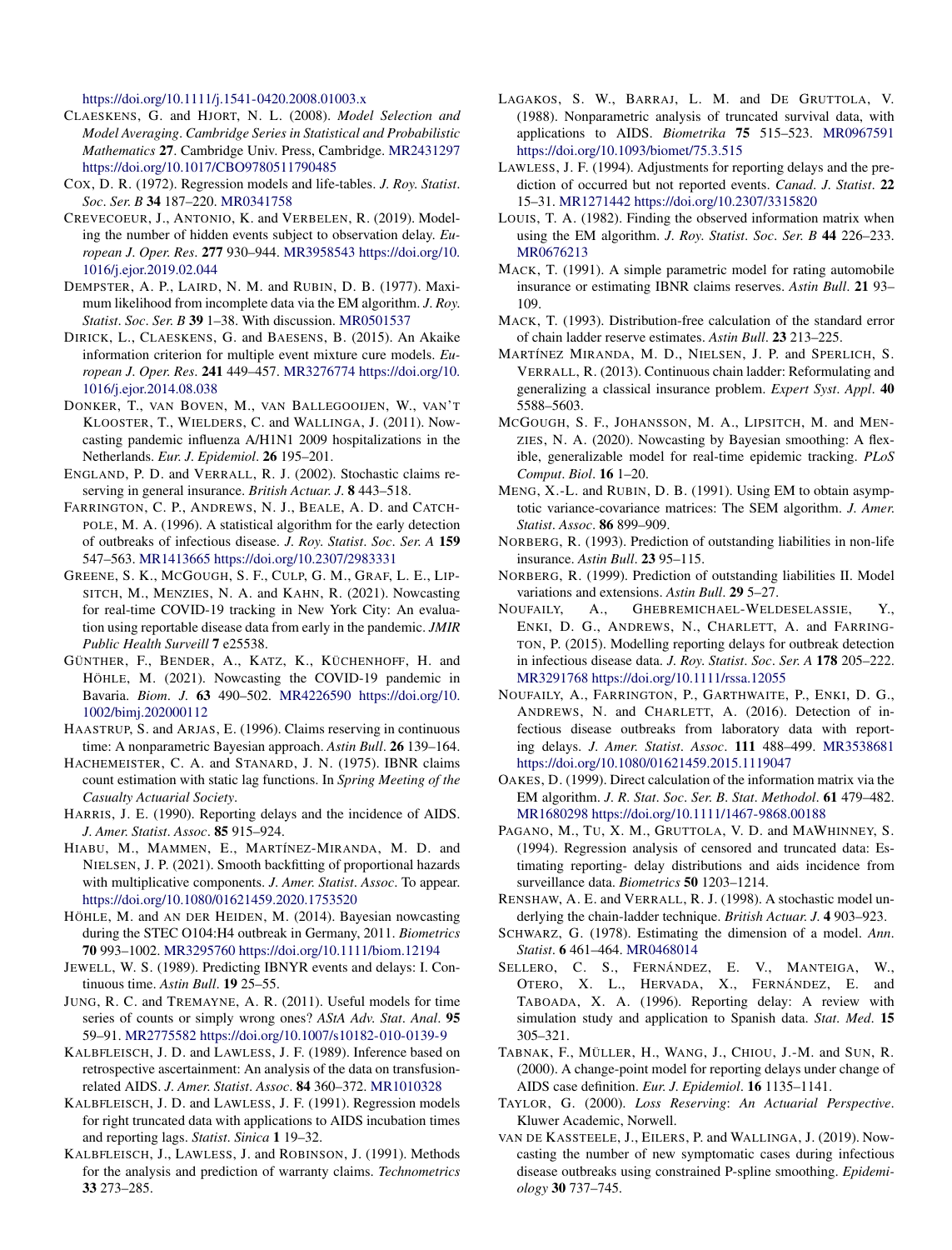- VERBELEN, R., ANTONIO, K., CLAESKENS, G. and CREVE-COEUR, J. (2022). Supplement to "Modeling the occurrence of events subject to a reporting delay via an EM algorithm." <https://doi.org/10.1214/21-STS831SUPP>
- VERRALL, R. J. and WÜTHRICH, M. V. (2016). Understanding reporting delay in general insurance. *Risks* **4** 25.
- WAHL, F. (2019). Explicit moments for a class of micro-models in non-life insurance. *Insurance Math*. *Econom*. **89** 140–156. [MR4020515](http://www.ams.org/mathscinet-getitem?mr=4020515)<https://doi.org/10.1016/j.insmatheco.2019.10.001>
- WU, S. (2013). A review on coarse warranty data and analysis. *Reliab*. *Eng*. *Syst*. *Saf*. **114** 1–11.
- WÜTHRICH, M. V. and MERZ, M. (2008). *Stochastic Claims Reserving Methods in Insurance*. *Wiley Finance* **435**. Wiley.
- WÜTHRICH, M. V. and MERZ, M. (2015). Stochastic Claims Reserving Manual: Advances in Dynamic Modeling. Swiss Finance Institute Research Paper No. 15-34.
- ZHU, H., LEE, S.-Y., WEI, B.-C. and ZHOU, J. (2001). Case-deletion measures for models with incomplete data. *Biometrika* **88** 727–737. [MR1859405](http://www.ams.org/mathscinet-getitem?mr=1859405)<https://doi.org/10.1093/biomet/88.3.727>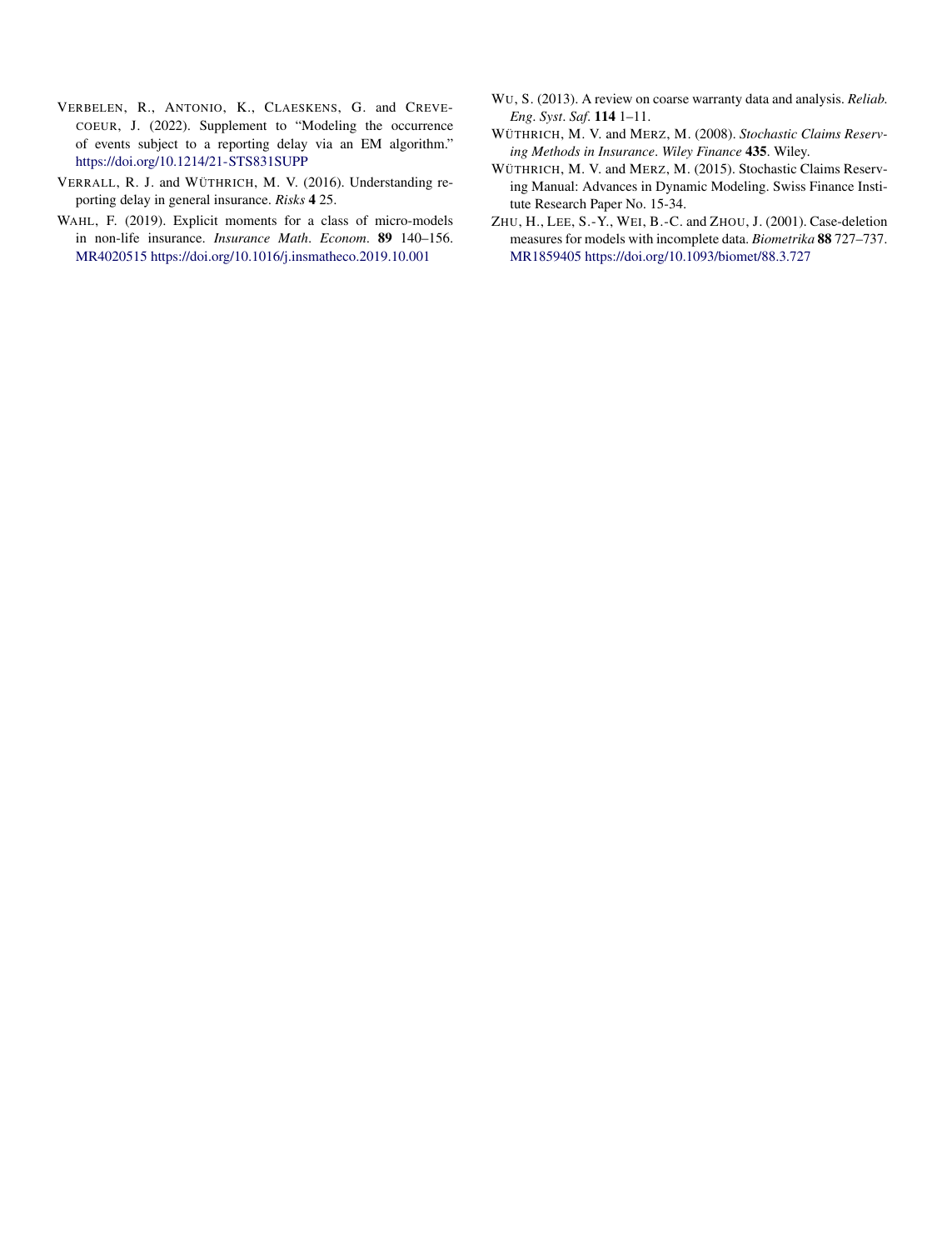### **A Unifying Framework of High-Dimensional Sparse Estimation with Difference-of-Convex (DC) Regularizations**

**Shanshan Cao, Xiaoming Huo and Jong-Shi Pang**

*Abstract.* Under the linear regression framework, we study the variable selection problem when the underlying model is assumed to have a small number of nonzero coefficients. Nonconvex penalties in specific forms are well studied in the literature for sparse estimation. Recent work pointed out that nearly all existing nonconvex penalties can be represented as differenceof-convex (DC) functions, which are the difference of two convex functions, while itself may not be convex. There is a large existing literature on optimization problems when their objectives and/or constraints involve DC functions. Efficient numerical solutions have been proposed. Under the DC framework, directional-stationary (d-stationary) solutions are considered, and they are usually not unique. In this paper, we show that under some mild conditions, a certain subset of d-stationary solutions in an optimization problem (with a DC objective) has some ideal statistical properties: namely, asymptotic estimation consistency, asymptotic model selection consistency, asymptotic efficiency. Our assumptions are either weaker than or comparable with those conditions that have been adopted in other existing works. This work shows that DC is a nice framework to offer a unified approach to these existing works where nonconvex penalties are involved. Our work bridges the communities of optimization and statistics.

*Key words and phrases:* (Generalized) linear regression, high-dimensional sparse estimation, nonconvex regularization, difference of convex (DC) functions, DC algorithms, asymptotic optimality, model selection consistency.

#### REFERENCES

- [1] AHN, M., PANG, J.-S. and XIN, J. (2017). Difference-of-convex learning: Directional stationarity, optimality, and sparsity. *SIAM J*. *Optim*. **27** 1637–1665. [MR3683697](http://www.ams.org/mathscinet-getitem?mr=3683697) [https://doi.org/10.1137/](https://doi.org/10.1137/16M1084754) [16M1084754](https://doi.org/10.1137/16M1084754)
- [2] ALEKSANDROV, A. (1950). Surfaces represented as a difference of two convex functions, Russian Acad. Sci. In *Dokl*. *Math* **1**.
- [3] AN, L. T. H. and TAO, P. D. (2005). The DC (difference of convex functions) programming and DCA revisited with DC models of real world nonconvex optimization problems. *Ann*. *Oper*. *Res*. **133** 23–46. [MR2119311](http://www.ams.org/mathscinet-getitem?mr=2119311) [https://doi.org/10.1007/](https://doi.org/10.1007/s10479-004-5022-1) [s10479-004-5022-1](https://doi.org/10.1007/s10479-004-5022-1)
- [4] BICKEL, P. J., RITOV, Y. and TSYBAKOV, A. B. (2009). Simultaneous analysis of lasso and Dantzig selector. *Ann*. *Statist*. **37** 1705–1732. [MR2533469](http://www.ams.org/mathscinet-getitem?mr=2533469)<https://doi.org/10.1214/08-AOS620>
- [5] BÜHLMANN, P. and VAN DE GEER, S. (2011). *Statistics for High-Dimensional Data*: *Methods*, *Theory and Applications*.

*Springer Series in Statistics*. Springer, Heidelberg. [MR2807761](http://www.ams.org/mathscinet-getitem?mr=2807761) <https://doi.org/10.1007/978-3-642-20192-9>

- [6] CANDES, E. and TAO, T. (2007). The Dantzig selector: Statistical estimation when *p* is much larger than *n*. *Ann*. *Statist*. **35** 2313–2351. [MR2382644](http://www.ams.org/mathscinet-getitem?mr=2382644) [https://doi.org/10.1214/](https://doi.org/10.1214/009053606000001523) [009053606000001523](https://doi.org/10.1214/009053606000001523)
- [7] CAO, S., XIAOMING, H. and PANG, J.-S. (2022). Supplement to "A unifying framework of high-dimensional sparse estimation with Difference-of-Convex (DC) regularizations." <https://doi.org/10.1214/21-STS832SUPP>
- [8] CHEN, S. and DONOHO, D. L. (1995). Examples of basis pursuit. In *SPIE's* 1995 *International Symposium on Optical Science*, *Engineering*, *and Instrumentation* 564–574. International Society for Optics and Photonics.
- [9] EFRON, B., HASTIE, T., JOHNSTONE, I. and TIBSHIRANI, R. (2004). Least angle regression. *Ann*. *Statist*. **32** 407–499. [MR2060166](http://www.ams.org/mathscinet-getitem?mr=2060166)<https://doi.org/10.1214/009053604000000067>
- [10] FAN, J. and LI, R. (2001). Variable selection via nonconcave penalized likelihood and its oracle properties. *J*. *Amer*.

*Shanshan Cao is a Ph.D. student, Georgia Institute of Technology, Atlanta, Georgia 30332, USA (e-mail: [shancao36@gmail.com\)](mailto:shancao36@gmail.com). Xiaoming Huo is a professor, Georgia Institute of Technology, Atlanta, Georgia 30332, USA (e-mail: [huo@gatech.edu](mailto:huo@gatech.edu)). Jong-Shi Pang is a Professor, University of Southern California, Los Angeles, California 90089, USA (e-mail: [jongship@usc.edu\)](mailto:jongship@usc.edu).*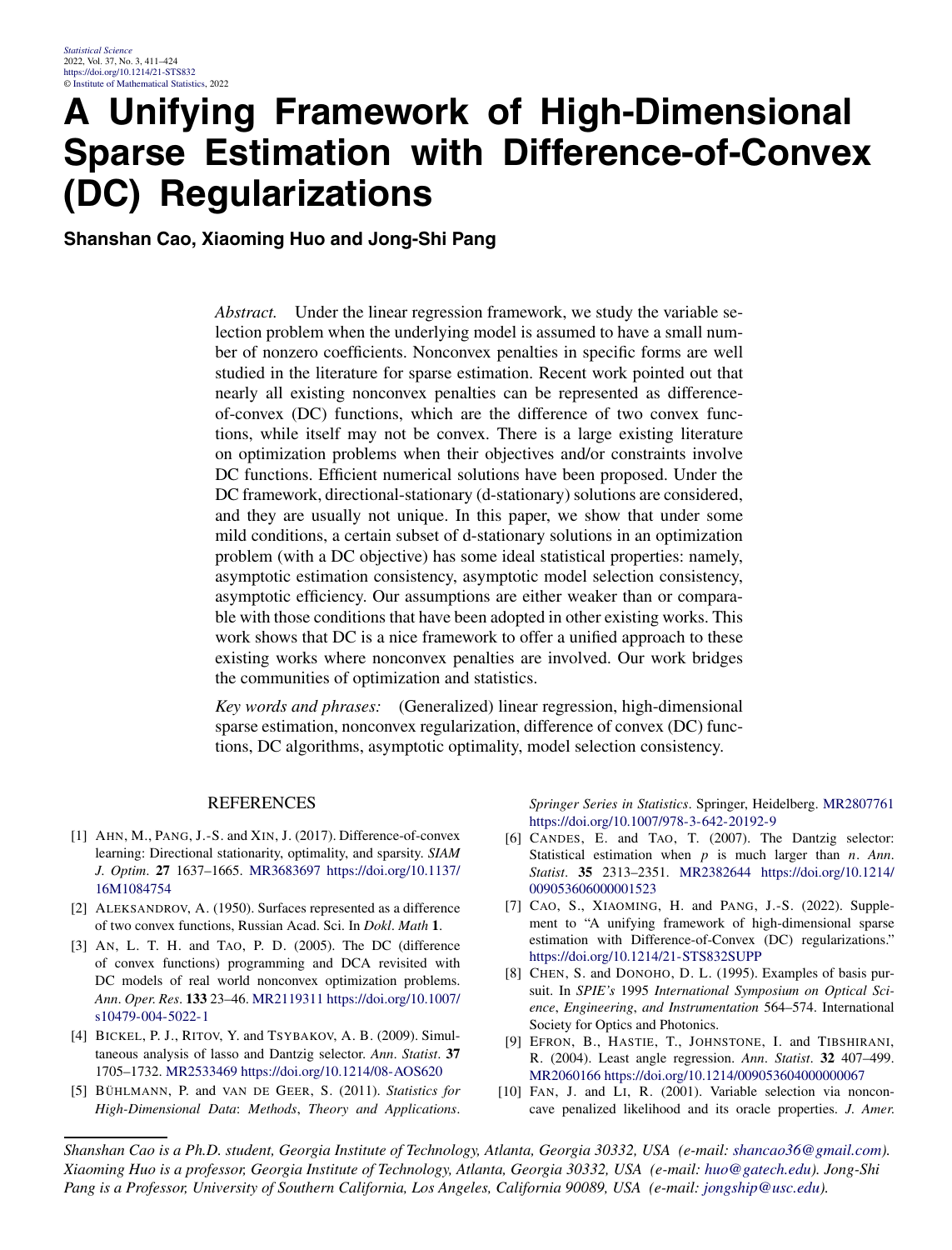*Statist*. *Assoc*. **96** 1348–1360. [MR1946581](http://www.ams.org/mathscinet-getitem?mr=1946581) [https://doi.org/10.](https://doi.org/10.1198/016214501753382273) [1198/016214501753382273](https://doi.org/10.1198/016214501753382273)

- [11] FAN, J. and PENG, H. (2004). Nonconcave penalized likelihood with a diverging number of parameters. *Ann*. *Statist*. **32** 928–961. [MR2065194](http://www.ams.org/mathscinet-getitem?mr=2065194)<https://doi.org/10.1214/009053604000000256>
- [12] FAN, J., XUE, L. and ZOU, H. (2014). Strong oracle optimality of folded concave penalized estimation. *Ann*. *Statist*. **42** 819–849. [MR3210988](http://www.ams.org/mathscinet-getitem?mr=3210988)<https://doi.org/10.1214/13-AOS1198>
- [13] HARTMAN, P. (1959). On functions representable as a difference of convex functions. *Pacific J*. *Math*. **9** 707–713. [MR0110773](http://www.ams.org/mathscinet-getitem?mr=0110773)
- [14] HIRIART-URRUTY, J.-B. (1985). Generalized differentiability, duality and optimization for problems dealing with differences of convex functions. In *Convexity and Duality in Optimization* (*Groningen*, 1984). *Lecture Notes in Econom*. *and Math*. *Systems* **256** 37–70. Springer, Berlin. [MR0873269](http://www.ams.org/mathscinet-getitem?mr=0873269) [https://doi.org/10.](https://doi.org/10.1007/978-3-642-45610-7_3) [1007/978-3-642-45610-7\\_3](https://doi.org/10.1007/978-3-642-45610-7_3)
- [15] HORST, R. and THOAI, N. V. (1999). DC programming: Overview. *J*. *Optim*. *Theory Appl*. **103** 1–43. [MR1715016](http://www.ams.org/mathscinet-getitem?mr=1715016) <https://doi.org/10.1023/A:1021765131316>
- [16] HUANG, J., MA, S. and ZHANG, C.-H. (2008). Adaptive Lasso for sparse high-dimensional regression models. *Statist*. *Sinica* **18** 1603–1618. [MR2469326](http://www.ams.org/mathscinet-getitem?mr=2469326)
- [17] JAVANMARD, A. and MONTANARI, A. (2014). Hypothesis testing in high-dimensional regression under the Gaussian random design model: Asymptotic theory. *IEEE Trans*. *Inf*. *Theory* **60** 6522–6554. [MR3265038](http://www.ams.org/mathscinet-getitem?mr=3265038) [https://doi.org/10.1109/TIT.2014.](https://doi.org/10.1109/TIT.2014.2343629) [2343629](https://doi.org/10.1109/TIT.2014.2343629)
- [18] JAVANMARD, A. and MONTANARI, A. (2014). Confidence intervals and hypothesis testing for high-dimensional regression. *J*. *Mach*. *Learn*. *Res*. **15** 2869–2909. [MR3277152](http://www.ams.org/mathscinet-getitem?mr=3277152)
- [19] LEHMANN, E. L. and CASELLA, G. (1998). *Theory of Point Estimation*, 2nd ed. *Springer Texts in Statistics*. Springer, New York. [MR1639875](http://www.ams.org/mathscinet-getitem?mr=1639875)
- [20] LOH, P.-L. and WAINWRIGHT, M. J. (2013). Regularized Mestimators with nonconvexity: Statistical and algorithmic theory for local optima. In *Advances in Neural Information Processing Systems* 476–484.
- [21] Lv, J. and FAN, Y. (2009). A unified approach to model selection and sparse recovery using regularized least squares. *Ann*. *Statist*. **37** 3498–3528. [MR2549567](http://www.ams.org/mathscinet-getitem?mr=2549567)<https://doi.org/10.1214/09-AOS683>
- [22] MAZUMDER, R., FRIEDMAN, J. H. and HASTIE, T. (2011). SparseNet: Coordinate descent with nonconvex penalties. *J*. *Amer*. *Statist*. *Assoc*. **106** 1125–1138. [MR2894769](http://www.ams.org/mathscinet-getitem?mr=2894769) <https://doi.org/10.1198/jasa.2011.tm09738>
- [23] NOUIEHED, M., PANG, J.-S. and RAZAVIYAYN, M. (2017). On the pervasiveness of difference-convexity in optimization and statistics. arXiv preprint. Available at [arXiv:1704.03535.](http://arxiv.org/abs/arXiv:1704.03535)
- [24] PANG, J.-S., RAZAVIYAYN, M. and ALVARADO, A. (2017). Computing B-stationary points of nonsmooth DC programs. *Math*. *Oper*. *Res*. **42** 95–118. [MR3622251](http://www.ams.org/mathscinet-getitem?mr=3622251) [https://doi.org/10.](https://doi.org/10.1287/moor.2016.0795) [1287/moor.2016.0795](https://doi.org/10.1287/moor.2016.0795)
- [25] ROCKAFELLAR, R. T. (2015). *Convex Analysis*. Princeton University Press, Princeton, NJ.
- [26] SRIPERUMBUDUR, B. K. and LANCKRIET, G. R. G. (2012). A proof of convergence of the concave-convex procedure using Zangwill's theory. *Neural Comput*. **24** 1391–1407. [MR2962072](http://www.ams.org/mathscinet-getitem?mr=2962072) [https://doi.org/10.1162/NECO\\_a\\_00283](https://doi.org/10.1162/NECO_a_00283)
- [27] TAO, P. D. and AN, L. T. H. (1997). Convex analysis approach to d.c. programming: Theory, algorithms and applications. *Acta Math*. *Vietnam*. **22** 289–355. [MR1479751](http://www.ams.org/mathscinet-getitem?mr=1479751)
- [28] TIBSHIRANI, R. (1996). Regression shrinkage and selection via the lasso. *J*. *Roy*. *Statist*. *Soc*. *Ser*. *B* **58** 267–288. [MR1379242](http://www.ams.org/mathscinet-getitem?mr=1379242)
- [29] TUY, H. (1987). Global minimization of a difference of two convex functions. *Nonlinear Analysis and Optimization* 150–182.
- [30] VAN DE GEER, S., BÜHLMANN, P., RITOV, Y. and DEZEURE, R. (2014). On asymptotically optimal confidence regions and tests for high-dimensional models. *Ann*. *Statist*. **42** 1166–1202. [MR3224285](http://www.ams.org/mathscinet-getitem?mr=3224285)<https://doi.org/10.1214/14-AOS1221>
- [31] WAINWRIGHT, M. J. (2009). Sharp thresholds for highdimensional and noisy sparsity recovery using  $\ell_1$ -constrained quadratic programming (Lasso). *IEEE Trans*. *Inf*. *Theory* **55** 2183–2202. [MR2729873](http://www.ams.org/mathscinet-getitem?mr=2729873) [https://doi.org/10.1109/TIT.2009.](https://doi.org/10.1109/TIT.2009.2016018) [2016018](https://doi.org/10.1109/TIT.2009.2016018)
- [32] WANG, L., KIM, Y. and LI, R. (2013). Calibrating nonconvex penalized regression in ultra-high dimension. *Ann*. *Statist*. **41** 2505–2536. [MR3127873](http://www.ams.org/mathscinet-getitem?mr=3127873)<https://doi.org/10.1214/13-AOS1159>
- [33] WANG, Z., LIU, H. and ZHANG, T. (2014). Optimal computational and statistical rates of convergence for sparse nonconvex learning problems. *Ann*. *Statist*. **42** 2164–2201. [MR3269977](http://www.ams.org/mathscinet-getitem?mr=3269977) <https://doi.org/10.1214/14-AOS1238>
- [34] YUILLE, A. L. and RANGARAJAN, A. (2003). The concaveconvex procedure. *Neural Comput*. **15** 915–936.
- [35] ZHANG, C.-H. (2010). Nearly unbiased variable selection under minimax concave penalty. *Ann*. *Statist*. **38** 894–942. [MR2604701](http://www.ams.org/mathscinet-getitem?mr=2604701) <https://doi.org/10.1214/09-AOS729>
- [36] ZHANG, C.-H. and ZHANG, S. S. (2014). Confidence intervals for low dimensional parameters in high dimensional linear models. *J*. *R*. *Stat*. *Soc*. *Ser*. *B*. *Stat*. *Methodol*. **76** 217–242. [MR3153940](http://www.ams.org/mathscinet-getitem?mr=3153940)<https://doi.org/10.1111/rssb.12026>
- [37] ZHANG, S. and XIN, J. (2018). Minimization of transformed *L*1 penalty: Theory, difference of convex function algorithm, and robust application in compressed sensing. *Math*. *Program*. **169** 307–336. [MR3785680](http://www.ams.org/mathscinet-getitem?mr=3785680) [https://doi.org/10.1007/](https://doi.org/10.1007/s10107-018-1236-x) [s10107-018-1236-x](https://doi.org/10.1007/s10107-018-1236-x)
- [38] ZHANG, T. (2010). Analysis of multi-stage convex relaxation for sparse regularization. *J*. *Mach*. *Learn*. *Res*. **11** 1081–1107. [MR2629825](http://www.ams.org/mathscinet-getitem?mr=2629825)
- [39] ZHANG, T. (2013). Multi-stage convex relaxation for feature selection. *Bernoulli* **19** 2277–2293. [MR3160554](http://www.ams.org/mathscinet-getitem?mr=3160554) [https://doi.org/10.](https://doi.org/10.3150/12-BEJ452) [3150/12-BEJ452](https://doi.org/10.3150/12-BEJ452)
- [40] ZHAO, P. and YU, B. (2006). On model selection consistency of Lasso. *J*. *Mach*. *Learn*. *Res*. **7** 2541–2563. [MR2274449](http://www.ams.org/mathscinet-getitem?mr=2274449)
- [41] ZOU, H. (2006). The adaptive lasso and its oracle properties. *J*. *Amer*. *Statist*. *Assoc*. **101** 1418–1429. [MR2279469](http://www.ams.org/mathscinet-getitem?mr=2279469) <https://doi.org/10.1198/016214506000000735>
- [42] ZOU, H. and LI, R. (2008). One-step sparse estimates in nonconcave penalized likelihood models. *Ann*. *Statist*. **36** 1509–1533. [MR2435443](http://www.ams.org/mathscinet-getitem?mr=2435443)<https://doi.org/10.1214/009053607000000802>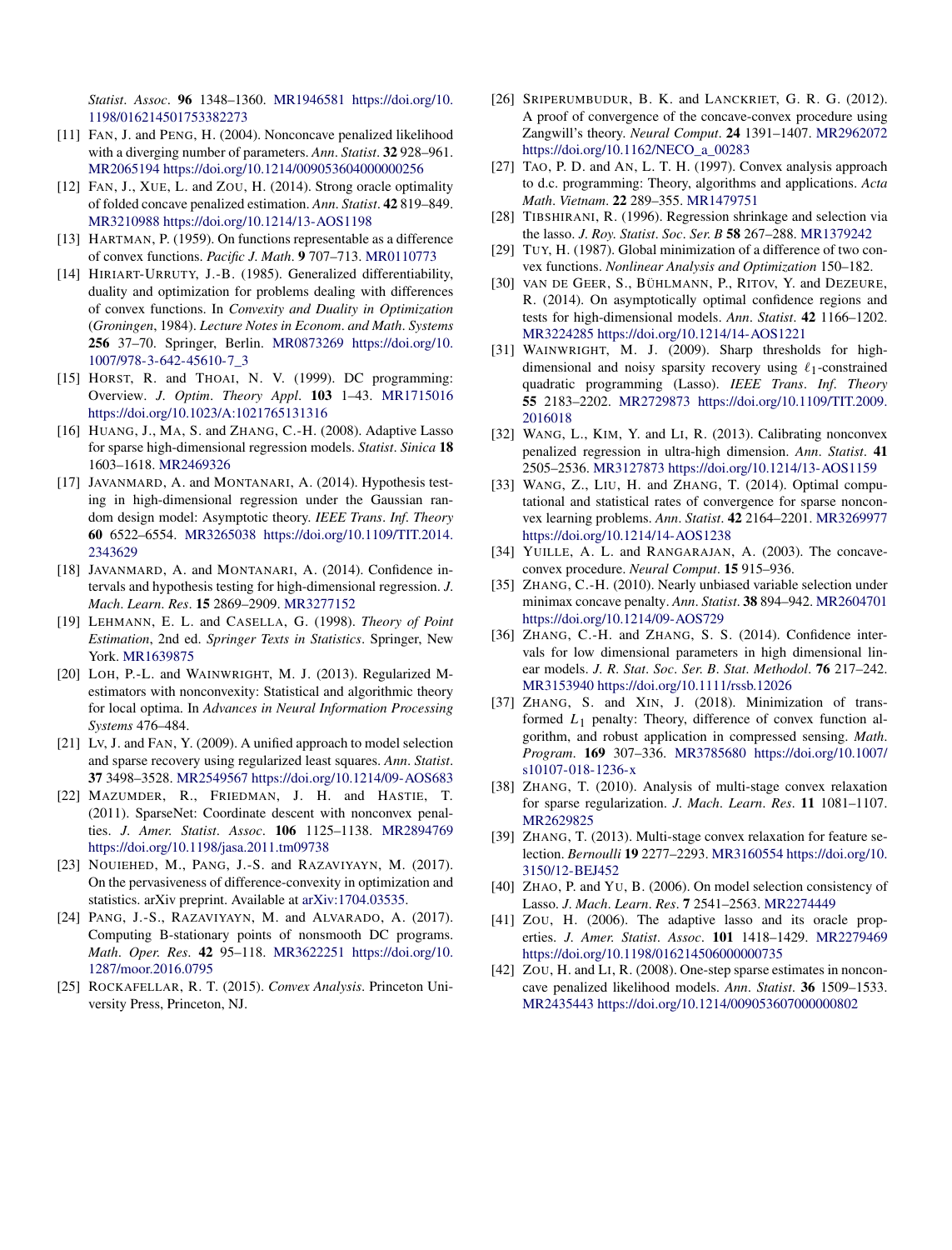### **Challenges in Markov Chain Monte Carlo for Bayesian Neural Networks**

**Theodore Papamarkou, Jacob Hinkle, M. Todd Young and David Womble**

*Abstract.* Markov chain Monte Carlo (MCMC) methods have not been broadly adopted in Bayesian neural networks (BNNs). This paper initially reviews the main challenges in sampling from the parameter posterior of a neural network via MCMC. Such challenges culminate to lack of convergence to the parameter posterior. Nevertheless, this paper shows that a nonconverged Markov chain, generated via MCMC sampling from the parameter space of a neural network, can yield via Bayesian marginalization a valuable posterior predictive distribution of the output of the neural network. Classification examples based on multilayer perceptrons showcase highly accurate posterior predictive distributions. The postulate of limited scope for MCMC developments in BNNs is partially valid; an asymptotically exact parameter posterior seems less plausible, yet an accurate posterior predictive distribution is a tenable research avenue.

*Key words and phrases:* Bayesian inference, Bayesian neural networks, convergence diagnostics, Markov chain Monte Carlo, posterior predictive distribution.

#### REFERENCES

- ANDRIEU, C., DE FREITAS, J. F. G. and DOUCET, A. (1999). Sequential Bayesian estimation and model selection applied to neural networks.
- ANDRIEU, C., DE FREITAS, N. and DOUCET, A. (2000). Reversible jump MCMC simulated annealing for neural networks. In *Proceedings of the Sixteenth Conference on Uncertainty in Artificial Intelligence* 11–18.
- BADRINARAYANAN, V., MISHRA, B. and CIPOLLA, R. (2015). Symmetry-invariant optimization in deep networks. ArXiv.
- BENNETT, J. E., RACINE-POON, A. and WAKEFIELD, J. C. (1996). MCMC for nonlinear hierarchical models. In *Markov Chain Monte Carlo in Practice* (W. R. Gilks, S. Richardson and D. Spiegelhalter, eds.) 339–358. Chapman and Hall/CRC.
- BERNARDO, J.-M. (1979). Reference posterior distributions for Bayesian inference. *J*. *Roy*. *Statist*. *Soc*. *Ser*. *B* **41** 113–147. With discussion. [MR0547240](http://www.ams.org/mathscinet-getitem?mr=0547240)
- BLEI, D. M., KUCUKELBIR, A. and MCAULIFFE, J. D. (2017). Variational inference: A review for statisticians. *J*. *Amer*. *Statist*. *Assoc*. **112** 859–877. [MR3671776](http://www.ams.org/mathscinet-getitem?mr=3671776) [https://doi.org/10.1080/01621459.](https://doi.org/10.1080/01621459.2017.1285773) [2017.1285773](https://doi.org/10.1080/01621459.2017.1285773)
- BLIER, L. and OLLIVIER, Y. (2018). The description length of deep learning models. In *Advances in Neural Information Processing Systems* **31**.
- BREA, J., SIMSEK, B., ILLING, B. and GERSTNER, W. (2019). Weight-space symmetry in deep networks gives rise to permutation saddles, connected by equal-loss valleys across the loss landscape. ArXiv.
- BROOKS, S. P. and GELMAN, A. (1998). General methods for monitoring convergence of iterative simulations. *J*. *Comput*. *Graph*. *Statist*. **7** 434–455. [MR1665662](http://www.ams.org/mathscinet-getitem?mr=1665662)<https://doi.org/10.2307/1390675>
- CANNON, A., COBB, G., HARTLAUB, B., LEGLER, J., LOCK, R., MOORE, T., ROSSMAN, A. and WITMER, J. (2019). Stat2Data: Datasets for Stat2. R package version 2.0.0.
- CHEN, T., FOX, E. and GUESTRIN, C. (2014). Stochastic gradient Hamiltonian Monte Carlo. In *Proceedings of the* 31*st International Conference on Machine Learning* **32** 1683–1691.
- CHEN, A. M., LU, H. and HECHT-NIELSEN, R. (1993). On the geometry of feedforward neural network error surfaces. *Neural Comput*. **5** 910–927.
- CHEN, W. Y., BARP, A., BRIOL, F.-X., GORHAM, J., GIRO-LAMI, M., MACKEY, L. and OATES, C. (2019). Stein point Markov chain Monte Carlo. In *Proceedings of the* 36*th International Conference on Machine Learning* **97** 1011–1021.
- CHOLLET, F. (2017). Xception: Deep learning with depthwise separable convolutions. In *Proceedings of the IEEE Conference on Computer Vision and Pattern Recognition* 1251–1258.

*Theodore Papamarkou is a Reader in the Mathematics of Data Science at the Department of Mathematics, The University of Manchester, Manchester, UK (e-mail: [theodore.papamarkou@manchester.ac.uk\)](mailto:theodore.papamarkou@manchester.ac.uk). Jacob Hinkle is a Research Scientist at the Computational Sciences and Engineering Division, Oak Ridge National Laboratory, Oak Ridge, Tennessee 37830, USA (e-mail: [hinklejd@ornl.gov](mailto:hinklejd@ornl.gov)). M. Todd Young is a Machine Learning Engineer at the Computational Sciences and Engineering Division, Oak Ridge National Laboratory, Oak Ridge, Tennessee 37830, USA (e-mail: [youngmt1@ornl.gov](mailto:youngmt1@ornl.gov)). David Womble is the Artificial Intelligence (AI) Program Director of the Oak Ridge National Laboratory, Oak Ridge, Tennessee 37830, USA (e-mail: [womblede@ornl.gov](mailto:womblede@ornl.gov)).*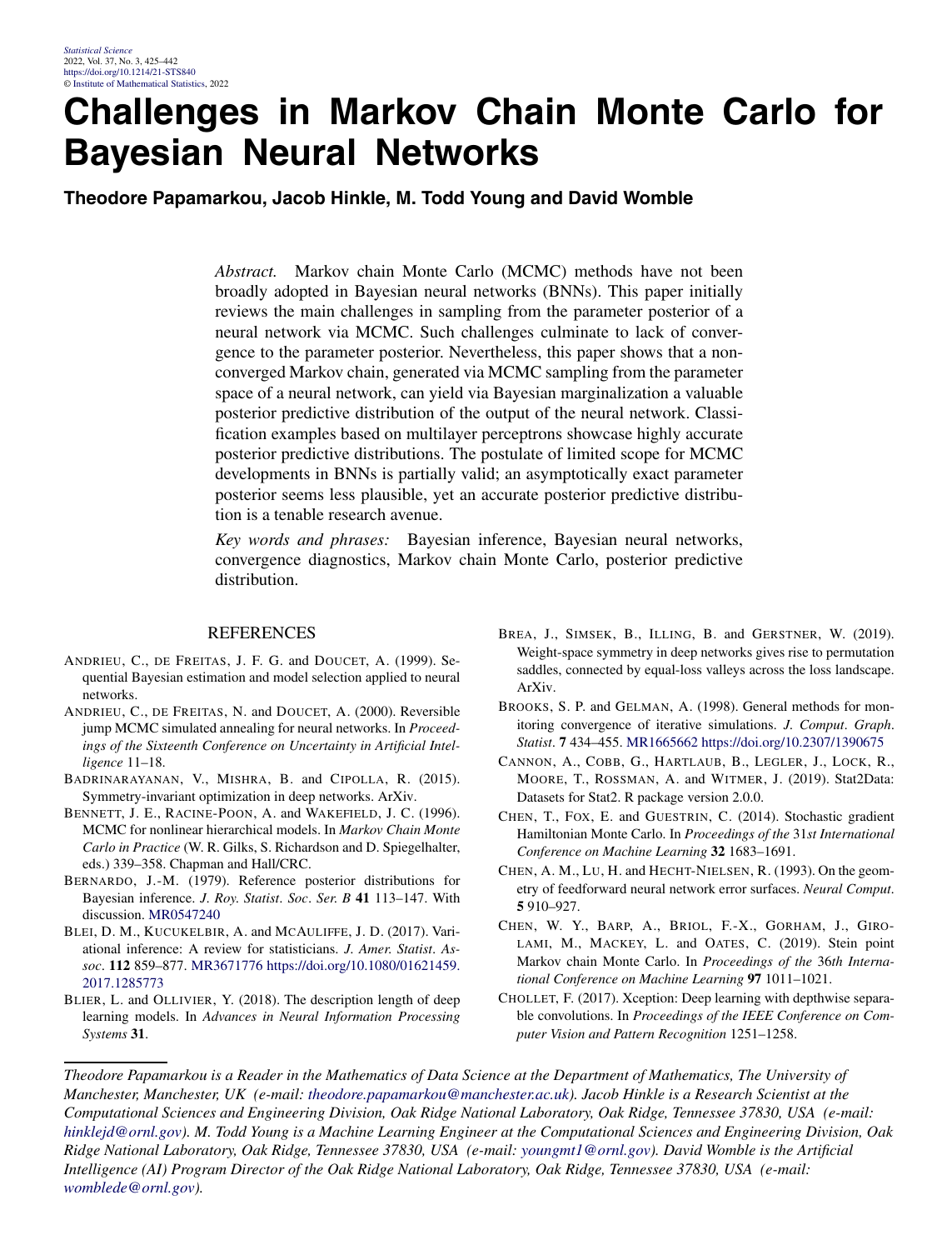- CHWIALKOWSKI, K., STRATHMANN, H. and GRETTON, A. (2016). A kernel test of goodness of fit. In *Proceedings of the* 33*rd International Conference on Machine Learning* **48** 2606–2615.
- COWLES, M. K. and CARLIN, B. P. (1996). Markov chain Monte Carlo convergence diagnostics: A comparative review. *J*. *Amer*. *Statist*. *Assoc*. **91** 883–904. [MR1395755](http://www.ams.org/mathscinet-getitem?mr=1395755) [https://doi.org/10.2307/](https://doi.org/10.2307/2291683) [2291683](https://doi.org/10.2307/2291683)
- CYBENKO, G. (1989). Approximation by superpositions of a sigmoidal function. *Math*. *Control Signals Systems* **2** 303–314. [MR1015670](http://www.ams.org/mathscinet-getitem?mr=1015670)<https://doi.org/10.1007/BF02551274>
- DAI, N. and JONES, G. L. (2017). Multivariate initial sequence estimators in Markov chain Monte Carlo. *J*. *Multivariate Anal*. **159** 184–199. [MR3668555](http://www.ams.org/mathscinet-getitem?mr=3668555)<https://doi.org/10.1016/j.jmva.2017.05.009>
- DANIELS, M. J. and KASS, R. E. (1998). A note on first-stage approximation in two-stage hierarchical models. *Sankhya*, *Ser*. *B* **60** 19–30. [MR1717073](http://www.ams.org/mathscinet-getitem?mr=1717073)
- DE FREITAS, N. (1999). Bayesian methods for neural networks. PhD thesis, Univ. Cambridge.
- DE FREITAS, N., ANDRIEU, C., HØJEN-SØRENSEN, P., NIRAN-JAN, M. and GEE, A. (2001). Sequential Monte Carlo methods for neural networks. In *Sequential Monte Carlo Methods in Practice*. *Stat*. *Eng*. *Inf*. *Sci*. 359–379. Springer, New York. [MR1847800](http://www.ams.org/mathscinet-getitem?mr=1847800) [https://doi.org/10.1007/978-1-4757-3437-9\\_17](https://doi.org/10.1007/978-1-4757-3437-9_17)
- DE SA, C., CHEN, V. and WONG, W. (2018). Minibatch Gibbs sampling on large graphical models. In *Proceedings of the* 35*th International Conference on Machine Learning* **80** 1165–1173.
- DUPUY, C. and BACH, F. (2017). Online but accurate inference for latent variable models with local Gibbs sampling. *J*. *Mach*. *Learn*. *Res*. **18** Paper No. 126, 45. [MR3763760](http://www.ams.org/mathscinet-getitem?mr=3763760)
- ENSIGN, D., NEVILLE, S., PAUL, A. and VENKATASUBRAMA-NIAN, S. (2017). The complexity of explaining neural networks through (group) invariants. In *International Conference on Algorithmic Learning Theory*. *Proc*. *Mach*. *Learn*. *Res*. (*PMLR*) **76** 19. [MR3776700](http://www.ams.org/mathscinet-getitem?mr=3776700)
- ESMAEILI, B., WU, H., JAIN, S., BOZKURT, A., SIDDHARTH, N., PAIGE, B., BROOKS, D. H., DY, J. and VAN DE MEENT, J.-W. (2019). Structured disentangled representations. In *Proceedings of the* 22*nd International Conference on Artificial Intelligence and Statistics* **89** 2525–2534.
- FREEMAN, I., ROESE-KOERNER, L. and KUMMERT, A. (2018). Effnet: An efficient structure for convolutional neural networks. In 25*th IEEE International Conference on Image Processing* 6–10.
- FRIEL, N. and PETTITT, A. N. (2008). Marginal likelihood estimation via power posteriors. *J*. *R*. *Stat*. *Soc*. *Ser*. *B*. *Stat*. *Methodol*. **70** 589–607. [MR2420416](http://www.ams.org/mathscinet-getitem?mr=2420416) [https://doi.org/10.1111/j.1467-9868.2007.](https://doi.org/10.1111/j.1467-9868.2007.00650.x) [00650.x](https://doi.org/10.1111/j.1467-9868.2007.00650.x)
- GELMAN, A. and RUBIN, D. B. (1992). Inference from iterative simulation using multiple sequences. *Statist*. *Sci*. **7** 457–472.
- GELMAN, A., CARLIN, J. B., STERN, H. S. and RUBIN, D. B. (2004). *Bayesian Data Analysis*, 2nd ed. *Texts in Statistical Science Series*. CRC Press/CRC, Boca Raton, FL. [MR2027492](http://www.ams.org/mathscinet-getitem?mr=2027492)
- GILKS, W. R. and ROBERTS, G. O. (1996). Strategies for improving MCMC. In *Markov Chain Monte Carlo in Practice* (W. R. Gilks, S. Richardson and D. Spiegelhalter, eds.) 89–114. Chapman and Hall/CRC.
- GIORDANO, R. J., BRODERICK, T. and JORDAN, M. I. (2015). Linear response methods for accurate covariance estimates from mean field variational Bayes. In *Advances in Neural Information Processing Systems* 28 1441–1449.
- GONG, L. and FLEGAL, J. M. (2016). A practical sequential stopping rule for high-dimensional Markov chain Monte Carlo. *J*. *Comput*. *Graph*. *Statist*. **25** 684–700. [MR3533633](http://www.ams.org/mathscinet-getitem?mr=3533633) [https://doi.org/10.1080/](https://doi.org/10.1080/10618600.2015.1044092) [10618600.2015.1044092](https://doi.org/10.1080/10618600.2015.1044092)
- GONG, W., LI, Y. and HERNÁNDEZ-LOBATO, J. M. (2019). Metalearning for stochastic gradient MCMC. In *International Conference on Learning Representations*.
- GOODFELLOW, I., BENGIO, Y. and COURVILLE, A. (2016). *Deep Learning*. *Adaptive Computation and Machine Learning*. MIT Press, Cambridge, MA. [MR3617773](http://www.ams.org/mathscinet-getitem?mr=3617773)
- GRAF, S. and LUSCHGY, H. (2007). *Foundations of Quantization for Probability Distributions*. Springer. [MR1764176](http://www.ams.org/mathscinet-getitem?mr=1764176) [https://doi.org/10.](https://doi.org/10.1007/BFb0103945) [1007/BFb0103945](https://doi.org/10.1007/BFb0103945)
- GRETTON, A., BORGWARDT, K. M., RASCH, M. J., SCHÖLKOPF, B. and SMOLA, A. (2012). A kernel two-sample test. *J*. *Mach*. *Learn*. *Res*. **13** 723–773. [MR2913716](http://www.ams.org/mathscinet-getitem?mr=2913716)
- GU, S. S., GHAHRAMANI, Z. and TURNER, R. E. (2015). Neural adaptive sequential Monte Carlo. In *Advances in Neural Information Processing Systems* 28 2629–2637.
- HASTIE, T., TIBSHIRANI, R. and FRIEDMAN, J. (2016). *The Elements of Statistical Learning*: *Data Mining*, *Inference and Prediction*, 2nd ed. Springer. [MR2722294](http://www.ams.org/mathscinet-getitem?mr=2722294) [https://doi.org/10.1007/](https://doi.org/10.1007/978-0-387-84858-7) [978-0-387-84858-7](https://doi.org/10.1007/978-0-387-84858-7)
- HASTINGS, W. K. (1970). Monte Carlo sampling methods using Markov chains and their applications. *Biometrika* **57** 97–109. [MR3363437](http://www.ams.org/mathscinet-getitem?mr=3363437)<https://doi.org/10.1093/biomet/57.1.97>
- HECHT-NIELSEN, R. (1990). On the algebraic structure of feedforward network weight spaces. In *Advanced Neural Computers* 129– 135.
- HORNIK, K. (1991). Approximation capabilities of multilayer feedforward networks. *Neural Netw*. **4** 251–257.
- HORST, A. M., HILL, A. P. and GORMAN, K. B. (2020). palmerpenguins: Palmer Archipelago (Antarctica) penguin data. R package version 0.1.0.
- HOWARD, A. G., ZHU, M., CHEN, B., KALENICHENKO, D., WANG, W., WEYAND, T., ANDREETTO, M. and ADAM, H. (2017). Mobilenets: Efficient convolutional neural networks for mobile vision applications. ArXiv.
- HU, S. X., ZAGORUYKO, S. and KOMODAKIS, N. (2019). Exploring weight symmetry in deep neural networks. *Comput*. *Vis*. *Image Underst*. **187** 102786.
- HUANG, C.-W., SANKARAN, K., DHEKANE, E., LACOSTE, A. and COURVILLE, A. (2019). Hierarchical importance weighted autoencoders. In *Proceedings of the* 36*th International Conference on Machine Learning* **97** 2869–2878.
- IANDOLA, F. N., HAN, S., MOSKEWICZ, M. W., ASHRAF, K., DALLY, W. J. and KEUTZER, K. (2016). SqueezeNet: AlexNetlevel accuracy with 50x fewer parameters and <0.5MB model size. ArXiv.
- IZMAILOV, P., MADDOX, W. J., KIRICHENKO, P., GARIPOV, T., VETROV, D. and WILSON, A. G. (2020). Subspace inference for Bayesian deep learning. In *Proceedings of the* 35*th Uncertainty in Artificial Intelligence Conference* **115** 1169–1179.
- JARRETT, K., KAVUKCUOGLU, K., RANZATO, M. and LECUN, Y. (2009). What is the best multi-stage architecture for object recognition? In *IEEE* 12*th International Conference on Computer Vision* 2146–2153.
- JAYNES, E. T. (1968). Prior probabilities. *IEEE Trans*. *Syst*. *Sci*. *Cybern*. **4** 227–241.
- JEFFREYS, H. (1961). *Theory of Probability*, 3rd ed. Clarendon Press, Oxford. [MR0187257](http://www.ams.org/mathscinet-getitem?mr=0187257)
- JOHNDROW, J. E., PILLAI, N. S. and SMITH, A. (2020). No free lunch for approximate MCMC. ArXiv.
- KASS, R. E., CARLIN, B. P., GELMAN, A. and NEAL, R. M. (1998). Markov chain Monte Carlo in practice: A roundtable discussion. *Amer*. *Statist*. **52** 93–100. [MR1628427](http://www.ams.org/mathscinet-getitem?mr=1628427) [https://doi.org/10.](https://doi.org/10.2307/2685466) [2307/2685466](https://doi.org/10.2307/2685466)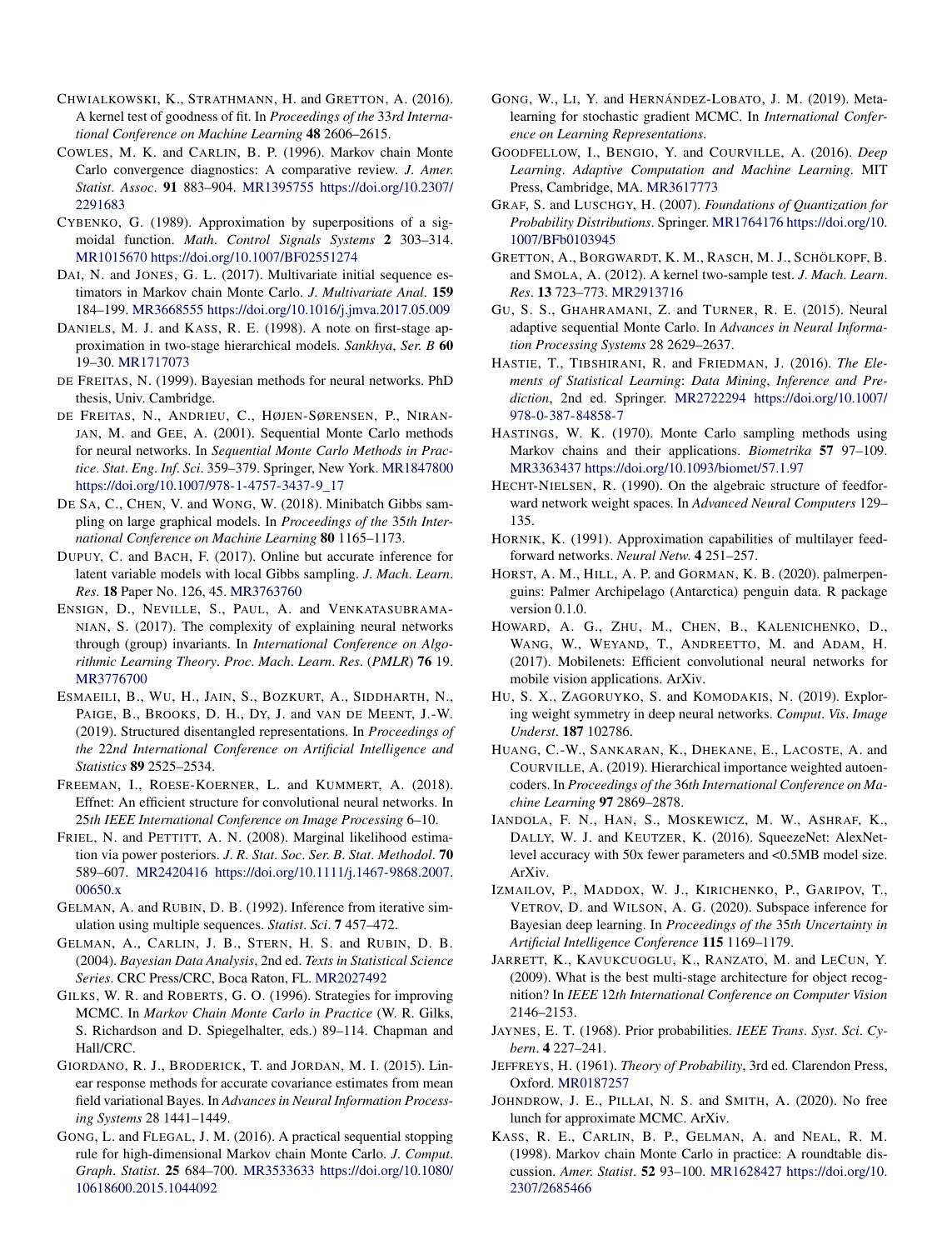- KRIZHEVSKY, A., SUTSKEVER, I. and HINTON, G. E. (2012). ImageNet classification with deep convolutional neural networks. In *Advances in Neural Information Processing Systems* 25 1097– 1105.
- LEE, H. K. H. (2000). Consistency of posterior distributions for neural networks. *Neural Netw*. **13** 629–642.
- LEE, H. K. H. (2003). A noninformative prior for neural networks. *Mach*. *Learn*. **50** 197–212.
- LEE, H. K. H. (2004). Priors for neural networks. In *Classification*, *Clustering*, *and Data Mining Applications*. *Stud*. *Classification Data Anal*. *Knowledge Organ*. 141–150. Springer, Berlin. [MR2113604](http://www.ams.org/mathscinet-getitem?mr=2113604)
- LEE, H. K. (2005). Neural networks and default priors. In *Proceedings of the American Statistical Association*, *Section on Bayesian Statistical Science*.
- LEE, H. K. H. (2007). Default priors for neural network classification. *J*. *Classification* **24** 53–70. [MR2321027](http://www.ams.org/mathscinet-getitem?mr=2321027) [https://doi.org/10.](https://doi.org/10.1007/s00357-007-0001-2) [1007/s00357-007-0001-2](https://doi.org/10.1007/s00357-007-0001-2)
- LIU, M. (2020). *Nonconvex Min-Max Optimization in Deep Learning*: *Algorithms and Applications*. ProQuest LLC, Ann Arbor, MI. Thesis (Ph.D.)–The University of Iowa. [MR4158092](http://www.ams.org/mathscinet-getitem?mr=4158092)
- LU, Z., PU, H., WANG, F., HU, Z. and WANG, L. (2017). The expressive power of neural networks: A view from the width. In *Advances in Neural Information Processing Systems* 30 6231–6239.
- MA, Y.-A., FOTI, N. J. and FOX, E. B. (2017). Stochastic gradient MCMC methods for hidden Markov models. In *Proceedings of the* 34*th International Conference on Machine Learning* **70** 2265– 2274.
- MACKAY, D. J. (1995). Developments in probabilistic modelling with neural networks—ensemble learning. In *Neural Networks*: *Artificial Intelligence and Industrial Applications* 191–198.
- MADDISON, C. J., HUANG, A., SUTSKEVER, I. and SILVER, D. (2015). Move evaluation in Go using deep convolutional neural networks. In *International Conference on Learning Representations*.
- MANDT, S., HOFFMAN, M. D. and BLEI, D. M. (2017). Stochastic gradient descent as approximate Bayesian inference. *J*. *Mach*. *Learn*. *Res*. **18** Paper No. 134, 35. [MR3763768](http://www.ams.org/mathscinet-getitem?mr=3763768)
- METROPOLIS, N., ROSENBLUTH, A. W., ROSENBLUTH, M. N., TELLER, A. H. and TELLER, E. (1953). Equation of state calculations by fast computing machines. *J*. *Chem*. *Phys*. **21** 1087–1092.
- MINSKY, M. L. and PAPERT, S. A. (1988). *Perceptrons*: *Expanded Edition*. MIT press.
- MOORE, D. A. (2016). Symmetrized variational inference. In *NIPS Workshop on Advances in Approximate Bayesian Inference*.
- NAIR, V. and HINTON, G. E. (2009). 3D object recognition with deep belief nets. In *Advances in Neural Information Processing Systems* 22 1339–1347.
- NALISNICK, E. T. (2018). On priors for Bayesian neural networks. Ph.D. thesis, UC Irvine.
- NEAL, R. M. (2011). MCMC using Hamiltonian dynamics. In *Handbook of Markov Chain Monte Carlo*. *Chapman & Hall/CRC Handb*. *Mod*. *Stat*. *Methods* 113–162. CRC Press, Boca Raton, FL. [MR2858447](http://www.ams.org/mathscinet-getitem?mr=2858447)
- NEMETH, C. and SHERLOCK, C. (2018). Merging MCMC subposteriors through Gaussian-process approximations. *Bayesian Anal*. **13** 507–530. [MR3780433](http://www.ams.org/mathscinet-getitem?mr=3780433)<https://doi.org/10.1214/17-BA1063>
- NWANKPA, C., IJOMAH, W., GACHAGAN, A. and MARSHALL, S. (2018). Activation functions: Comparison of trends in practice and research for deep learning. ArXiv.
- ONG, V. M.-H., NOTT, D. J. and SMITH, M. S. (2018). Gaussian variational approximation with a factor covariance structure. *J*. *Comput*. *Graph*. *Statist*. **27** 465–478. [MR3863750](http://www.ams.org/mathscinet-getitem?mr=3863750) <https://doi.org/10.1080/10618600.2017.1390472>
- PEARCE, T., ZAKI, M., BRINTRUP, A. and NEELY, A. (2019). Expressive priors in Bayesian neural networks: Kernel combinations and periodic functions. In *Proceedings of the* 35*th Conference on Uncertainty in Artificial Intelligence*.
- POLSON, N. G. and SOKOLOV, V. (2017). Deep learning: A Bayesian perspective. *Bayesian Anal*. **12** 1275–1304. [MR3724986](http://www.ams.org/mathscinet-getitem?mr=3724986) <https://doi.org/10.1214/17-BA1082>
- POURZANJANI, A. A., JIANG, R. M. and PETZOLD, L. R. (2017). Improving the identifiability of neural networks for Bayesian inference. In *NIPS Workshop on Bayesian Deep Learning*.
- QUIROZ, M., KOHN, R., VILLANI, M. and TRAN, M.-N. (2019). Speeding up MCMC by efficient data subsampling. *J*. *Amer*. *Statist*. *Assoc*. **114** 831–843. [MR3963184](http://www.ams.org/mathscinet-getitem?mr=3963184) [https://doi.org/10.1080/](https://doi.org/10.1080/01621459.2018.1448827) [01621459.2018.1448827](https://doi.org/10.1080/01621459.2018.1448827)
- RANGANATH, R., TRAN, D. and BLEI, D. (2016). Hierarchical variational models. In *Proceedings of the* 33*rd International Conference on Machine Learning* **48** 324–333.
- ROBERT, C. P., ELVIRA, V., TAWN, N. and WU, C. (2018). Accelerating MCMC algorithms. *Wiley Interdiscip*. *Rev*.: *Comput*. *Stat*. **10** e1435, 14. [MR3850448](http://www.ams.org/mathscinet-getitem?mr=3850448)<https://doi.org/10.1002/wics.1435>
- ROSENBLATT, F. (1958). The perceptron: A probabilistic model for information storage and organization in the brain. *Psychol*. *Rev*. **65** 386.
- RUDOLF, D. and SCHWEIZER, N. (2018). Perturbation theory for Markov chains via Wasserstein distance. *Bernoulli* **24** 2610–2639. [MR3779696](http://www.ams.org/mathscinet-getitem?mr=3779696)<https://doi.org/10.3150/17-BEJ938>
- SARGENT, D. J., HODGES, J. S. and CARLIN, B. P. (2000). Structured Markov chain Monte Carlo. *J*. *Comput*. *Graph*. *Statist*. **9** 217– 234. [MR1823802](http://www.ams.org/mathscinet-getitem?mr=1823802)<https://doi.org/10.2307/1390651>
- SEITA, D., PAN, X., CHEN, H. and CANNY, J. (2018). An efficient minibatch acceptance test for Metropolis–Hastings. In *Proceedings of the Twenty-Seventh International Joint Conference on Artificial Intelligence* 5359–5363.
- SEN, D., PAPAMARKOU, T. and DUNSON, D. (2020). Bayesian neural networks and dimensionality reduction. ArXiv.
- SIMPSON, D., RUE, H., RIEBLER, A., MARTINS, T. G. and SØR-BYE, S. H. (2017). Penalising model component complexity: A principled, practical approach to constructing priors. *Statist*. *Sci*. **32** 1–28. [MR3634300](http://www.ams.org/mathscinet-getitem?mr=3634300)<https://doi.org/10.1214/16-STS576>
- SMITH, J. W., EVERHART, J., DICKSON, W., KNOWLER, W. and JO-HANNES, R. (1988). Using the ADAP learning algorithm to forecast the onset of diabetes mellitus. In *Proceedings of the Annual Symposium on Computer Application in Medical Care* 261.
- STEPHENS, M. (2000). Dealing with label switching in mixture models. *J*. *R*. *Stat*. *Soc*. *Ser*. *B*. *Stat*. *Methodol*. **62** 795–809. [MR1796293](http://www.ams.org/mathscinet-getitem?mr=1796293) <https://doi.org/10.1111/1467-9868.00265>
- TITSIAS, M. K. and RUIZ, F. (2019). Unbiased implicit variational inference. In *Proceedings of Machine Learning Research* **89** 167– 176.
- TITTERINGTON, D. M. (2004). Bayesian methods for neural networks and related models. *Statist*. *Sci*. **19** 128–139. [MR2082152](http://www.ams.org/mathscinet-getitem?mr=2082152) <https://doi.org/10.1214/088342304000000099>
- TRUONG, T.-D., NGUYEN, V.-T. and TRAN, M.-T. (2018). Lightweight deep convolutional network for tiny object recognition. In *Proceedings of the* 7*th International Conference on Pattern Recognition Applications and Methods* 675–682.
- VATS, D. and FLEGAL, J. M. (2018). Lugsail lag windows and their application to MCMC. ArXiv.
- VATS, D., FLEGAL, J. M. and JONES, G. L. (2019). Multivariate output analysis for Markov chain Monte Carlo. *Biometrika* **106** 321– 337. [MR3949306](http://www.ams.org/mathscinet-getitem?mr=3949306)<https://doi.org/10.1093/biomet/asz002>
- VATS, D. and KNUDSON, C. (2018). Revisiting the Gelman–Rubin diagnostic. ArXiv.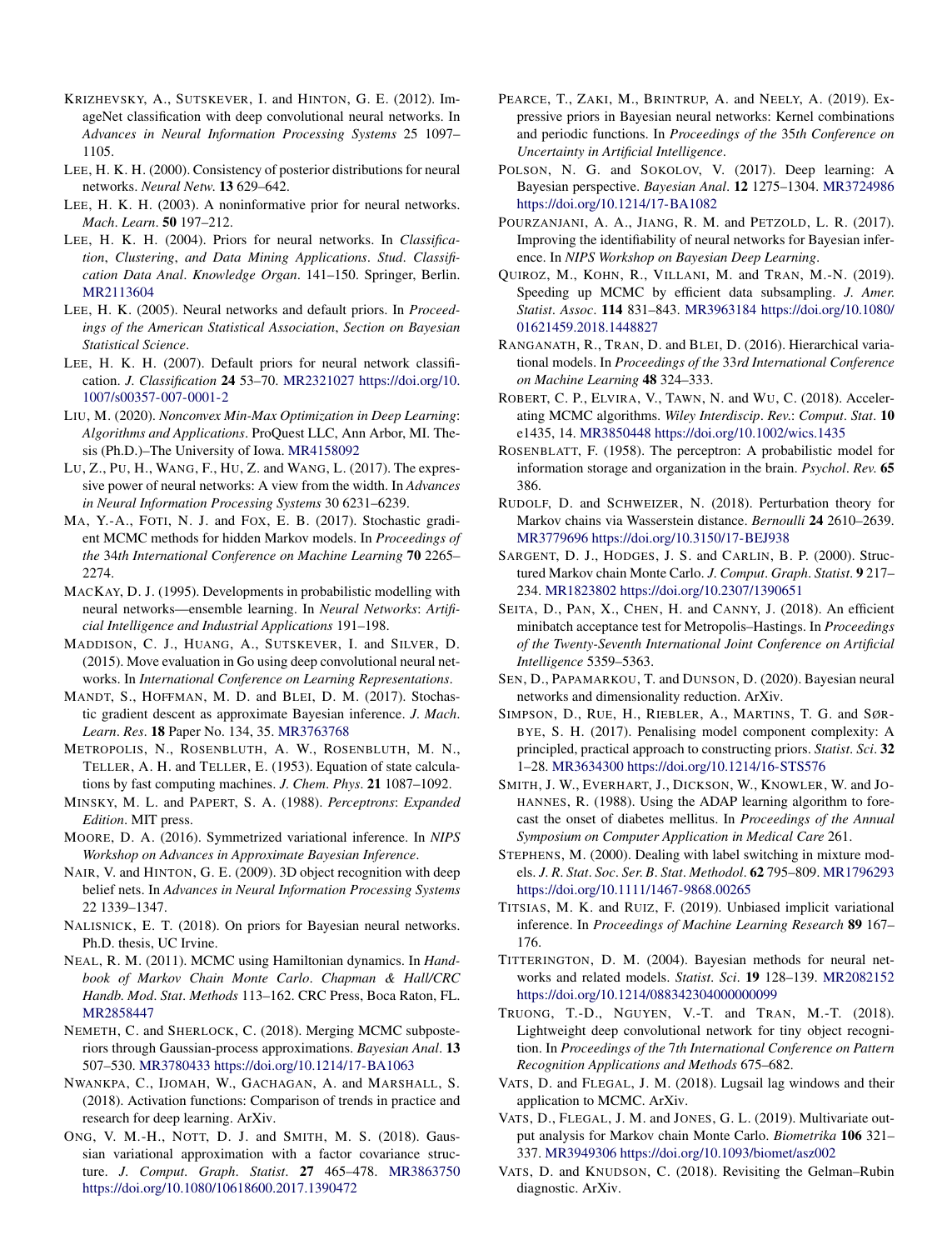- VEHTARI, A., GELMAN, A., SIMPSON, D., CARPENTER, B. and BÜRKNER, P.-C. (2021). Rank-normalization, folding, and localization: An improved R for assessing convergence of MCMC (with discussion). *Bayesian Anal*. **16** 667–718. [MR4298989](http://www.ams.org/mathscinet-getitem?mr=4298989) <https://doi.org/10.1214/20-ba1221>
- VLADIMIROVA, M., VERBEEK, J., MESEJO, P. and ARBEL, J. (2019). Understanding priors in Bayesian neural networks at the unit level. In *Proceedings of the* 36*th International Conference on Machine Learning* **97** 6458–6467.
- WELLING, M. and TEH, Y. W. (2011). Bayesian learning via stochastic gradient Langevin dynamics. In *Proceedings of the* 28*th International Conference on International Conference on Machine Learning* 681–688.
- WILLIAMS, P. M. (1995). Bayesian regularization and pruning using a Laplace prior. *Neural Comput*. **7** 117–143.
- WILLIAMS, C. K. I. (2000). An MCMC approach to hierarchical mixture modelling. In *Advances in Neural Information Processing Systems* 12 680–686.
- WILSON, A. G. and IZMAILOV, P. (2020). Bayesian deep learning and a probabilistic perspective of generalization. arXiv.
- ZHANG, G., SUN, S., DUVENAUD, D. and GROSSE, R. (2018a). Noisy natural gradient as variational inference. In *Proceedings of the* 35*th International Conference on Machine Learning* **80** 5852– 5861.
- ZHANG, X., ZHOU, X., LIN, M. and SUN, J. (2018b). Shufflenet: An extremely efficient convolutional neural network for mobile devices. In *Proceedings of the IEEE Conference on Computer Vision and Pattern Recognition* 6848–6856.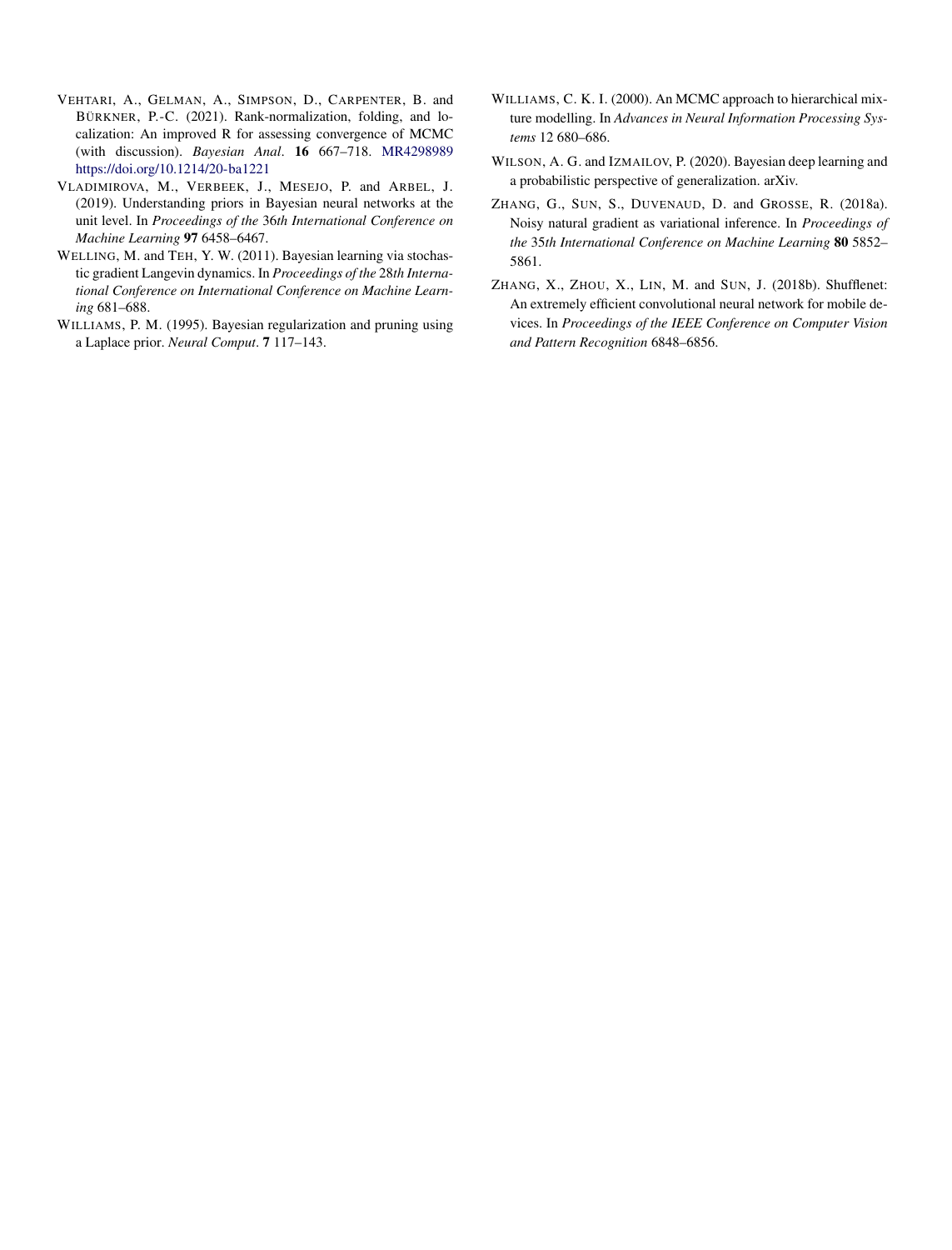## **A Conversation with Stephen Portnoy**

### **Xuming He and Xiaofeng Shao**

*Abstract.* Steve Portnoy was born in Kankakee, Illinois in 1942. He did his undergraduate studies in mathematics at Massachusetts Institute of Technology, and then earned a master's degree and a Ph.D. degree from the statistics department at Stanford University in 1966 and 1969, respectively.

Steve Portnoy has had a distinguished career and is widely recognized as a preeminent mathematical statistician. He has made pioneering and influential contributions in several areas in statistics, including asymptotic theory, robust statistics, quantile regression, and statistics in biology. He has published more than 100 research articles. He is a former co-editor of *Journal of the American Statistical Association (Theory and Methods)*, an elected fellow of American Statistical Association (ASA), Institute of Mathematical Statistics (IMS) and American Association for the Advancement of Science (AAAS).

Steve's professional positions have included being on the faculty of the Department of Statistics at Harvard University and the University of Illinois at Urbana-Champaign for more than 30 years. He was a founding member of the Department of Statistics at the University of Illinois in 1985 and served as the division chair for the Statistics Program in the Mathematics department before the Statistics department was established.

*Key words and phrases:* Asymptotic approximation, high-dimensional models, quantile regression, robust statistics.

#### REFERENCES

- [1] PORTNOY, S. (1991). Asymptotic behavior of the number of regression quantile breakpoints. *SIAM J*. *Sci*. *Statist*. *Comput*. **12** 867–883. [MR1102413](http://www.ams.org/mathscinet-getitem?mr=1102413)<https://doi.org/10.1137/0912047>
- [2] PORTNOY, S. (2003). Censored regression quantiles. *J*. *Amer*. *Statist*. *Assoc*. **98** 1001–1012. [MR2041488](http://www.ams.org/mathscinet-getitem?mr=2041488) [https://doi.org/10.](https://doi.org/10.1198/016214503000000954) [1198/016214503000000954](https://doi.org/10.1198/016214503000000954)
- [3] PORTNOY, S. (2012). Nearly root-*n* approximation for regression quantile processes. *Ann*. *Statist*. **40** 1714–1736. [MR3015041](http://www.ams.org/mathscinet-getitem?mr=3015041)

<https://doi.org/10.1214/12-AOS1021>

- [4] PORTNOY, S. and KOENKER, R. (1997). The Gaussian hare and the Laplacian tortoise: Computability of squared-error versus absolute-error estimators. *Statist*. *Sci*. **12** 279–300. With comments by Ronald A. Thisted and M. R. Osborne and a rejoinder by the authors. [MR1619189](http://www.ams.org/mathscinet-getitem?mr=1619189)<https://doi.org/10.1214/ss/1030037960>
- [5] ZABELL, S. L. (2008). On Student's 1908 article "The probable error of a mean." *J*. *Amer*. *Statist*. *Assoc*. **103** 1–20. With comments and a rejoinder by the author. [MR2394634](http://www.ams.org/mathscinet-getitem?mr=2394634) [https://doi.org/10.1198/](https://doi.org/10.1198/016214508000000030) [016214508000000030](https://doi.org/10.1198/016214508000000030)

*Xuming He is H.C. Carver Collegiate Professor, Department of Statistics, University of Michigan, Ann Arbor, USA (e-mail: [xmhe@umich.edu\)](mailto:xmhe@umich.edu). Xiaofeng Shao is Professor, Department of Statistics, University of Illinois at Urbana-Champaign, Champaign, USA (e-mail: [xshao@illinois.edu\)](mailto:xshao@illinois.edu).*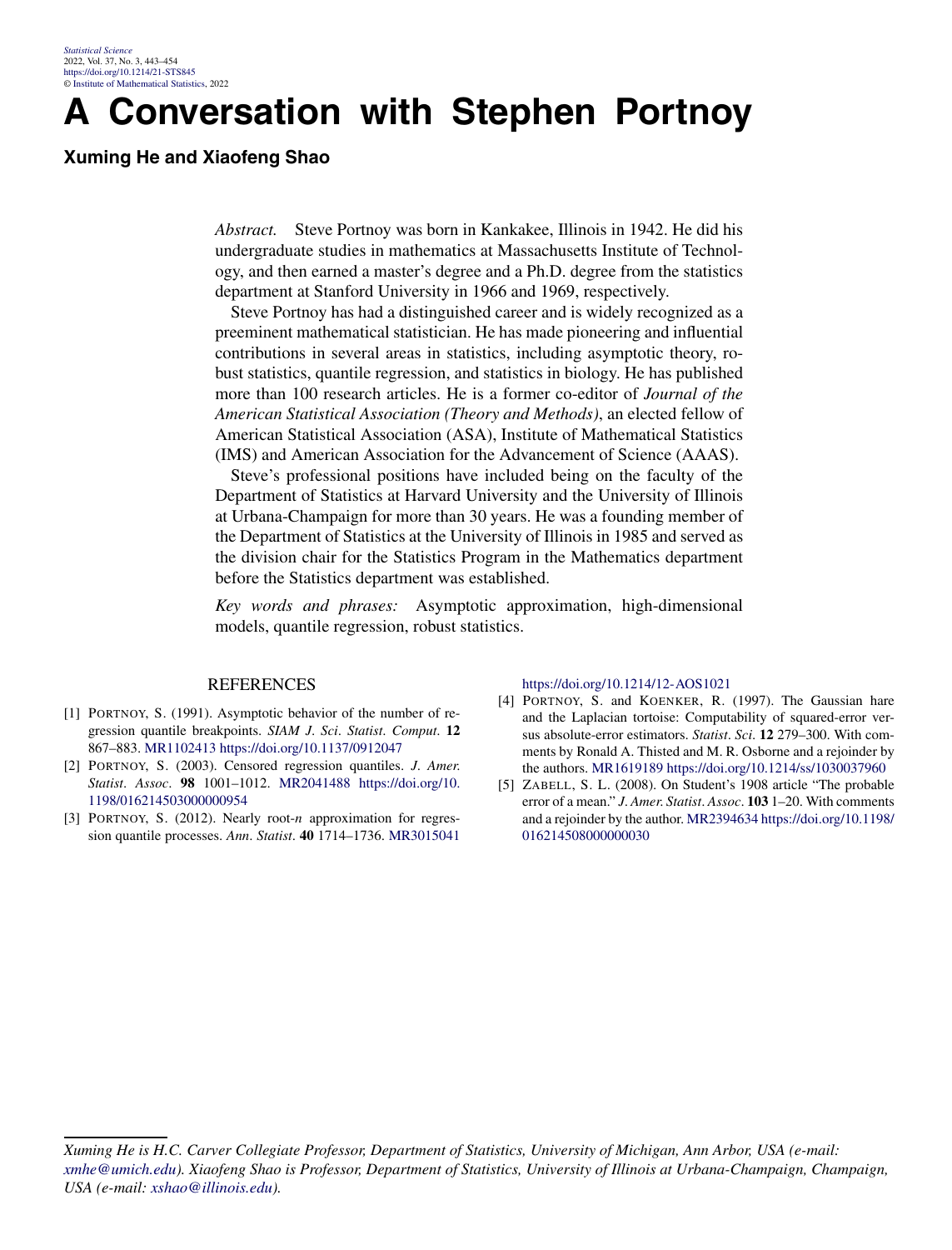### INSTITUTE OF MATHEMATICAL STATISTICS

(Organized September 12, 1935)

*The purpose of the Institute is to foster the development and dissemination of the theory and applications of statistics and probability.*

#### IMS OFFICERS

- **President:** Krzysztof Burdzy, Department of Mathematics, University of Washington, Seattle, Washington 98195-4350, USA
- **President-Elect:** Peter Bühlmann, Seminar für Statistik, ETH Zürich, 8092 Zürich, Switzerland
- **Past President:** Regina Y. Liu, Department of Statistics, Rutgers University, Piscataway, New Jersey 08854-8019, **USA**
- **Executive Secretary:** Edsel Peña, Department of Statistics, University of South Carolina, Columbia, South Carolina 29208-001, USA
- **Treasurer:** Zhengjun Zhang, Department of Statistics, University of Wisconsin, Madison, Wisconsin 53706-1510, **USA**
- **Program Secretary:** Annie Qu, Department of Statistics, University of California, Irvine, Irvine, CA 92697-3425, **IISA**

#### IMS EDITORS

- **The Annals of Statistics.** *Editors*: Enno Mammen, Institute for Applied Mathematics, Heidelberg University, 69120 Heidelberg, Germany. Lan Wang, Miami Herbert Business School, University of Miami, Coral Gables, FL 33124, USA
- **The Annals of Applied Statistics.** *Editor-in-Chief* : Ji Zhu, Department of Statistics, University of Michigan, Ann Arbor, MI 48109, USA
- **The Annals of Probability.** *Editors*: Alice Guionnet, Unité de Mathématiques Pures et Appliquées, ENS de Lyon, Lyon, France. Christophe Garban, Institut Camille Jordan, Université Claude Bernard Lyon 1, 69622 Villeurbanne, France
- **The Annals of Applied Probability.** *Editors*: Kavita Ramanan, Division of Applied Mathematics, Brown University, Providence, RI 02912, USA. Qi-Man Shao, Department of Statistics and Data Science, Southern University of Science and Technology, Shenzhen, Guangdong 518055, P.R. China
- **Statistical Science.** *Editor*: Sonia Petrone, Department of Decision Sciences, Università Bocconi, 20100 Milano MI, Italy
- **The IMS Bulletin.** *Editor*: Vlada Limic, UMR 7501 de l'Université de Strasbourg et du CNRS, 7 rue René Descartes, 67084 Strasbourg Cedex, France